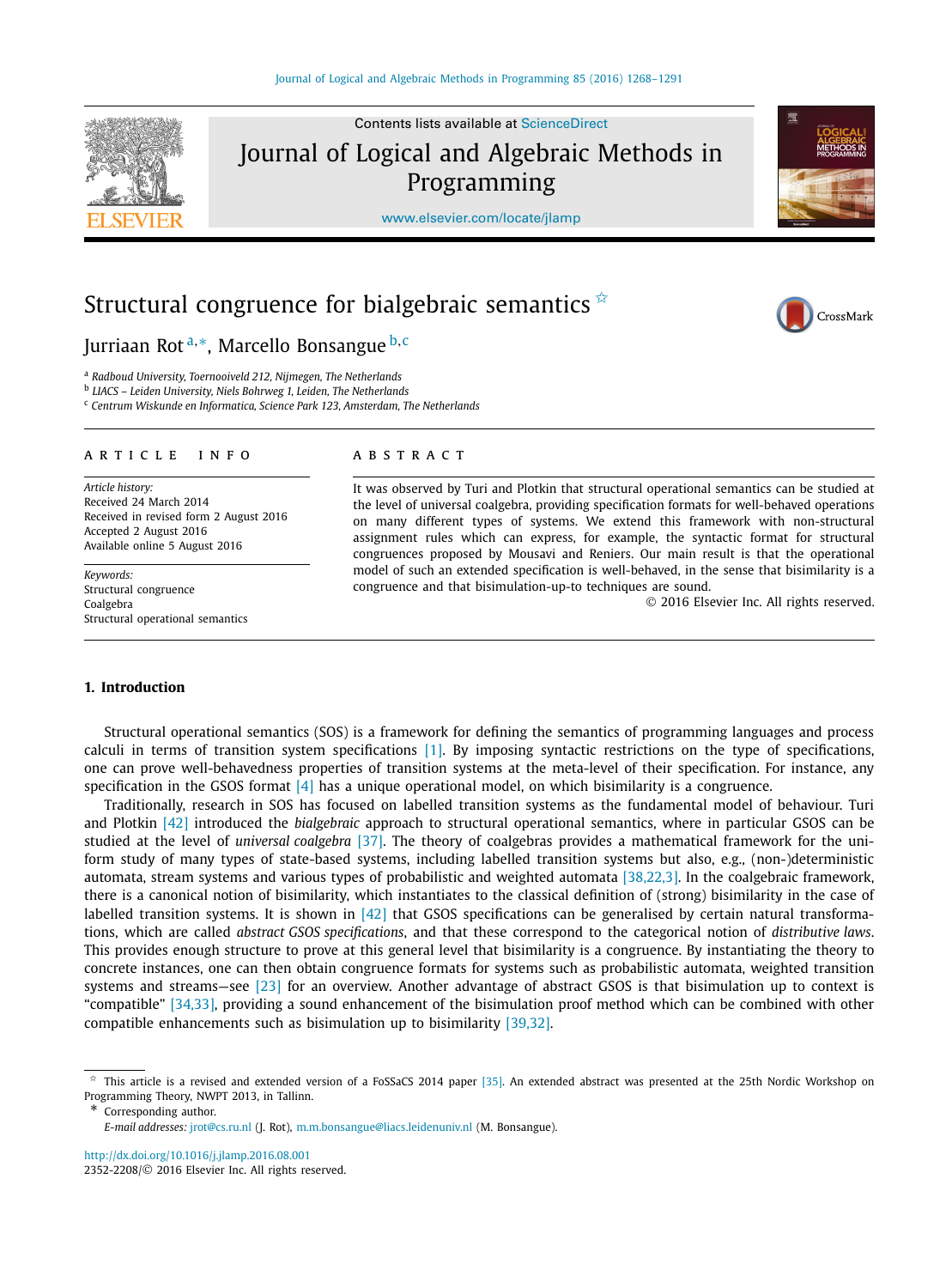<span id="page-1-0"></span>Given a GSOS specification, the behaviour of terms in the syntax of the language is computed inductively, which is possible since each operator is defined directly in terms of the behaviour of its arguments. An example of a rule that does *not* fit the GSOS format is the following:

$$
\frac{!x|x \xrightarrow{a} t}{!x \xrightarrow{a} t} \tag{1}
$$

This rule properly defines the replication operator in CCS<sup>1</sup>: intuitively,  $\vert x \vert$  represents  $x|x|x| \ldots$ , i.e., the infinite parallel composition of *x* with itself. In fact, the above rule can be seen as assigning the behaviour of the term !*x*|*x* to the simpler term !*x*, therefore we call it an *assignment rule*.

We show how to interpret assignment rules together with abstract GSOS specifications. Our approach is based on the assumption that the functor which represents the type of coalgebra is *ordered* as a complete lattice; for example, for the functor *(*P−*)<sup>A</sup>* of labelled transition systems this order is simply pointwise set inclusion. The complete lattice structure gives to our disposal binary joins as well as directed ones. Binary joins are used to combine the abstract GSOS specifications with the assignment rules, whereas directed joins are needed to define the operational model on closed terms as the *least* model such that every transition can either be derived from a rule in the specification or from an assignment rule. To ensure the existence of such least models, we disallow negative premises by using *monotone* abstract GSOS specifications, a generalisation of the positive GSOS format for transition systems.

The main result of this paper is that the interpretation of a monotone abstract GSOS specification together with a set of assignment rules is itself the operational model of another (typically larger) abstract GSOS specification. Like the interpretation of a GSOS specification with assignment rules, we construct this latter specification by fixed point induction. As a direct consequence of this alternative representation of the interpretation, we obtain that bisimilarity is a congruence and that bisimulation up to context is sound and even compatible—properties that do not follow from bisimilarity being a congruence [\[32\].](#page-23-0) As an example, we obtain the compatibility of bisimulation up to context for CCS with replication, which was shown earlier with an ad-hoc argument (see, e.g., [\[32\]\)](#page-23-0).

In the second part of this paper, we combine *structural congruences* with the bialgebraic framework, using assignment rules. Structural congruences have been widely used in concurrency theory ever since their introduction in the operational semantics of the *π*-calculus in [\[29\].](#page-23-0) The basic idea is that SOS specifications are extended with *equations* ≡ on terms, which are then linked by a special deduction rule:

$$
\frac{t \equiv u \qquad u \stackrel{a}{\rightarrow} u' \qquad u' \equiv v}{t \stackrel{a}{\rightarrow} v}
$$

This rule essentially states that if two processes are equated by the congruence generated by the set of equations, then they can perform the same transitions. Prototypical examples are the specification of the parallel operator by combining a single rule with commutativity, and the specification of the replication operator by an equation, both shown below:

$$
\frac{x \xrightarrow{a} x'}{x|y \xrightarrow{a} x'|y} \quad x|y = y|x \qquad \qquad |x = |x|x \tag{2}
$$

Even though structural congruences are standard in concurrency theory, a systematic study of their properties was missing until the work of Mousavi and Reniers, who show how to interpret SOS rules with structural congruences in various equivalent ways [\[30\].](#page-23-0) Mousavi and Reniers exhibit very simple examples of equations and SOS rules for which bisimilarity is not a congruence, even when the SOS rules are in the tyft (or the GSOS) format. As a solution to this problem they introduce a restricted format for equations, called cfsc (abbreviating *Congruence Format for Structural Congruences*), for which bisimilarity is a congruence when combined with tyft specifications.

In this paper, we show how to interpret structural congruences at the general level of coalgebras, in terms of an operational model on closed terms. We prove that if the equations are in the cfsc format then they can be encoded by assignment rules, in such a way that their respective interpretations coincide up to bisimilarity. Consequently, not only is bisimilarity a congruence for monotone abstract GSOS combined with cfsc equations, but we also obtain the compatibility of bisimulation up to context and bisimilarity. From a technical point of view, structural congruences have not been developed outside the work of Mousavi and Reniers, and have not at all been explored in the theory of bialgebraic semantics [\[3,21\].](#page-22-0) Here, we develop the basic theory of monotone abstract GSOS specifications for ordered functors, and use it to obtain a bialgebraic perspective on structural congruences (assuming an ordered behaviour functor).

*Outline*. Section [2](#page-2-0) contains preliminaries on partial orders, (co)algebras, abstract GSOS and bisimulation(-up-to). In Section [3,](#page-6-0) assignment rules and their interpretation are introduced. We show in Section [4](#page-10-0) that this interpretation can be obtained as

<sup>&</sup>lt;sup>1</sup> The simpler rule  $\frac{x^a - x'}{x^a - x}$  is problematic in the presence of the sum operator, since it does not allow to derive *τ* -transitions from a process such as  $!(a.P + \bar{a}.0)$  [\[32,41\].](#page-23-0)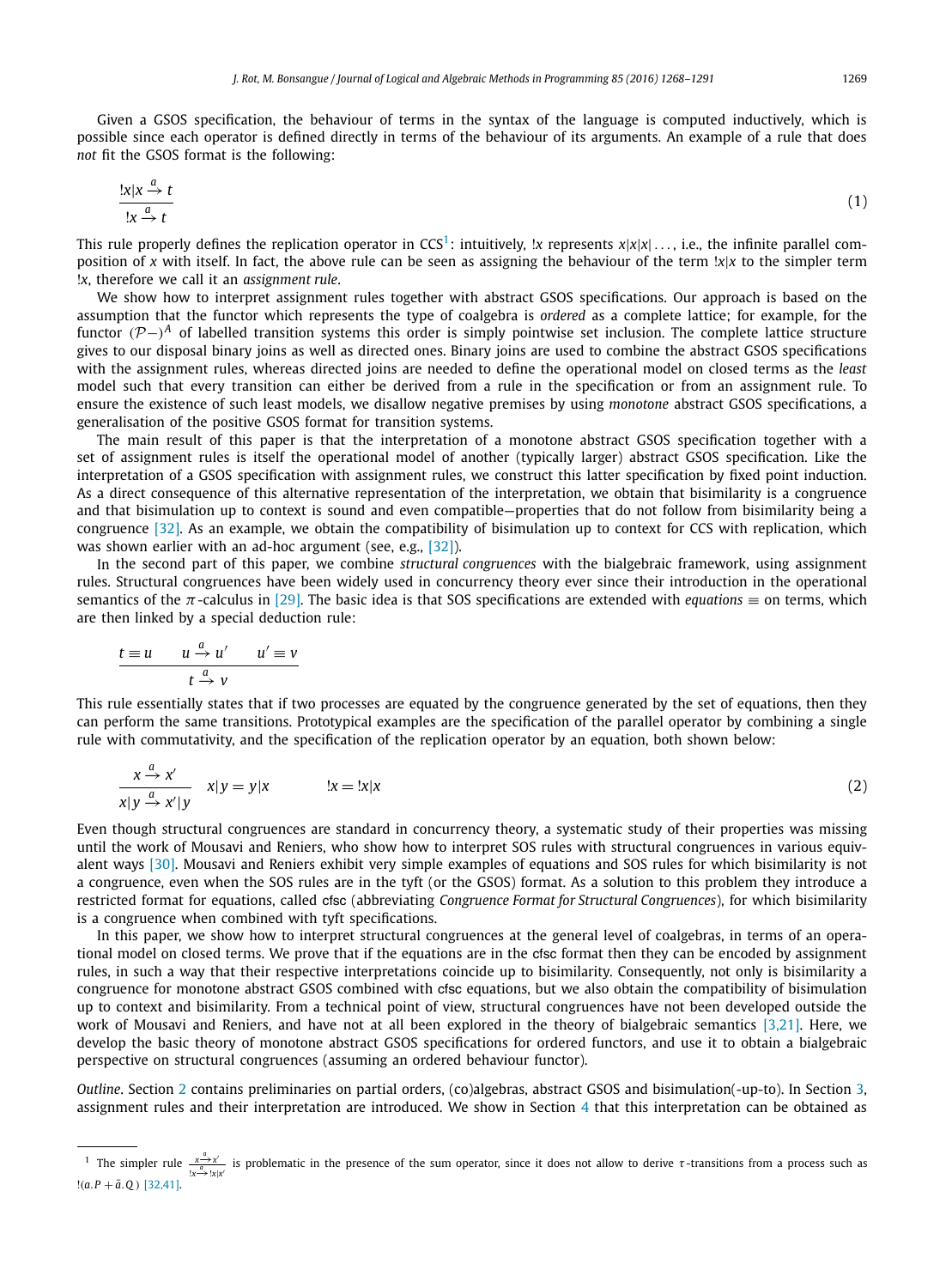<span id="page-2-0"></span>the operational model of another abstract GSOS specification. Section [5](#page-17-0) contains the integration of structural congruence with the bialgebraic framework. In Section [6,](#page-21-0) we discuss related work, and in Section [7](#page-22-0) we conclude with some directions for future work.

To fully understand the technical development in this paper, familiarity with basic notions in category theory, bialgebraic semantics and order theory is useful. However, many of the main results and definitions are illustrated with concrete examples, in particular on the familiar case of transition systems.

#### **2. Preliminaries**

By Set we denote the category of sets and total functions. We write Id for the identity functor on Set, and  $\text{idx}: X \to X$ or simply id for the identity function on a set *X*. For a relation *R* ⊆ *X* × *Y* , we denote its left and right projections by  $\pi_1: R \to X$  and  $\pi_2: R \to Y$ , respectively.

#### *2.1. Partial orders*

Let  $(P, \leq)$  be a poset. We denote the least upper bound (join) of a set  $S \subseteq P$ , if it exists, by  $\setminus S$ . Under the assumption that they exist, we write  $\perp$  for  $\bigvee \emptyset$ , and use the infix notation for binary joins. Note that  $x \leq y$  if and only if  $x \vee y = y$ , for  $x, y \in P$ . A non-empty subset *D* of *P* is said to be *directed* if every finite subset of *D* has an upper bound in *D*. A poset *P* is called *directed-complete* (dcpo) if every directed subset *D* of *P* has a least upper bound  $\bigvee D \in P$ . A poset *P* is a *join semi-lattice* if every finite non-empty set has a join. If a join semi-lattice is also a dcpo, then it has all joins, and is called a complete join semi-lattice [\[12\].](#page-22-0)

A function  $f: P \rightarrow Q$  between two posets is *monotone* if it preserves the order, and is *continuous* if it preserves directed joins, when they exist. A morphism  $f: P \rightarrow Q$  between two complete join semi-lattices preserves all finite and all directed joins (i.e., all joins). It follows that *f* is continuous, strict (i.e.,  $f(\perp) = \perp$ ), and also monotone.

For a function  $f: P \to P$ , we denote by Ifp  $(f) \in P$  its *least fixed point*, if it exists. By the Knaster–Tarski theorem, if P is a complete join semilattice and *f* is monotone, then lfp  $(f)$  exists (e.g., [\[12,40\]\)](#page-22-0). Slightly more generally, lfp  $(f)$  exists even if *P* is a dcpo with a least element  $\perp$ , and  $f: P \to P$  is monotone. In this case, lfp  $(f) = f^k$  for some ordinal *k*, where  $f^{\lambda} \in P$ is given, for any ordinal *λ*, by

$$
f^0 = \bot, \qquad f^{\lambda} = f(\bigvee_{k < \lambda} f^k) \quad \text{for } \lambda > 0.
$$

Note that  $f^{\lambda+1} = f(f^{\lambda})$  for any successor ordinal  $\lambda + 1$ , and that  $f^{\lambda}$  always exists because the set  $\{f^k \mid k < \lambda\}$  is directed [\[15\].](#page-23-0)

The above definition of the least fixed point of a monotone function  $f$ , as the supremum of an ascending chain, is suitable for proving properties by means of *transfinite induction*: in order to prove that a property *P(λ)* holds for all ordinals *λ*, it is enough to prove that (a) *P*(0) holds, the so-called base case, (b) *P*( $λ$ +1) follows from *P*( $λ$ ) for any successor ordinal *λ* + 1, and (c) *P*(*λ*) follows from *P*(*k*) for all  $k < \lambda$ , with  $\lambda$  any limit ordinal.

#### *2.2. Signatures and algebras*

A *signature*  $\Sigma$  is a (possibly infinite) set of operator names  $\sigma \in \Sigma$  with (finite) arities  $|\sigma| \in \mathbb{N}$ . To each signature  $\Sigma$  we associate a polynomial functor on Set, which is defined on a set *X* by:

$$
\Sigma X = \coprod_{\sigma \in \Sigma} {\{\sigma\} \times X^{|\sigma|}} \tag{3}
$$

Above and in the sequel we abuse notation and use  $\Sigma$  to represent signatures as well as their associated functors. Moreover we write *σ*(*x*<sub>1</sub>,...,*x<sub>n</sub>*) instead of (*σ*,(*x*<sub>1</sub>,...,*x<sub>n</sub>*)) for elements of Σ*X*. The functor Σ*X* acts on a map *f* : *X* → *Y* as follows:  $(\sum f)(\sigma(x_1, \ldots, x_n)) = \sigma(f(x_1), \ldots, f(x_n)).$ 

A Σ-algebra (for an arbitrary functor Σ: Set  $\rightarrow$  Set) consists of a set *A* and a function  $\alpha$ : Σ*A*  $\rightarrow$  *A*. For a signature (functor)  $\Sigma$ , this coincides with the standard notion of an algebra for the signature  $\Sigma$ : a set *A* together with an interpretation of every operator in Σ. A *(Σ-algebra) homomorphism* from *α*: Σ*A* → *A* to *β*: Σ*B* → *B* is a map *f* : *A* → *B* such that  $f \circ \alpha = \beta \circ \Sigma f$ .

For a set of variables *X* and a signature  $\Sigma$  we denote by *TX* the set of *terms* over *X*, as defined by the grammar *t* ::=  $\sigma(t_1,\ldots,t_n)$  | x where  $\sigma$  ranges over  $\Sigma$ , n is the arity of  $\sigma$  and x ranges over X. The special case TØ is the set of closed terms. The set of terms TX over X can be turned into a  $\Sigma$ -algebra  $\nu_X: \Sigma T X \to T X$  by defining  $\nu_X(\sigma(t_1,...,t_n)) = \sigma(t_1,...,t_n)$ . This is a *free* algebra over the set *X*, meaning that for every  $\Sigma$ -algebra  $\alpha$ :  $\Sigma A \rightarrow A$  and any function  $f: X \rightarrow A$  there exists a unique algebra homomorphism  $f^{\sharp}$ :  $TX \to A$  such that  $f^{\sharp}(x) = f(x)$  for all  $x \in X$ . Intuitively, this extends a variable assignment *f* to terms, by using the algebra structure on *A*.

For every set *X*, we denote by  $\eta_X: X \to TX$  the function that simply maps each  $x \in X$  to itself (viewed as a term). The copairing  $[\nu_X, \eta_X]$ :  $\Sigma TX + X \to TX$  of  $\nu_X$  and  $\eta_X$  is an initial  $(\Sigma + X)$ -algebra. The initiality property amounts to the fact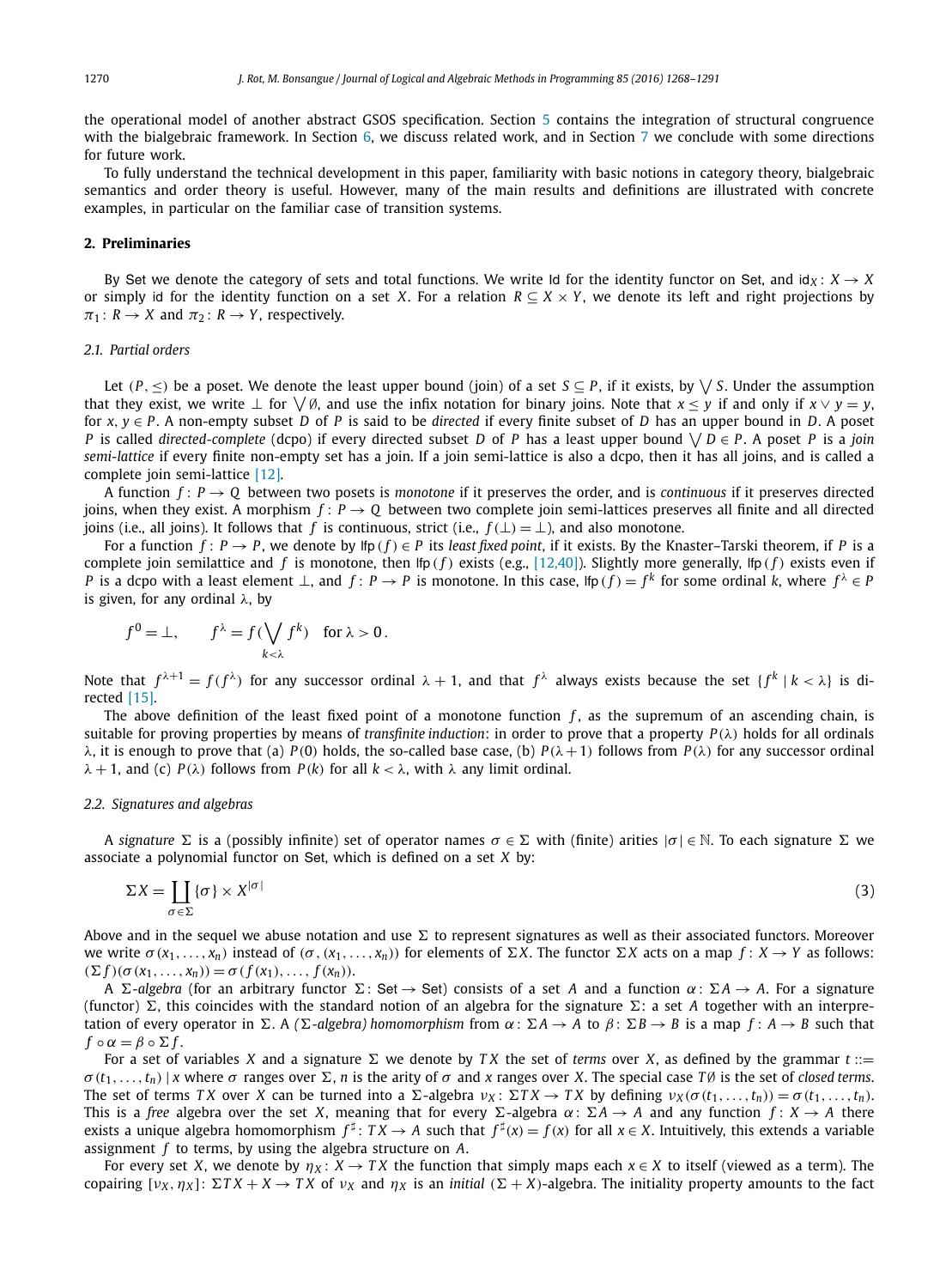<span id="page-3-0"></span>that *νχ* is a free algebra, as explained above. By Lambek's lemma, each [*νχ*, *ηχ*] is an isomorphism [\[26\].](#page-23-0) In particular, for closed terms we have that  $v_{\emptyset}$ :  $\Sigma T \emptyset \rightarrow T \emptyset$  is an isomorphism.

The definition of terms *TX* over a set *X* gives rises to a functor *T* : Set  $\rightarrow$  Set. On a function  $f: X \rightarrow Y$ , it is defined by substitution, or, more precisely,  $Tf: TX \to TY$  is the unique homomorphism from  $(TX, \nu_X)$  to  $(TY, \nu_Y)$  satisfying  $Tf \circ \eta_X =$  $\eta_Y \circ f$ . Every algebra  $\alpha : \Sigma A \to A$  defines a T-algebra  $\hat{\alpha} : TA \to A$ , as the unique homomorphism from  $(TA, \nu_A)$  to  $(A, \alpha)$ satisfying  $\hat{\alpha} \circ \eta_A = id$ .

Both  $\eta$ : Id  $\Rightarrow$  *T* and *ν*:  $\Sigma T \Rightarrow T$ , with components as defined above, are natural transformations. The natural transformation *<sup>ν</sup>* extends to <sup>a</sup> natural transformation *<sup>μ</sup>*: *T T* <sup>⇒</sup> *<sup>T</sup>* , defined on <sup>a</sup> component *<sup>X</sup>* by *<sup>μ</sup><sup>X</sup>* <sup>=</sup> *<sup>ν</sup><sup>X</sup>* , i.e., the unique homomorphism from  $(TTX, \nu_{TX})$  to  $(TX, \nu_X)$  such that  $\mu_X \circ \eta_{TX} = id$ . The triple  $(T, \eta, \mu)$  is a monad, i.e., the following laws hold:  $\mu_X \circ \eta_{TX} = id = \mu_X \circ T \eta_X$  and  $\mu_X \circ T \mu_X = \mu_X \circ \mu_{TX}$ . It is the free monad on  $\Sigma$ , see [\[2\].](#page-22-0)

# *2.3. Coalgebras*

For an extensive treatment with many examples we refer to [\[37,19\].](#page-23-0) Let  $F:$  Set  $\rightarrow$  Set be a functor. An (*F*-)coalgebra is a pair  $(X, \alpha)$  where *X* is a set (of states) and  $\alpha: X \to FX$  is a function. Let  $(X, \alpha)$  and  $(Y, \beta)$  be two coalgebras. A function *f* : *X*  $\rightarrow$  *Y* is an *(F-coalgebra) homomorphism* if *Ff*  $\circ \alpha = \beta \circ f$ .

**Example 2.1.** *Labelled transition systems* (LTSs) over a set of labels *A* are coalgebras for the functor  $FX = (\mathcal{P}X)^A$ . For an LTS  $\alpha: X \to (\mathcal{P}X)^A$  we write  $x \stackrel{a}{\to} x'$  iff  $x' \in \alpha(x)(a)$ . Intuitively, for a state  $x \in X$ ,  $\alpha(x)(a)$  contains all the outgoing transitions from *x* labelled by *a*. *Image-finite* labelled transition systems are coalgebras for the functor  $FX = (\mathcal{P}_{\omega}X)^A$ , where  $\mathcal{P}_{\omega}$  is the finite power set functor, mapping a set *X* to the set of finite subsets of *X*.

Weighted transition systems for a set of labels *A* and a complete monoid *M* (i.e., a monoid with an infinitary sum operation consistent with the finite sum [\[10\]\)](#page-22-0) are coalgebras for the functor *(M*−*)<sup>A</sup>* where *M*<sup>−</sup> : Set → Set is defined as follows:

- For each set *X*,  $M^X$  is the set of functions from *X* to *M*.
- For each function  $h: X \to Y$ ,  $M^h: M^X \to M^Y$  is the function mapping each  $\varphi \in M^X$  to  $\varphi^h \in M^Y$  defined, for all  $v \in Y$ . by

$$
\varphi^h(y)=\sum_{x'\in h^{-1}(y)}\varphi(x')\,.
$$

Given a weighted transition system  $\alpha: X \to (M^X)^A$ , we write  $x \xrightarrow{a,r} y$  if  $\alpha(x)(a)(y) = r$  and  $r \neq 0$ . Note that the above definition allows infinitely branching weighted transition systems.

By taking the Boolean monoid we retrieve labelled transition systems. More generally, every complete join-semilattice is a complete (idempotent) monoid, giving us a large source of interesting weighted transition systems. For example, the set of all subsets of given a set *S* forms a complete monoid under either union or intersection operations; similarly for the set of all languages over an alphabet *S*.

Another example that we will consider later in Section [3](#page-6-0) is given by weighted transition systems over the set  $M =$  $\mathbb{R}^+ \cup \{\infty\}$  of positive reals, ordered as usual and extended with a top element  $\infty$ . Together with the supremum operation, *M* forms a complete join semi-lattice, and hence a complete monoid with 0 as unit (the least element). Similar examples can be found by taking [0, 1] as base set instead of  $\mathbb{R}^+ \cup \{\infty\}$ . For many more examples of complete monoids we refer to [\[10\].](#page-22-0)

We recall the notion of bisimulation between coalgebras based on relation lifting [\[14,36\].](#page-23-0) Given a functor *F* , the *relation lifting* Rel<sub>*F*</sub> maps a relation  $R \subseteq X \times Y$  to

 $Rel_F(R) = \{(b_1, b_2) \in FX \times FY \mid \exists z \in FR \text{ s.t. } F\pi_1(z) = b_1 \text{ and } F\pi_2(z) = b_2\}.$ 

Given two *F*-coalgebras  $(X, \alpha)$  and  $(Y, \beta)$ , define  $b_{\alpha, \beta}$ :  $\mathcal{P}(X \times Y) \rightarrow \mathcal{P}(X \times Y)$  by

$$
b_{\alpha,\beta}(R) = \{(x, y) \mid (\alpha(x), \beta(y)) \in \text{Rel}_F(R)\}.
$$

*A* relation  $R \subseteq X \times Y$  is a *bisimulation* (between  $\alpha$  and  $\beta$ ) if  $R \subseteq b_{\alpha,\beta}(R)$ . The greatest bisimulation is called *bisimilarity* and is denoted by  $\sim_{\alpha,\beta}$ . If  $\alpha = \beta$  then we write  $b_{\alpha}$  and  $\sim_{\alpha}$  instead of  $b_{\alpha,\beta}$  and  $\sim_{\alpha,\beta}$ , respectively.

#### *2.4. Bisimulation up-to*

To state and prove the applications of our main results to the proof technique of bisimulation-up-to, we recall here a few of the elements of its (coalgebraic) theory from [\[32,33\].](#page-23-0) We only mention those definitions and results that are strictly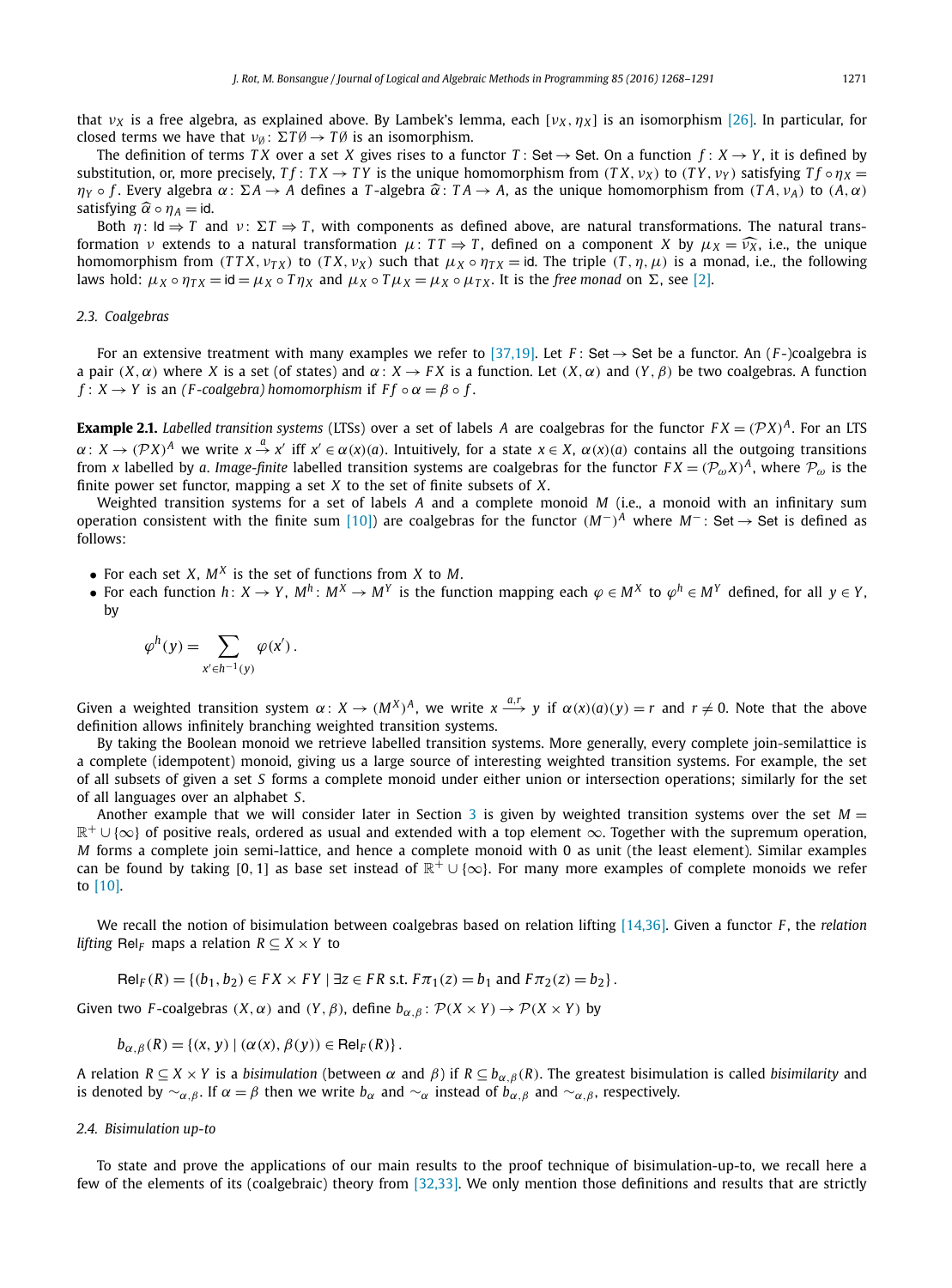<span id="page-4-0"></span>necessary, and refer the reader to the aforementioned papers for the full theory, motivation and examples. Most of the technical development in the paper does not depend on the definitions below, and thus can safely be skipped by the reader.

Let  $f, g: \mathcal{P}(X \times Y) \to \mathcal{P}(X \times Y)$  be functions that are monotone (with respect to the inclusion order). We say *f* is g-compatible if for any two relations R and S:  $R \subseteq g(S)$  implies  $f(R) \subseteq g(f(S))$ . Compatibility implies soundness, that is, if *R* ⊆ *g*(*f*(*R*)), then *R* ⊆ *S* for some relation *S* satisfying *S* ⊆ *g*(*S*) [\[32\].](#page-23-0)

In this paper, we are interested only in instantiating *g* to  $b_{\alpha,\beta}$ , and we write compatibility (on  $\alpha, \beta$ ) instead of  $b_{\alpha,\beta}$ -compatibility. A relation R for which  $R \subseteq b_{\alpha,\beta}(f(R))$  is called a bisimulation up to f. If f is compatible, establishing that *R* is a bisimulation up to *f* suffices to prove that *R* is contained in bisimilarity.

We will be interested in two instantiations of f above, both defined on a single coalgebra  $\alpha: X \to FX$ . Let *bis* $(R)$  = ∼*α* ◦ *R* ◦ ∼*α*; a bisimulation up to *bis* is called a *bisimulation up to bisimilarity*. Further, if there is an algebra *β* : *X* → *X* we can define the contextual closure function  $ctx_6(R) = \{(β(t), β(u)) | (t, u) \in Rel_{\Sigma}(R)\}\)$ ; a bisimulation up to  $ctx_6$  is also called a *bisimulation up to context*. If *β* is clear from the context, we write *ctx* instead of *ctx<sup>β</sup>* . Bisimulation up to bisimilarity is compatible on any coalgebra for a functor that preserves weak pullbacks, and bisimulation up to context is compatible if  $(X, \alpha, \beta)$  is a *λ*-bialgebra for some distributive law of  $\Sigma$  over *F*, see [\[33\]](#page-23-0) for both compatibility results.

In Section [5,](#page-17-0) we will prove the compatibility of the combined up-to technique *bis*  $\circ$  *ctx*  $\circ$  *bis*. Spelling out the details, this up-to technique maps a relation *R* to ∼ ∘ *ctx*(~ ∘ *R* ∘ ∼) ∘ ∼, where ∼ is the bisimilarity relation on the coalgebra under consideration. The reason for considering this up-to technique in [Theorem 5.13](#page-21-0) is that we are not able to prove compatibility of *ctx* directly in the context of that result. However, for every relation *R*, we have  $ctx(R) \subseteq bis \circ ctx \circ bis(R)$ , so that the latter is at least as useful as *ctx*, as an up-to technique.

#### *2.5. Equality up to bisimilarity*

For our main result of Section [5,](#page-17-0) we introduce a strong notion of equivalence between coalgebras on the same carrier, intuitively capturing that the two coalgebras behave the same up to bisimilarity. We prove certain basic facts about this notion; these can be safely skipped by the reader, as they are only required in the proof of [Theorem 5.13.](#page-21-0)

**Definition 2.2.** Let *α*, *β* : *X* → *FX* be *F*-coalgebras on a common carrier *X*. We say *α* and *β* are *equal up to bisimilarity* if the bisimilarity relation ∼*α,β* between *α* and *β* is reflexive.

If *F* preserves weak pullbacks, then an equivalent definition is that the identity relation  $\Delta$  is a bisimulation up to bisimilarity.

**Lemma 2.3.** Let  $\alpha, \beta: X \to FX$  be coalgebras that are equal up to bisimilarity and assume that F preserves weak pullbacks. Then  $\sim_{\alpha} = \sim_{\alpha,\beta} = \sim_{\beta}.$ 

**Proof.** Since *F* preserves weak pullbacks, by [37, [Theorem](#page-23-0) 5.4], the composition of two bisimulations is again a bisimulation. Further, by assumption,  $\sim_{\alpha,\beta}$  is reflexive. We prove  $\sim_{\alpha} = \sim_{\alpha,\beta}$ ; the equality  $\sim_{\alpha,\beta} = \sim_{\beta}$  is similar.

We have  $∼_α ⊆ ∼_α ∘ ∼_α, β$  by reflexivity of  $∼_α, β$ , and  $∼_α ∘_α, β ⊆ ∼_α, β$  since  $∼_α, β$  is a bisimulation between *α* and  $\beta$  and therefore contained in  $\sim_{\alpha,\beta}$ , the greatest such bisimulation.

For the converse inclusion, we use that the inverse relation  $\sim_{\alpha,\beta}^{-1}$  is a bisimulation between  $\beta$  and  $\alpha$  (see [37, [Theorem](#page-23-0) [5.2\]\)](#page-23-0), so that the composition  $\sim_{\alpha,\beta}$  ∘  $\sim_{\alpha,\beta}^{-1}$  is a bisimulation on *α*, hence  $\sim_{\alpha,\beta}$  ∘  $\sim_{\alpha,\beta}^{-1}$  ⊆  $\sim_{\alpha}$ . Since  $\sim_{\alpha,\beta}^{-1}$  is reflexive, we  $\text{obtain } \sim_{\alpha,\beta} \subseteq \sim_{\alpha,\beta} \circ \sim_{\alpha,\beta}^{-1} \subseteq \sim_{\alpha}$ .

In the following we will use a standard result about relation lifting: if the functor *F* preserves weak pullbacks, then for any relations *R*, *S* we have  $\text{Rel}_F(R) \circ \text{Rel}_F(S) = \text{Rel}_F(R \circ S)$  (see, e.g., [\[18\]\)](#page-23-0).

**Lemma 2.4.** *Let F ,α and β be as in Lemma 2.3.*

*(a) If*  $R \subseteq b_{\alpha}(S)$  *then bis* $(R) \subseteq b_{\beta}(bis(S))$ *. (b)* If *f* is  $b_\beta$ -compatible then bis  $\circ$  *f*  $\circ$  *bis* is  $b_\alpha$ -compatible.

*where bis is defined w.r.t. the bisimilarity relation* ∼ *(of both*  $\alpha$  *and*  $\beta$ ).

## **Proof.**

(a) Suppose  $R \subseteq b_{\alpha}(S)$ , and let  $(x, y) \in R$ ; then  $\alpha(x)$  Rel $(F)(S)$   $\alpha(y)$ . Since  $\alpha$  and  $\beta$  are equal up to bisimilarity, we have  $\beta(x)$  Rel $(F)(\sim)$   $\alpha(x)$  and  $\alpha(y)$  Rel $(F)(\sim)$   $\beta(y)$ . Hence

 $\beta(x)$  Rel $(F)(\sim)\alpha(x)$  Rel $(F)(S)\alpha(y)$  Rel $(F)(\sim)\beta(y)$ .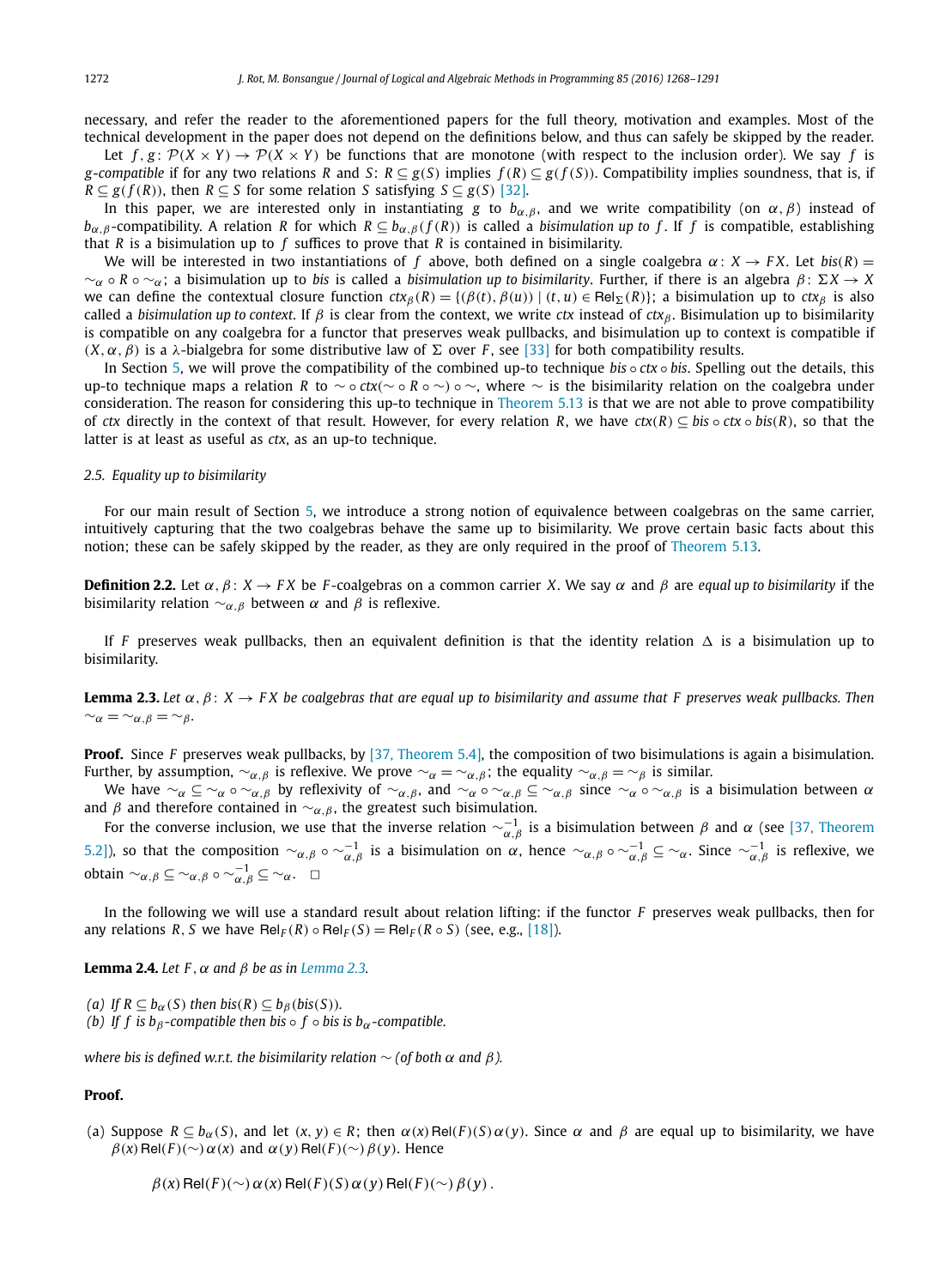<span id="page-5-0"></span>Since F preserves weak pullbacks, this implies  $\beta(x)$  Rel(F)( $\sim \infty$  S  $\circ \sim$ )  $\beta(y)$ . Thus  $R \subseteq b_{\beta}$ ( $\sim \infty$  S  $\circ \sim$ ); by compatibility of *bis* this implies ∼ ◦ *R* ◦∼⊆ *b<sup>β</sup> (*∼◦∼◦ *S* ◦∼◦∼*)*, and by transitivity of ∼ (*F* preserves weak pullbacks) then  $b$ *is* $(R) \subseteq b$ <sup>*β*</sup>  $(b$ *is* $(S)$ *)*.

(b) Suppose  $R \subseteq b_{\alpha}(S)$ . By (i) we get  $bis(R) \subseteq b_{\beta}(bis(S))$ . We apply  $b_{\beta}$ -compatibility of f to obtain  $f \circ bis(R) \subseteq b_{\beta}(f \circ b)$ bis(S)). Finally, again by (i) (replacing  $\alpha$  by  $\beta$  and vice versa) we get bis  $\circ$  f  $\circ$  bis(R)  $\subset$  b<sub> $\alpha$ </sub>(bis  $\circ$  f  $\circ$  bis(S)).  $\Box$ 

#### *2.6. Bialgebraic operational semantics*

See [\[23\]](#page-23-0) for an overview of this topic. In the remainder of this paper, we assume a fixed signature  $\Sigma$  with associated free monad *T* , and a Set endofunctor *F* representing the type of behaviour. An *(abstract GSOS) specification* is a natural transformation of the form

$$
\rho\colon \Sigma(F\times \mathsf{Id})\Rightarrow FT\,.
$$

As first observed by Turi and Plotkin [\[42\],](#page-23-0) if *<sup>F</sup>* is the functor *(*P*ω*−*)<sup>A</sup>* of image-finite labelled transition systems then specifications of the above type can be induced by specifications in the well-known GSOS format, introduced in [\[4\].](#page-22-0) A GSOS rule for an operator  $\sigma \in \Sigma$  of arity *n* is of the form

$$
\frac{\{x_{i_j} \stackrel{a_j}{\to} y_j\}_{j=1..m} \{x_{i_k} \stackrel{b_k}{\to} \}_{k=1..l}}{\sigma(x_1, \ldots, x_n) \stackrel{c}{\to} t}
$$
(4)

where *m* is the number of positive premises, *l* is the number of negative premises, and  $a_1, \ldots, a_m, b_1, \ldots, b_l, c \in A$  are labels. The variables  $x_1, \ldots, x_n, y_1, \ldots, y_m$  are pairwise distinct, and *t* is a term over these variables.

**Example 2.5.** As a running example, we consider a very basic process calculus, which has a constant 0, a unary prefix operator *a.x* for each  $a \in A$  with *A* some fixed set of labels, and a binary parallel operator  $x|y$ . The GSOS rules are as follows:

$$
\frac{x \xrightarrow{a} x'}{a.x \xrightarrow{a} x} \quad \frac{x \xrightarrow{a} x'}{x|y \xrightarrow{a} x'|y} \quad \frac{y \xrightarrow{a} y'}{x|y \xrightarrow{a} x|y'}
$$

For simplicity of the presentation, the parallel operator does not have a rule for synchronization.

We present the syntax as a functor  $\Sigma X = X \times X + A \times X + 1$ , and write  $x|y$ , *a.x* and 0 respectively for elements of the three disjoint sets in  $\Sigma X$ . The above GSOS specification corresponds to the abstract GSOS specification  $\rho: \Sigma (F \times \text{Id}) \Rightarrow FT$ , where  $FX = (\mathcal{P}X)^A$  and T is the free monad on  $\Sigma$ , defined on a component X as follows, by cases on the operators in the signature:

$$
\rho_X(0) = \lambda a.\emptyset
$$
  
\n
$$
\rho_X(a.(f, x)) = \lambda b. \begin{cases} \{x\} & \text{if } a = b \\ \emptyset & \text{otherwise} \end{cases}
$$
  
\n
$$
\rho_X((f, x)|(g, y)) = \lambda a. \{x'|y \mid x' \in f(x)\} \cup \{x|y' \mid y' \in g(x)\}
$$

for all  $(f, x), (g, y) \in (\mathcal{P}X)^A \times X$ .

If we instantiate F to the functor  $\mathbb{R} \times$  Id of stream systems over the reals, specifications correspond to the format of *behavioural differential equations* [\[38\]](#page-23-0) presented in [\[25\].](#page-23-0) By instantiating abstract GSOS specifications to other functors one can obtain formats for many types of systems, including, e.g., syntactic formats for probabilistic and weighted transition systems [\[3,22\].](#page-22-0)

Each specification  $\rho$ :  $\Sigma(F \times \text{Id}) \Rightarrow FT$  induces a unique coalgebra

$$
M(\rho): T\emptyset \to FT\emptyset
$$

with the following property:

$$
M(\rho) \circ \nu_{\emptyset} = F\mu_{\emptyset} \circ \rho_{T\emptyset} \circ \Sigma \langle M(\rho), \text{id} \rangle : \Sigma T\emptyset \to FT\emptyset. \tag{5}
$$

We call this coalgebra  $M(\rho)$  the *operational model*, or also the *ρ*-model on the initial algebra (*T* Ø, *ν*<sub>0</sub>).

By Equation (5), to compute the behaviour of a term  $\sigma(t_1,...,t_n)$  in  $M(\rho)$ , we may compute the behaviour of its subterms *t*1*,...,tn* and then instantiate a rule from *ρ*. For labelled transition systems, *M(ρ)* is precisely the unique *supported model* corresponding to a GSOS specification *ρ*: every transition in *f* is derived from rules in the specification *ρ* and each derivable transition occurs in  $f$  (see [\[1,4\]\)](#page-22-0).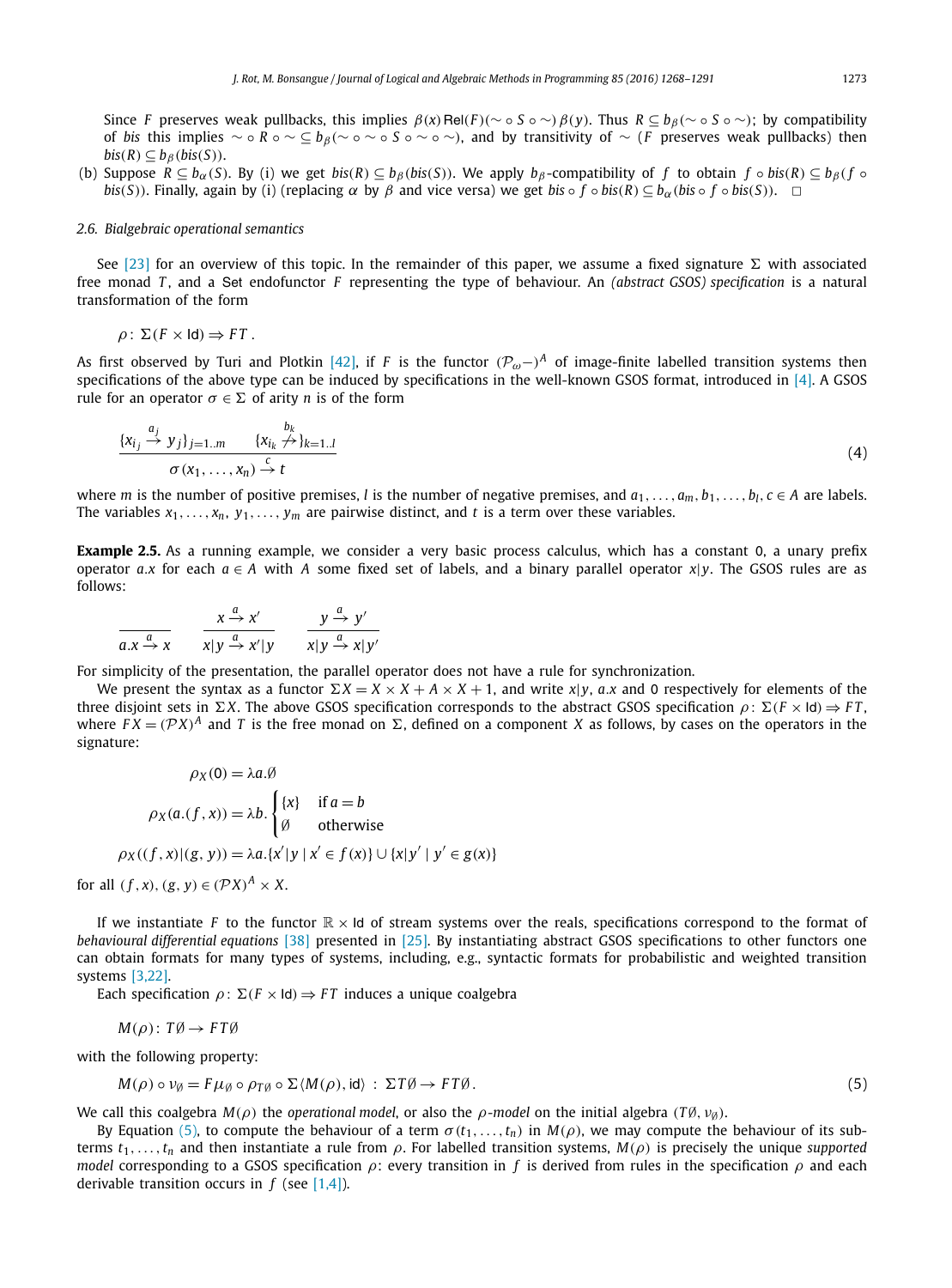<span id="page-6-0"></span>An important property of GSOS is that bisimilarity is a congruence on the operational model corresponding to a specification  $[4]$ . Turi and Plotkin  $[42]$  proved at the general level of abstract GSOS specifications that behavioural equivalence on the operational model is a congruence, extending the result of  $[4]$  from labelled transition systems to arbitrary types of coalgebras.

Any abstract GSOS specification  $\rho$  can be extended to a natural transformation  $\rho^*$ :  $T(F \times \text{Id}) \Rightarrow (F \times \text{Id})T$ , which is a *distributive law* of the monad *T* over the cofree copointed functor *F* × Id. The latter means that *ρ*<sup>∗</sup> satisfies certain laws, which however we do not need to recall here. The construction of  $\rho^*$  from  $\rho$  is well explained in, e.g., [3, [Lemma](#page-22-0) 3.5.2]; we recall the basics here for convenience of the reader. On a component *X*, it is defined as the unique map  $\rho_X^*$  making the following diagram commute:

$$
\Sigma T(FX \times X) \xrightarrow{\Sigma \rho_X^*} \Sigma (FTX \times TX)
$$
\n
$$
FTTX \times \Sigma TX
$$
\n
$$
T(FX \times X) \xrightarrow{\rho_X^*} \Sigma TX \times \Sigma TX
$$
\n
$$
T(FX \times X) \xrightarrow{\rho_X^*} \Sigma TX \times TX
$$
\n
$$
T(KX \times X) \xrightarrow{\rho_X^*} \Sigma TX \times TX
$$
\n
$$
T(X \times X) \xrightarrow{\rho_X^*} \Sigma TX \times TX
$$
\n
$$
(6)
$$

Actually, the standard definition as in [\[3\]](#page-22-0) instead uses the algebra  $F\mu_X \times \mu_X \circ \langle \rho_{TX}, \kappa_{TX} \circ \Sigma \pi_2 \rangle$  where  $\kappa : \Sigma \Rightarrow T$  is the canonical embedding, but this is equivalent to the above, since  $\mu \circ \kappa_T = \nu$  (see [3, [Lemma](#page-22-0) 2.2.8]). The existence and uniqueness of  $\rho_X^*$  is justified by the fact that  $v_{FX\times X}$  is a free algebra. We need the following general property of abstract GSOS specifications:  $ρ^* \circ \kappa_{F \times \text{Id}} = \langle ρ_X, \kappa \circ \Sigma \pi_2 \rangle$ , which follows from (the proof of) [3, [Lemma](#page-22-0) 3.4.24]. Concretely, for  $\Sigma$  a polynomial functor defined from a signature, it means that for any operator  $\sigma$  of arity *n* and any  $(f_1, x_1), \ldots, (f_n, x_n) \in$  $FX \times X$ :

$$
\rho_X^*(\sigma((f_1, x_1), \dots, (f_n, x_n))) = (\rho_X((f_1, x_1), \dots, (f_n, x_n)), \sigma(x_1, \dots, x_n)).
$$
\n(7)

For the operational model  $M(\rho)$ :  $T\emptyset \rightarrow FT\emptyset$  we have the following property:

$$
\langle M(\rho), \mathrm{id} \rangle \circ \mu_{\emptyset} = (F\mu_{\emptyset} \times \mu_{\emptyset}) \circ (\rho^*)_{T\emptyset} \circ T\langle M(\rho), \mathrm{id} \rangle \tag{8}
$$

which means that the triple  $(T\emptyset, \mu_{\emptyset}, \langle M(\rho), id \rangle)$  is a so-called  $\rho^*$ -bialgebra. In fact, more generally there is a one-to-one correspondence between models of *ρ* and *ρ*<sup>∗</sup>-bialgebras. However, a more detailed discussion is not needed in this paper, and we only need to know that the operational model satisfies Equation (8) for certain proofs. Finally, following the discus-sion at the end of Section [2.4,](#page-3-0) for this bialgebra, we note that the contextual closure  $ctx<sub>µ<sub>q</sub></sub>$  is  $b<sub>(M(p),id)</sub>$ -compatible. A careful explanation of the meaning of that result is beyond the scope of this paper; instead, we refer to  $\left[33\right]$  for details.

# **3. Adding assignment rules**

In this section we consider the interpretation of abstract GSOS specifications (without negative premises) together with assignments of the form

$$
\sigma(x_1,\ldots,x_n):=t\tag{9}
$$

where *t* is a term over the variables  $x_1, \ldots, x_n$ . We call these *assignment rules*; they are defined more formally below in [Definition 3.6.](#page-8-0) Assignment rules will be interpreted as a kind of rewriting rules: the behaviour of *t* induces the behaviour of  $σ(x_1,...,x_n)$ . An example is the replication operator given in Equation [\(1\)](#page-1-0) of the introduction; this can be given by the assignment rule  $x := \frac{x}{x}$ . Notice that assignment rules do not fit directly into the bialgebraic framework, since they are inherently non-structural: they do not satisfy the property of GSOS specifications that the behaviour of terms in the operational model is computed directly from the behaviour of their subterms.

In the case of labelled transition systems, given a GSOS specification and a set of rules of the above form, the desired interpretation is informally as follows (this is formalised below): every transition from a term  $\sigma(t_1,\ldots,t_n)$  should either be derived from the transitions of *t*1*,...,tn* and a rule in the specification, or from an assignment rule which has *σ* on the left-hand side. However, such an interpretation is not necessarily unique, since there may be infinite inferences caused by the assignment rules. For example, the rule  $σ(x) := σ(x)$  does not have a unique solution. In order to rule out such cases, one is interested in the *least* transition system on closed terms which is a model in the above sense. In the presence of assignment rules, such a least model does not necessarily exist in general because of negative premises. Therefore, we will restrict to positive GSOS specifications, which do not feature negative premises. (We mention that there are different ways of dealing with negative premises [\[13\],](#page-23-0) but throughout this paper we simply avoid negative premises altogether.)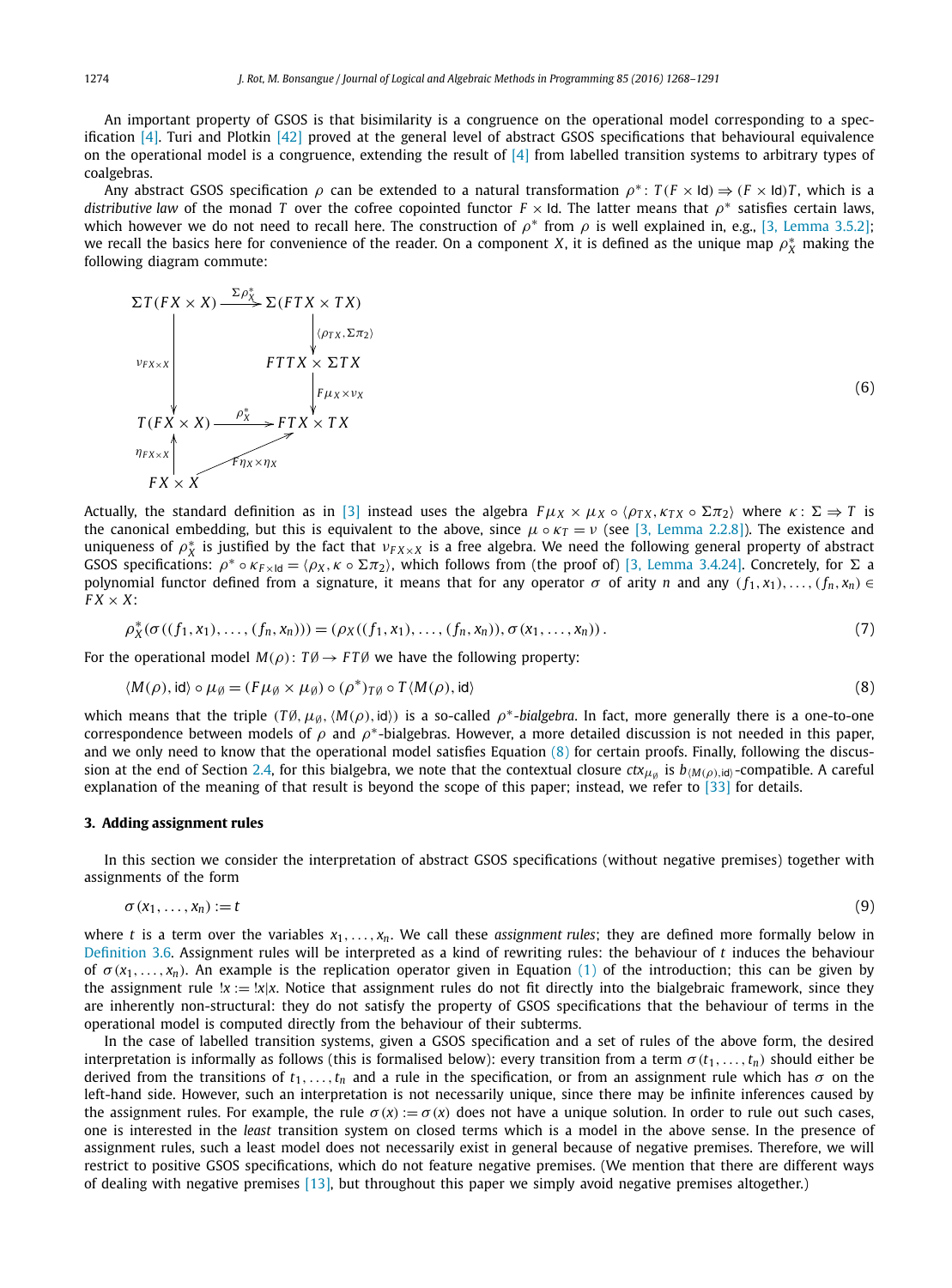We interpret specifications which involve assignment rules at the general level of a functor *F* based on a fixed point construction, using the assumption that *F* is ordered as a complete lattice. In the case of labelled transition systems this order is clear and often left implicit: the order on  $FX = (\mathcal{P}X)^A$  is given by (pointwise) subset inclusion.

For the general case, we assume that our behaviour functor *F* is *ordered* [\[16\],](#page-23-0) i.e., factors through CJSL—the category of complete (join semi-)lattices and join-preserving functions. That is, we assume a functor  $\hat{F}$ : Set  $\rightarrow$  CJSL such that the following triangle commutes:



where the arrow from CJSL to Set is the forgetful functor, which takes a complete lattice to its underlying set. Basically a functor *F* is ordered if and only if, for any set *X*, the set *F X* can be enriched with a complete join semi-lattice structure, and, moreover, for any function  $f: X \to Y$ ,  $Ff$  is join-preserving (w.r.t. the join semi-lattice structure). Consequently,  $Ff$  is also monotone, i.e., for any  $x, y \in FX$ :  $x \leq y$  implies  $(Ff)(x) \leq (Ff)(y)$ .

**Example 3.1.** As mentioned above, the functor  $(D-)^A$  of labelled transition systems has a natural complete join semi-lattice structure given by the pointwise extension of subset inclusion. Moreover, for any set of functions  $\{f_i: A \to \mathcal{P}(X)\}_{i \in I}$ , function  $h: X \rightarrow Y$ , and  $a \in A$ , we have that

$$
((\mathcal{P}h)^{A}(\bigvee_{I} f_{i}))(a) = \{h(x) \mid x \in (\bigvee f_{i})(a)\}
$$
  
=  $\{h(x) \mid x \in \bigcup_{I} f_{i}(a)\}$   
=  $\bigcup_{I} \{h(x) \mid x \in f_{i}(a)\}$   
=  $\bigcup_{I} ((\mathcal{P}h)^{A}(f_{i}))(a)$   
=  $(\bigvee_{I} (\mathcal{P}h)^{A}(f_{i}))(a)$ .

It follows that  $(P-)^A$  is an ordered functor.

Generalising the previous example of labelled transition systems, if  $F$  is an ordered functor then so is  $F^A$ , with a complete join semi-lattice structure given by pointwise extension. Furthermore, if *F* and *G* are ordered functors then so is the functor  $F \times G$ , with a complete join semi-lattice structure given by the natural pairwise order.

Every complete join-semilattice *M* is a complete monoid with infinitary sum as supremum. Next we show that in this case the functor  $M^-$ : Set → Set is ordered. For every set *X*, because *M* is a complete join semi-lattice, so is  $M^X$ , where the order is given by pointwise extension. Moreover, for any function  $h: X \to Y$ ,  $M^h$  preserves arbitrary joins. To see this, let  $\{\varphi_i : X \to M\}_{i \in I}$  and  $y \in Y$ . We have:

$$
M^{h}(\bigvee_{I}\varphi_{i})(y) = \sum_{x \in h^{-1}(y)} (\bigvee_{I}\varphi_{i})(x)
$$
  
= 
$$
\sum_{x \in h^{-1}(y)} \sum_{I}\varphi_{i}(x)
$$
  
= 
$$
\sum_{I} \sum_{x \in h^{-1}(y)} \varphi_{i}(x)
$$
  
= 
$$
\sum_{I} M^{h}(\varphi_{i})(y)
$$
  
= 
$$
(\bigvee_{I} M^{h}(\varphi_{i}))(y).
$$

Note that every complete monoid is necessarily commutative [\[10\],](#page-22-0) but it does not need to be idempotent. It follows that not every complete monoid is a complete join-semilattice. For example, any subset {0*,...,k*} of natural numbers equipped with addition truncated at *k* is a non-idempotent complete monoid with 0 as unit, but it is not a complete join-semilattice.

**Example 3.2.** Consider the set  $M = \mathbb{R}^+ \cup \{\infty\}$  of positive reals, ordered as usual and extended with a top element  $\infty$ . Together with the usual supremum operation *M* is a complete join semi-lattice, and hence a complete monoid. By the above, it extends to an order on the functor for weighted transition systems over this monoid, where joins are calculated pointwise. Similarly, the functor for weighted automata  $M \times (M^-)^A$  is an ordered functor.

**Example 3.3.** One can be tempted to extend any functor  $F:$  Set  $\rightarrow$  Set to a CJSL-ordered functor  $F'$  by defining  $F'X =$ *FX* + 2, using the discrete order on *FX* and taking the elements of  $2 = \{T, \perp\}$  to be the top and the bottom element respectively. However, contrary to what is stated in [35, [Example](#page-23-0) 2], such a functor *F* is not CJSL-ordered, in general. Indeed  $F'X$  is a complete join semi-lattice, but the functor  $F'$  is not ordered because  $F'f$  is not necessarily join-preserving, for a function *f*. For instance, if we take  $F = \text{Id}$ , a set *X* with two distinct elements *x*,  $y \in X$  and a function  $f: X \to X$  such that  $f(x) = f(y)$ , we have  $(F'f)(x) \vee (F'f)(y) = f(x) \vee f(y) = f(x) \neq \top$  whereas  $(F'f)(x \vee y) = (F'f)(\top) = \top$ .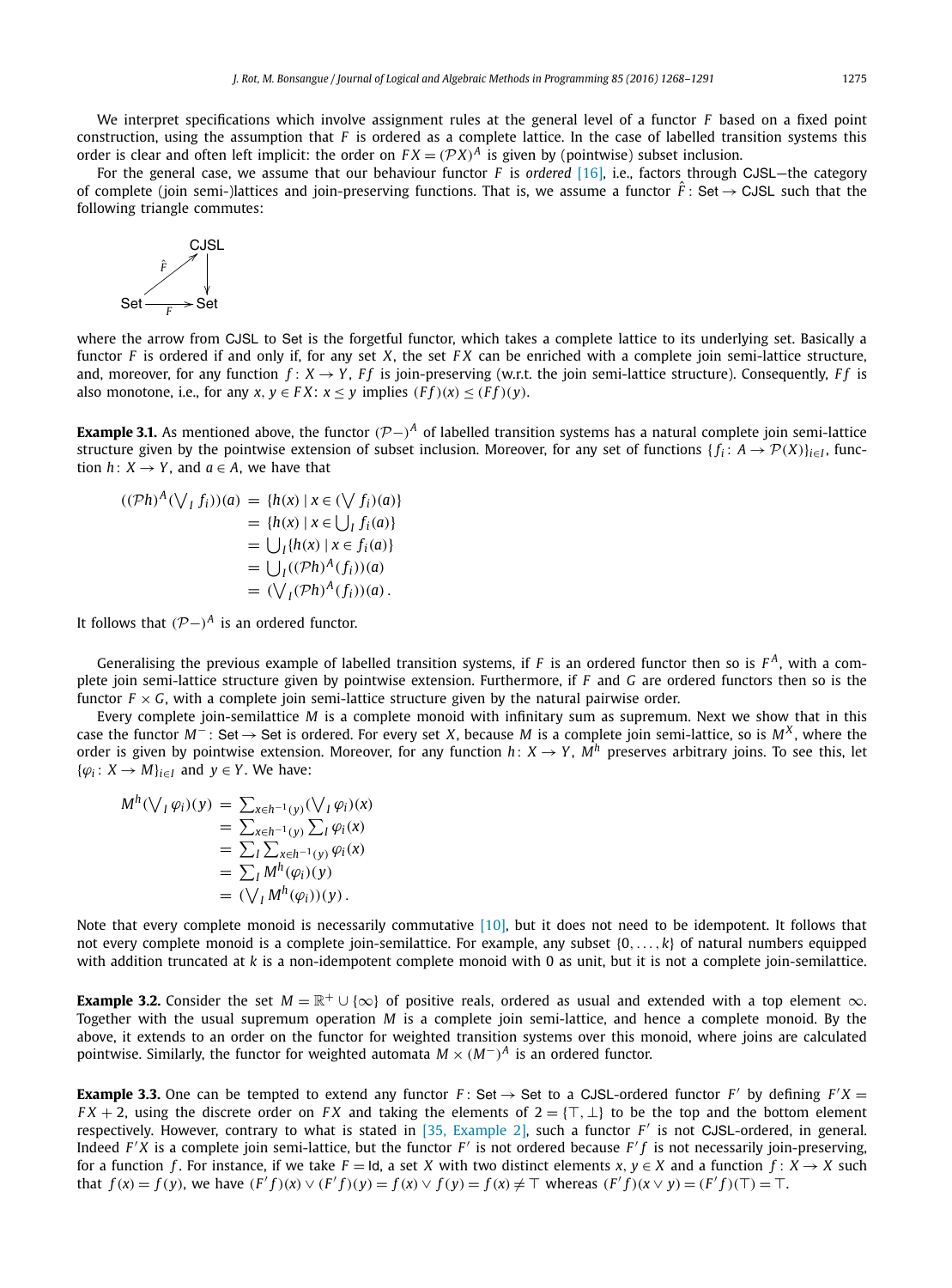Given arbitrary sets *X* and *Y* , the complete lattice on *F Y* lifts pointwise to a complete lattice on functions of type  $X \to FY$ , i.e., for a collection  $\{f_i\}_{i \in I}$  of functions of the form  $f_i: X \to FY$  we define  $(\bigvee \{f_i\}_{i \in I})(x) = \bigvee_{i \in I}(f_i(x))$ . This induces in particular a complete lattice on the set of all coalgebras on closed terms, which we denote by

 $M = \{f | f : T\emptyset \rightarrow FT\emptyset\}.$ 

The order on F lifts to an order on  $F \times$  ld by defining  $(b_1, x_1) \le (b_2, x_2)$  iff  $b_1 \le b_2$  and  $x_1 = x_2$  for  $(b_1, x_1)$ ,  $(b_2, x_2) \in FX \times X$ . Moreover, the order lifts component-wise to  $\Sigma FX$  (and also to  $\Sigma(FX \times X)$ ) for any set *X*, by defining, for any  $\sigma, \tau \in \Sigma$  of arity n and m respectively,  $\sigma(k_1,\ldots,k_n) \leq \tau(l_1,\ldots,l_m)$  iff  $\sigma = \tau$  (so also  $n = m$ ) and  $k_i \leq l_i$  for all  $i \leq n$ .

**Definition 3.4.** Using the above lifting of the order on *F* to  $\Sigma(F \times \text{Id})$ , a specification  $\rho : \Sigma(F \times \text{Id}) \Rightarrow FT$  is said to be *monotone* if all its components are.

We refer to [\[5,11\]](#page-22-0) for a more general account of monotone abstract GSOS.

**Example 3.5.** As stated in [\[11\],](#page-22-0) for the functor  $F = (\mathcal{P} -)^A$  of labelled transition systems, monotone specifications correspond to specifications in (an infinitary version of) the *positive GSOS* format.

Assignment rules [\(9\)](#page-6-0) can be formalised categorically in terms of natural transformations. These are independent of the behaviour functor *F* .

**Definition 3.6.** An *assignment rule* is a natural transformation  $d: \Sigma \Rightarrow T$ .

If there is no intended assignment for an operator  $\sigma \in \Sigma$ , this is modelled by defining  $d_X(\sigma(x_1, \ldots, x_n)) = \sigma(x_1, \ldots, x_n)$ for every *X* and  $x_1, \ldots, x_n \in X$ .

**Example 3.7.** Recall the syntax of [Example 2.5,](#page-5-0) i.e., a constant 0, a unary operator *ax* for each  $a \in A$  and a binary operator *x*|*y*. We extend this with a unary operator !*x*, and we model this extended syntax by the functor  $\Sigma X = X \times X + X + A \times X + 1$ . Following [Example 2.5,](#page-5-0) we denote an element *x* of the set *X* in  $\Sigma X$  by !*x*.

Consider the assignments  $x|y := y|x$  and  $|x := |x|x|$ . These are modelled formally by an assignment rule  $d: \Sigma \to T$ , defined on a component *X* by cases on the operators in the signature:

$$
d_X(0) = 0 \t d_X(a.x) = a.x \t d_X(x|y) = y|x \t d_X(|x) = |x|x. \t(10)
$$

The above assignment rule formalises both assignments at once; they could also be defined by two separate assignment rules. Notice that 0 and *a.x* are mapped simply to themselves, reflecting that there are no assignments for these operators.

In the above example we only needed a single assignment rule. To allow multiple assignments for a single operator, we will work in the remainder with a set of assignment rules.

**Assumption 3.8.** In the remainder of this paper we assume:

- 1. A CJSL-ordered functor *F* .
- 2. A functor  $\Sigma$  defined from a signature (see Section [2.2\)](#page-2-0), with free monad  $(T, \eta, \mu)$ .
- 3. A monotone GSOS specification  $\rho$ :  $\Sigma(F \times \text{Id}) \Rightarrow FT$ .
- 4. A set  $\Delta$  of assignment rules, ranged over by  $d: \Sigma \Rightarrow T$ .

Now we have all the necessary tools to define a model on closed terms of an abstract GSOS specification together with a set of assignment rules. Our definition extends Equation [\(5\)](#page-5-0) in Section [2.6,](#page-5-0) which characterizes the operational model of a GSOS specification *ρ*, by incorporating a set of assignment rules.

**Definition 3.9.** Let  $\psi$ :  $\mathbb{M} \rightarrow \mathbb{M}$  be the (unique) function such that

$$
\psi(f) \circ \nu_{\emptyset} = F \mu_{\emptyset} \circ \rho_{T\emptyset} \circ \Sigma \langle f, \text{id} \rangle \vee \bigvee_{d \in \Delta} f \circ \mu_{\emptyset} \circ d_{T\emptyset} : \Sigma T\emptyset \to FT\emptyset.
$$

A  $(\rho, \Delta)$ -model is a coalgebra  $f \in M$  such that  $\psi(f) = f$ .

The function  $\psi$  is indeed uniquely defined, since  $\nu_{\emptyset}$ :  $\Sigma T \emptyset \to T \emptyset$  is an initial algebra and therefore an isomorphism (Section [2.2\)](#page-2-0). As argued in the beginning of this section, in general there may be more than one model for a fixed  $\rho$  and  $\Delta$ , and we regard the *least*  $(\rho, \Delta)$ -model to be the correct interpretation. In order to show that a least model exists we need the following.

<span id="page-8-0"></span>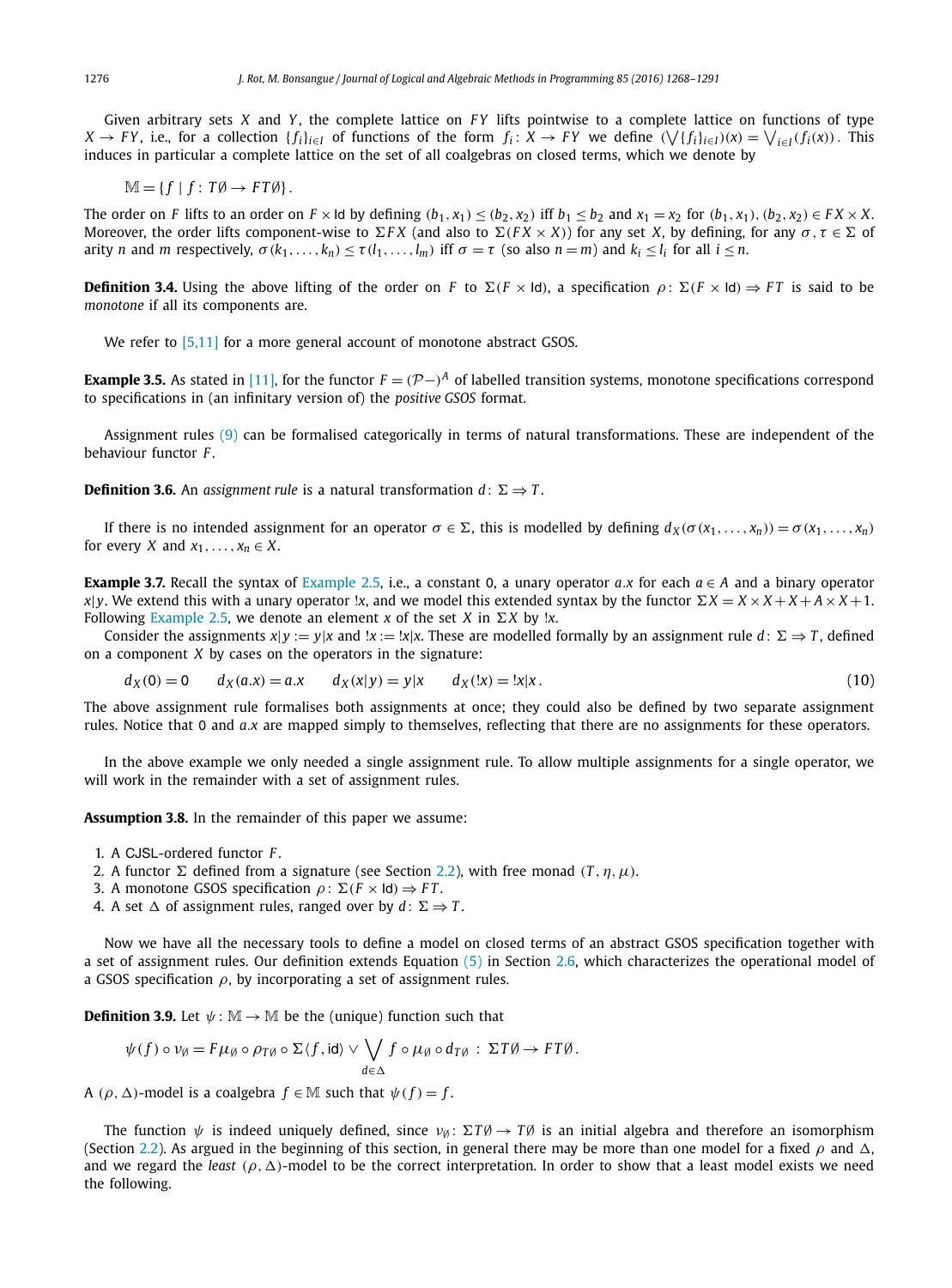<span id="page-9-0"></span>**Lemma 3.10.** *The function*  $\psi : \mathbb{M} \to \mathbb{M}$  *is monotone.* 

**Proof.** Suppose  $f \leq g$  for some  $f, g \in \mathbb{M}$ . Then by monotonicity of  $\rho$  we have  $\rho_{T\emptyset} \circ \Sigma \langle f, id \rangle \leq \rho_{T\emptyset} \circ \Sigma \langle g, id \rangle$ , and since  $F\mu_{\emptyset}$  is monotone then  $F\mu_{\emptyset} \circ \rho_{T\emptyset} \circ \Sigma \langle f, id \rangle \leq F\mu_{\emptyset} \circ \rho_{T\emptyset} \circ \Sigma \langle g, id \rangle$ . It follows that  $\psi(f) \circ \nu_{\emptyset} \leq \psi(g) \circ \nu_{\emptyset}$  and thus also  $\psi(f) \leq \psi(g)$  because  $\nu_{\emptyset}$  is an isomorphism.  $\Box$ 

Since *ψ* is monotone and M is a complete lattice, by the Knaster–Tarski theorem, *ψ* has a least fixed point.

**Definition 3.11.** The *interpretation* of  $\rho$  and  $\Delta$  is the least  $(\rho, \Delta)$ -model.

**Example 3.12.** Informally, for a GSOS specification together with assignment rules, the interpretation is the least transition system on closed terms so that  $\sigma(t_1,\ldots,t_n)\stackrel{a}{\rightarrow}t'$  if and only if:

- 1. it can be obtained by instantiating a rule in the specification, or
- 2. there is an assignment of *t* to  $\sigma$ , and  $t \stackrel{a}{\rightarrow} t'$ .

As a concrete example, consider the following specification with assignment rules.

$$
\frac{x \xrightarrow{a} x'}{a.x \xrightarrow{a} x} \qquad \frac{x \xrightarrow{a} x'}{x|y \xrightarrow{a} x'|y} \qquad x|y := y|x \qquad !x := !x|x \tag{11}
$$

The relevant syntax (with the operator 0) and the assignments are modelled respectively by the functor  $\Sigma$  and the assignment rule *d* from [Example 3.7.](#page-8-0)

Notice that, contrary to [Example 2.5,](#page-5-0) for the parallel operator we only have one of the two rules in the above specification. The GSOS rules in the above specification correspond to a natural transformation *ρ*: Σ(*F* × ld)  $\Rightarrow$  *FT*, where  $FX = (\mathcal{P}X)^A$ , defined on a component X as follows, for all  $(f, x)$ ,  $(g, y) \in (\mathcal{P}X)^A \times X$ ;

$$
\rho_X((f, x)|(g, y)) = \lambda a. \{x'|y \mid x' \in f(x)\}
$$

$$
\rho_X((f, x)) = \lambda a. \emptyset
$$

and with  $\rho_X(0)$ ,  $\rho_X(a.(f, x))$  as in [Example 2.5.](#page-5-0) The definition of  $\rho_X(!(f, x))$  assigns the least element of FTX since there are no GSOS rules for !*x*.

We now compute the interpretation of  $(\rho, \{d\})$ , for the above  $\rho$  and *d* corresponding to the specification (11). First, we spell out  $\psi(f)$  for a given coalgebra  $f: T\emptyset \rightarrow FT\emptyset$ . For any  $a \in A$  and  $t, u \in T\emptyset$ :

$$
\psi(f)(0) = F\mu_{\emptyset} \circ \rho_{T\emptyset} \circ \Sigma \langle f, \text{id} \rangle(0) \vee f \circ \mu_{\emptyset} \circ d_{\emptyset}(0)
$$
  
=  $F\mu_{\emptyset} \circ \rho_{T\emptyset}(0) \vee f(0)$   
=  $(\lambda a.\emptyset) \vee f(0)$   
=  $f(0)$ 

 $\psi(f)(a.t) = F\mu_{\emptyset} \circ \rho_{T\emptyset} \circ \Sigma \langle f, id \rangle (a.t) \vee f \circ \mu_{\emptyset} \circ d_{\emptyset}(a.t)$ 

 $=$   $F \mu_{\emptyset} \circ \rho_{T \emptyset}(a.(f(t), t)) \vee f(a.t)$ 

$$
= \left(\lambda b. \begin{cases} \{t\} & \text{if } a = b \\ \emptyset & \text{otherwise} \end{cases}\right) \vee f(a.t)
$$

 $\psi(f)(t|u) = F\mu_{\emptyset} \circ \rho_{T\emptyset} \circ \Sigma \langle f, id \rangle (t|u) \vee f \circ \mu_{\emptyset} \circ d_{\emptyset} (t|u)$  $=$   $F \mu_{\emptyset} \circ \rho_{T \emptyset}((f(t), t)| (f(u), u)) \vee f(u|t)$  $= (\lambda a.\{t'|u \mid t' \in f(t)(a)\}) \vee f(u|t)$ 

$$
\psi(f)(!t) = F\mu_{\emptyset} \circ \rho_{T\emptyset} \circ \Sigma \langle f, id \rangle (!t) \vee f \circ \mu_{\emptyset} \circ d_{\emptyset}(!t)
$$
  
=  $F\mu_{\emptyset} \circ \rho_{T\emptyset}(!f(t), t) \vee f(!t|t)$   
=  $(\lambda a.\emptyset) \vee f(!t|t)$   
=  $f(!t|t)$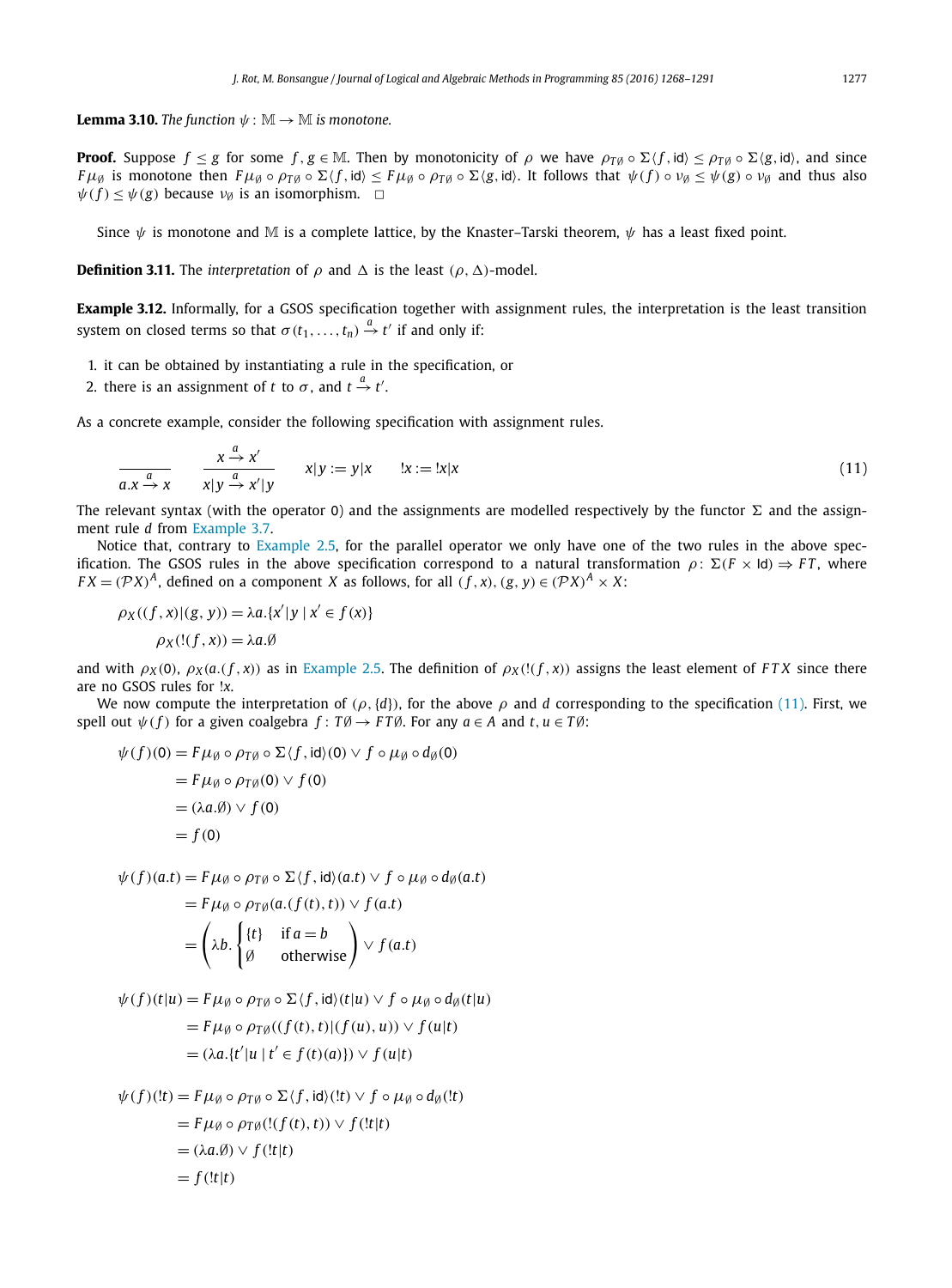<span id="page-10-0"></span>Now recall that the interpretation of  $(ρ, {d})$  is defined as the least fixed point of the function  $ψ$  given in [Definition 3.9,](#page-8-0) which is also the least pre-fixed point, i.e., the least *f* such that  $\psi(f) \leq f$ . By the above computations, this means that the interpretation *f* is the least transition system such that for all  $a \in A$  and  $t, u \in T\emptyset$ :

- $t \in f(a,t)(a)$ ,
- ${t'|u | t' \in f(t)(a)} \subseteq f(t|u)(a)$ ,
- $f(u|t)(a) \subseteq f(t|u)(a)$ ,
- $f(!t|t)(a) \subseteq f(!t)(a)$ .

This is the desired interpretation of the specification in  $(11)$ , as the least transition system satisfying both the GSOS rules and the assignments.

# **4. Abstract GSOS specifications for assignment rules**

In the previous section, we have seen how to interpret an abstract GSOS specification *ρ* together with a set of assignment rules  $\Delta$  as a coalgebra on closed terms. In this section, we show that we can alternatively construct this coalgebra as the operational model of another specification (without assignment rules), which is constructed as a least fixed point of a function on the complete lattice of specifications. The consequence of this alternative representation is that the well-behavedness properties of the operational model of a specification, such as bisimilarity being a congruence and the compatibility of bisimulation up to context, carry over to the interpretation of  $\rho$  and  $\Delta$ .

Let S be the set of all monotone abstract GSOS specifications [\(Definition 3.4\)](#page-8-0). We turn S into a complete lattice by defining the order componentwise, i.e., for any  $L \subseteq \mathbb{S}$  and any set  $X: (\bigvee L)_X = \bigvee_{\rho \in L} \rho_X$ . The join is well-defined:

**Lemma 4.1.** For any  $L ⊆ ⊗$ : the family of functions  $\setminus L$  as defined above is a monotone specification.

**Proof.** Let  $f: X \rightarrow Y$  be a function. For any  $k \in \Sigma (FX \times X)$ :

$$
FTf \circ (\bigvee L)_X(k) = FTf \circ (\bigvee_{\rho \in L} (\rho_X(k))) \qquad \text{definition of } \bigvee L
$$
  
=  $\bigvee_{\rho \in L} (FTf \circ \rho_X(k)) \qquad FTf \text{ is join-preserving}$   
=  $\bigvee_{\rho \in L} (\rho_Y \circ \Sigma (Ff \times f)(k)) \qquad \text{naturality of } \rho$   
=  $(\bigvee L)_Y(\Sigma (Ff \times f)(k)) \qquad \text{definition of } \bigvee L$ 

which proves naturality.

For monotonicity, let  $k, l \in \Sigma(FX \times X)$  with  $k \leq l$ . For each  $\rho \in L$  we have that  $\rho$  is monotone, so that  $\rho_X(k) \leq \rho_X(l)$ . Hence  $\bigvee_{\rho \in L} (\rho_X(k)) \leq \bigvee_{\rho \in L} (\rho_X(l))$ . We thus obtain

$$
(\bigvee L)(k) = \bigvee_{\rho \in L} (\rho_X(k)) \le \bigvee_{\rho \in L} (\rho_X(l)) = (\bigvee L)(l)
$$

as desired.  $\square$ 

The lattice structure of  $\mathbb S$  provides a way of combining specifications. Next, we will use the lattice structure of  $\mathbb S$  in the definition of a function on S. That function is based on natural transformations of the following form, defined from a given assignment rule  $d \in \Delta$  and specification  $\tau$ :

$$
\Sigma(F \times \text{Id}) \xrightarrow{d_{F \times \text{Id}}} T(F \times \text{Id}) \xrightarrow{\tau^*} FT \times T \xrightarrow{\pi_1} FT
$$
\n(12)

Recall from Section [2.6](#page-5-0) that  $\tau^*$  is the extension of  $\tau$  to a distributive law; intuitively, it is the inductive extension of *τ* to terms. Informally, the above natural transformation acts as follows. For an operator *σ* of arity *n*, given behaviour  $k_1, \ldots, k_n \in FX \times X$  of its arguments, it first applies the assignment rule *d* to obtain a term  $t(k_1, \ldots, k_n)$ . Subsequently  $\tau^*$  is used to compute the behaviour of *t* given the behaviour  $k_1, \ldots, k_n$ .

**Definition 4.2.** Given our fixed  $\rho$  and  $\Delta$ , the map  $\varphi$ :  $\mathbb{S} \rightarrow \mathbb{S}$  is defined as

$$
\varphi(\tau) = \rho \vee \bigvee_{d \in \Delta} (\pi_1 \circ \tau^* \circ d_{F \times \mathsf{Id}}) : \Sigma(F \times \mathsf{Id}) \Rightarrow FT.
$$

The reason for introducing *ϕ* is that we will compute its least fixed point, yielding a specification of interest. We first prove that *ϕ* is well-defined, and, to ensure the existence of a least fixed point, that it is monotone. The definition of *ϕ* should become more clear in [Example 4.6,](#page-11-0) where we describe the construction for the concrete specification in [Exam](#page-9-0)[ple 3.12.](#page-9-0)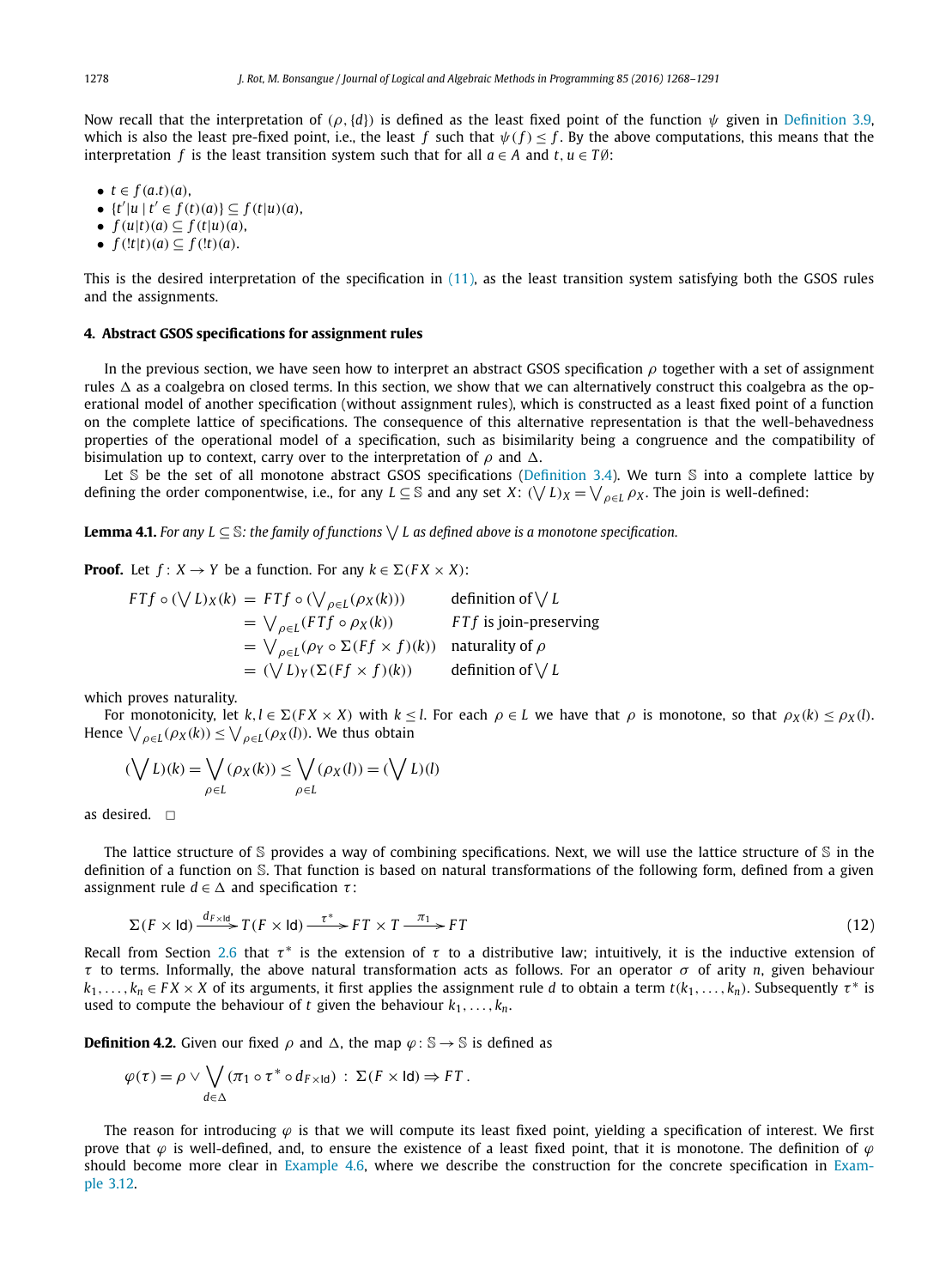<span id="page-11-0"></span> $\sigma(t_1,...,t_n) \leq \tau(u_1,...,u_m)$ 

iff  $\sigma = \tau$  (so also  $n = m$ ) and  $t_i < u_i$  for all  $i < n$ . We thus get a notion of monotonicity of distributive laws (this can be defined more generally using relation lifting, see [\[5\];](#page-22-0) here, we provide a concrete, self-contained exposition).

**Lemma 4.3.** If  $\tau$  is a monotone specification, then  $\varphi(\tau)$  is monotone as well.

**Proof.** We prove that if  $\tau$  is monotone, then the distributive law  $\tau^*$ :  $T(F \times \text{Id}) \Rightarrow FT \times T$  is also monotone, by induction on pairs of terms *t*,  $u \in T(FX \times X)$  with  $t \le u$  (note that this order is defined inductively). The desired result that  $\varphi(\tau)$  is monotone then follows, since assignment rules *d* are clearly monotone.

For the base case, if  $(b, x)$ ,  $(c, y) \in FX \times X$  with  $(b, x) \leq (c, y)$  (so  $b \leq c$  and  $x = y$ ) then

 $\tau_X^* \circ \eta_{FX \times X}(b, x) = (F \eta_X \times \eta_X)(b, x) \le (F \eta_X \times \eta_X)(c, y) = \tau_X^* \circ \eta_{FX \times X}(c, y)$ 

where the inequality holds by monotonicity of *F* $\eta$ *x* and since *x* = *y*, and the equalities by definition of  $\tau^*$  (Equation [\(6\)](#page-6-0) in Section [2.6\)](#page-5-0).

Suppose  $\sigma$  is an operator of arity n, and we have terms  $t_1, \ldots, t_n, u_1, \ldots, u_n \in T(FX \times X)$  with  $\sigma(t_1, \ldots, t_n) \leq$  $\sigma(u_1,\ldots,u_n)$ , i.e.,  $t_i \leq u_i$  for all *i*. Further, suppose  $\tau_X^*(t_i) \leq \tau_X^*(u_i)$  for all *i*. Then

 $\tau_X^* \circ \nu_{FX \times X}(\sigma(t_1, \ldots, t_n))$  $($ *F* $\mu_X \times \nu_X) \circ \langle \tau_{TX}, \Sigma \pi_2 \rangle \circ \Sigma \tau_X^* (\sigma(t_1, \ldots, t_n))$  definition  $\tau^*$  $=(F\mu_X \times \nu_X) \circ \langle \tau_{TX}, \Sigma \pi_2 \rangle (\sigma(\tau_X^*(t_1), \ldots, \tau_X^*)$ *<sup>X</sup> (tn)))* definition  $\leq (F\mu_X \times \nu_X) \circ \langle \tau_{TX}, \Sigma \pi_2 \rangle (\sigma(\tau_X^*(u_1), \ldots, \tau_X^*(u_n)))$  see below  $= \tau_X^* \circ \nu_{FX \times X}(\sigma(u_1, \ldots, u_n))$ 

The inequality holds by monotonicity of  $F\mu_X$  and  $\tau$ , and the induction hypothesis; note that the induction hypothesis implies in particular  $\pi_2 \circ \tau_X^*(t_i) = \pi_2 \circ \tau_X^*(u_i)$  for all *i*.  $□$ 

Moreover, *ϕ* is monotone on S:

**Lemma 4.4.** *The function*  $\varphi$  :  $\mathbb{S} \rightarrow \mathbb{S}$  *is monotone.* 

The main step in the proof of Lemma 4.4 is to show that the extension *(*−*)*<sup>∗</sup> of abstract GSOS specifications to distributive laws is monotone.

**Lemma 4.5.** Let  $\tau_1$ ,  $\tau_2$  be specifications. If  $\tau_1 \le \tau_2$  then  $(\tau_1^*)_X \le (\tau_2^*)_X$  for any set X.

**Proof.** We have

*(* $\tau_1^*$ )*x*  $\circ$  *ηFX* $\times$ *X* = *Fηx*  $\times$  *ηx* =  $(\tau_2^*)$ *x*  $\circ$  *ηFX* $\times$ *x* 

by definition of *(*−*)*∗. Moreover

 $(F\mu_X \times \nu_X) \circ \langle (\tau_1)_{TX}, \Sigma \pi_2 \rangle \leq (F\mu_X \times \nu_X) \circ \langle (\tau_2)_{TX}, \Sigma \pi_2 \rangle$ 

by monotonicity of  $F\mu$  and assumption. Now using the definition of  $(\tau_1^*)_X$ , it easily follows by induction on terms in *T* (*FX* × *X*) that  $(\tau_1^*)_X \leq (\tau_2^*)_X$ .  $\Box$ 

Because  $\varphi$  is monotone, it has a least fixed point, which we denote by lfp  $(\varphi)$ .

**Example 4.6.** Consider the specification of the prefix, replication and parallel operator (and 0) in [Example 3.12,](#page-9-0) based on a GSOS specification  $\rho$  and an assignment rule *d*. We compute the least fixed point of the associated function  $\varphi$  on specifications.

To gain some intuition, we first describe the least fixed point informally in terms of rules, and then compute it more precisely according to the definition of  $\varphi$  [\(Definition 4.2\)](#page-10-0). In terms of rules, lfp  $(\varphi)$  will be the least GSOS specification such that: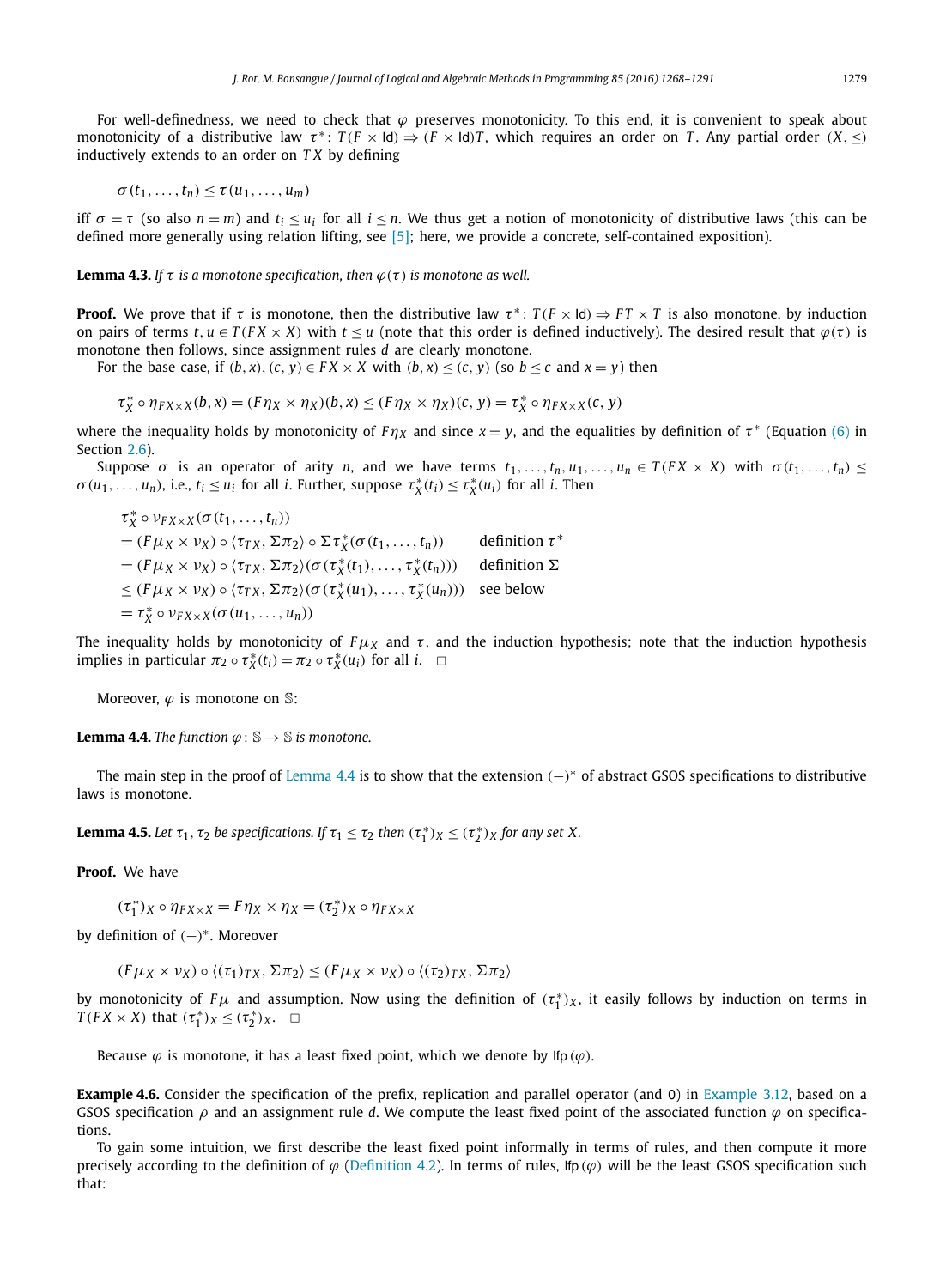- <span id="page-12-0"></span>1. it contains the rules from  $\rho$ , i.e., the two GSOS rules in [\(11\);](#page-9-0)
- 2. if !*x*|*x*  $\stackrel{a}{\rightarrow}$  *t* is derivable from some (positive) tests of variables *H*, then there is a rule

$$
\frac{H}{!x \xrightarrow{a} t}
$$

3. if *y*|*x*  $\stackrel{a}{\rightarrow}$  *t* is derivable from some (positive) tests of variables *H*, then there is a rule

$$
\frac{H}{x|y \xrightarrow{a} t}
$$

The "least" way of satisfying the third item, is by having a rule

$$
\frac{y \xrightarrow{a} y'}{x|y \xrightarrow{a} y'|x}
$$

For the second item, given the behaviour of *x*|*y* defined by the above rule and the one already in  $\rho$ , we can derive !*x*|*x*  $\stackrel{a}{\rightarrow} t$ for some *t* only in two ways:

$$
\frac{!x \xrightarrow{a} t}{!x|x \xrightarrow{a} t|x} \quad \text{or} \quad \frac{x \xrightarrow{a} x'}{!x|x \xrightarrow{a} x'|!x}
$$

Hence we should have a rule as on the right-hand side below, and a rule as on the left-hand side whenever !x → t is derivable from some tests of variables *H*:

$$
\frac{H}{|x|^{\frac{a}{\rightarrow}} t|x} \qquad \frac{x \xrightarrow{a} x'}{|x \xrightarrow{a} x'|!x}
$$

The least specification satisfying this has (in addition to the above rule on the right-hand side) a rule

$$
\frac{x \xrightarrow{a} x'}{\left|x \xrightarrow{a} x'\right| \left|x \right| x^{i}}
$$

for each *i*, where *x<sup>i</sup>* is the *i*-fold parallel composition; strictly seen this is left associative, i.e., the expression is of the form  $((((x'|!x)|x)| \ldots |x)).$ 

Next, we describe the above construction more precisely for  $\rho$  and *d*, by computing lfp  $(\varphi)$ . For any  $(f, x)$ ,  $(g, y) \in$  $FX \times X$ :

$$
\pi_1 \circ \tau_X^* \circ d_{FX \times X}((f, x) | (g, y)) = \pi_1 \circ \tau_X^*((g, y) | (f, x)) \text{ def. } d
$$
  
=  $\tau_X((g, y) | (f, x))$  (7), Sect. 2.6

Hence, if  $\varphi(\tau) = \tau$  then

$$
\tau_X((f,x)|(g,y)) = \rho_X((f,x)|(g,y)) \vee \tau_X((g,y)|(f,x))
$$

and it follows that

$$
\text{If } \mathsf{p}(\varphi)_X((f,x)|(g,y)) = \rho_X((f,x)|(g,y)) \vee \rho_X((g,y)|(f,x)). \tag{13}
$$

Also, it is easy to compute that  $(\text{Ifp }(\varphi))_X(0) = \rho_X(0)$  and  $(\text{Ifp }(\varphi))_X(a.(f, x)) = \rho_X(a.(f, x))$ . Now, for the replication operator:

$$
\pi_1 \circ (\text{Ifp } (\varphi))_X^* \circ d_{FX \times X}(!(f, x))
$$
\n
$$
= \pi_1 \circ (\text{Ifp } (\varphi))_X^* (!(f, x)| (f, x))
$$
\n
$$
= F\mu_X \circ (\text{Ifp } (\varphi))_{TX} \circ \Sigma (\text{Ifp } (\varphi))_X^* (!(f, x)| (f, x))
$$
\n
$$
= F\mu_X \circ (\text{Ifp } (\varphi))_{TX} ((\text{Ifp } (\varphi))_X^* (!(f, x))| (\text{Ifp } (\varphi))_X^* (f, x))
$$
\n
$$
= F\mu_X \circ (\text{Ifp } (\varphi))_{TX} (((\text{Ifp } (\varphi))_X (!(f, x)), !x)| ((F\eta_X)(f), \eta_X(x)))
$$
\n
$$
= F\mu_X \circ (\rho_X (((\text{Ifp } (\varphi))_X (!(f, x)), !x)| ((F\eta_X)(f), \eta_X(x)))
$$
\n
$$
\vee \rho_X (((F\eta_X)(f), \eta_X(x))| ((\text{Ifp } (\varphi))_X (!(f, x)), !x)))
$$
\n
$$
= F\mu_X (\lambda a. \{x' | \eta_X(x) \mid x' \in (\text{Ifp } (\varphi))_X (!(f, x))(a) \} \cup \{x' | !x \mid x' \in f(a) \}
$$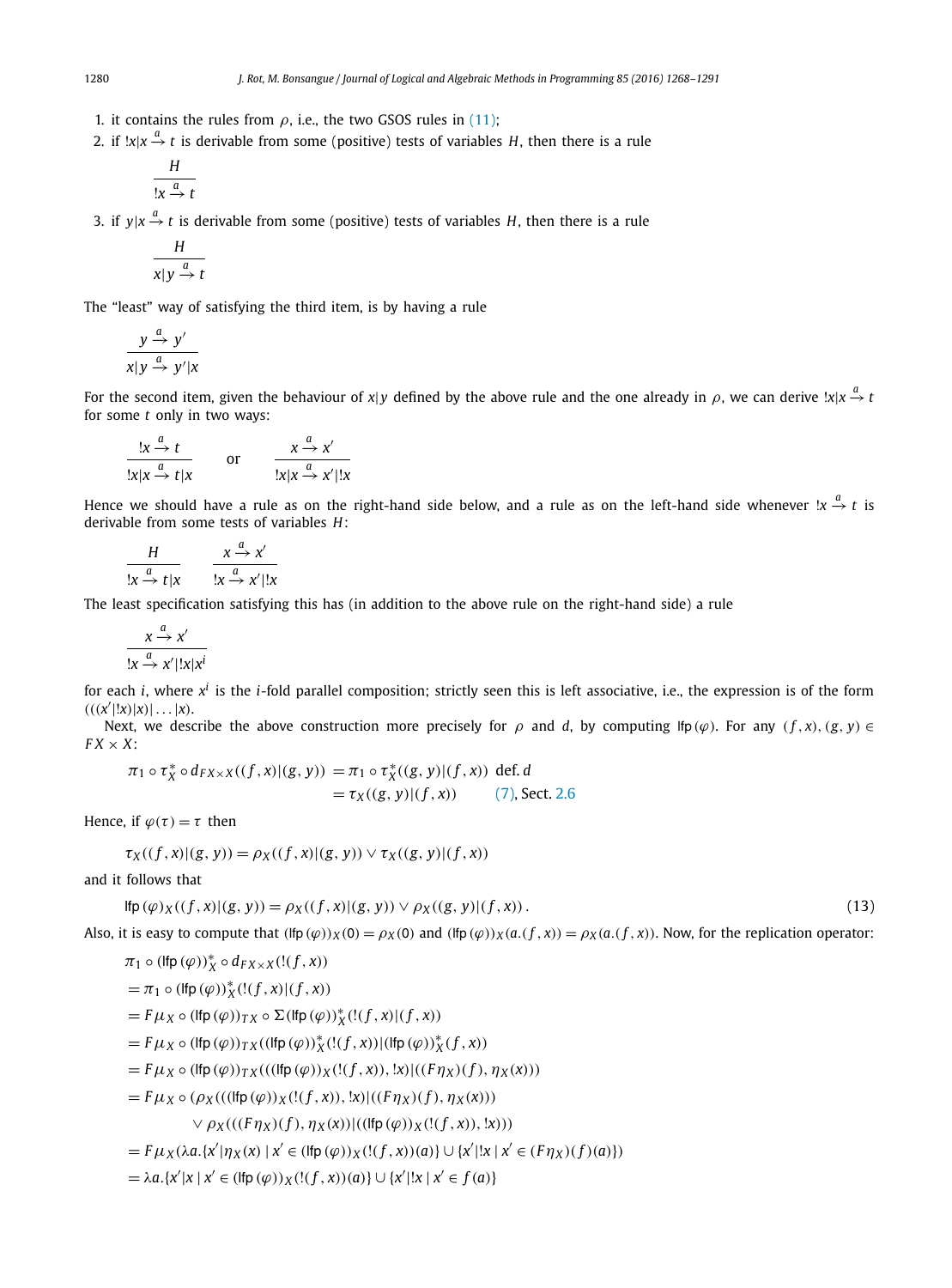<span id="page-13-0"></span>where the first equality is by definition of *d*, the second by [\(6\)](#page-6-0) in Section [2.6,](#page-5-0) the third by definition of  $\Sigma$ , the fourth by [\(7\)](#page-6-0) (the left part) and [\(6\)](#page-6-0) (the right part), the fifth by [\(13\),](#page-12-0) the sixth by definition of *ρ*, and the final equality by definition and laws of *η* and *μ*.

By the above computation and the fact that  $\rho_X(l(f, x)) = \lambda a \cdot \emptyset$  (see [Example 3.12\)](#page-9-0), (lfp  $(\varphi) \times (l(f, x))$ ) is the least function such that for all  $a \in A$ :

$$
\{x'|x \mid x' \in (\text{lfp }(\varphi))_X(!(f,x))(a)\} \cup \{x'|!x \mid x' \in f(a)\} \subseteq (\text{lfp }(\varphi))_X(!(f,x))(a)
$$

which is given by (Ifp( $\varphi$ )) $_X$ (! $(f,x)$ ) = {x'|!x|x $^i$  |  $i\in\mathbb{N}$ }, where  $x^i$  is the  $i$ -fold parallel composition (with brackets as explained above). This corresponds to the concrete set of rules that we have seen in the informal explanation in the first half of this example.

Since  $\varphi$  preserves monotonicity we obtain monotonicity of lfp  $(\varphi)$  by transfinite induction (the base case and limit steps are rather easy). Here we use the fact stated in Section [2.1](#page-2-0) that least fixed point of a monotone function in a complete lattice can be constructed as the supremum of an ascending chain obtained by iterating the function over the ordinals.

# **Corollary 4.7.** *The abstract GSOS specification* lfp  $(\varphi)$  *is monotone.*

We proceed to prove that the operational model of the least fixed point of  $\varphi$  is precisely the interpretation of  $\rho$  and  $\Delta$ (the least fixed point of  $\psi$  as given in [Definition 3.9\)](#page-8-0), i.e., that  $M(\text{lfp }(\varphi)) = \text{lfp }(\psi)$ . First, we show that  $M(\text{lfp }(\varphi))$  is a fixed point of *ψ*.

**Lemma 4.8.** The operational model  $M(\text{lfp }(\varphi))$  of the specification  $\text{lfp }(\varphi)$  is a  $(\rho, \Delta)$ -model, i.e.,  $\psi(M(\text{lfp }(\varphi))) = M(\text{lfp }(\varphi))$ .

**Proof.** Let  $f = M(\text{Ifp }(\varphi))$ . We must show that  $\psi(f) = f$ .

$$
f \circ \nu_{\emptyset}
$$
  
=  $F \mu_{\emptyset} \circ (\text{Ifp } (\varphi))_{T\emptyset} \circ \Sigma \langle f, \text{id} \rangle$   
=  $F \mu_{\emptyset} \circ (\rho \vee \bigvee_{d \in \Delta} \pi_1 \circ (\text{Ifp } (\varphi))^* \circ d_{F \times \text{Id}})_{T\emptyset} \circ \Sigma \langle f, \text{id} \rangle$   
=  $F \mu_{\emptyset} \circ (\rho_{T\emptyset} \circ \Sigma \langle f, \text{id} \rangle \vee \bigvee_{d \in \Delta} \pi_1 \circ (\text{Ifp } (\varphi))^*_{T\emptyset} \circ d_{F T\emptyset \times T\emptyset} \circ \Sigma \langle f, \text{id} \rangle)$   
=  $F \mu_{\emptyset} \circ \rho_{T\emptyset} \circ \Sigma \langle f, \text{id} \rangle \vee \bigvee_{d \in \Delta} F \mu_{\emptyset} \circ \pi_1 \circ (\text{Ifp } (\varphi))^*_{T\emptyset} \circ d_{F T\emptyset \times T\emptyset} \circ \Sigma \langle f, \text{id} \rangle$ 

where the first equality holds by definition of *M*, the second since lfp *(ϕ)* is a fixed point of *ϕ*, the third holds by the definition of the join on natural transformations and the last one holds by the fact the  $F\mu_{\emptyset}$  preserves joins. For the right-hand part, we have

$$
\begin{aligned}\n\bigvee_{d \in \Delta} F \mu_{\emptyset} \circ \pi_1 \circ (\text{Ifp } (\varphi))_{T\emptyset}^* \circ d_{FT\emptyset \times T\emptyset} \circ \Sigma \langle f, \text{id} \rangle \\
&= \bigvee_{d \in \Delta} \pi_1 \circ F \mu_{\emptyset} \times \mu_{\emptyset} \circ (\text{Ifp } (\varphi))_{T\emptyset}^* \circ T \langle f, \text{id} \rangle \circ d_{T\emptyset} \\
&= \bigvee_{d \in \Delta} \pi_1 \circ \langle f, \text{id} \rangle \circ \mu_{\emptyset} \circ d_{T\emptyset} \\
&= \bigvee_{d \in \Delta} f \circ \mu_{\emptyset} \circ d_{T\emptyset}\n\end{aligned}\n\text{equation (8)}
$$

Thus  $f \circ \nu_{\emptyset} = F \mu_{\emptyset} \circ \rho_{T\emptyset} \circ \Sigma \langle f, id \rangle \vee \bigvee_{d \in \Delta} f \circ \mu_{\emptyset} \circ d_{T\emptyset} = \psi(f) \circ \nu_{\emptyset}$  and consequently  $\psi(f) = f$ , since  $\nu_{\emptyset}$  is an isomorphism.  $\square$ 

We proceed to show that  $M(\text{Ifp }(\varphi)) \leq \text{Ifp }(\psi)$ . Since  $\psi(M(\text{Ifp }(\varphi))) = M(\text{Ifp }(\varphi))$  by the above Lemma 4.8, we then have  $M(\text{Ifp }(\varphi)) = \text{Ifp }(\psi)$  [\(Theorem 4.14\)](#page-15-0). The main step is that any fixed point of  $\psi$  is "closed under  $\rho$ ", i.e., that in such a model, all behaviour that we can derive by the specification is already there. This result is the contents of [Corollary 4.13](#page-15-0) below; it follows by transfinite induction from [Lemmas 4.11 and 4.12.](#page-15-0) But first, we need a few technical tools. Recall from Section [2.2](#page-2-0) that a Σ-algebra  $\alpha$ : Σ*X* → *X* induces an algebra  $\hat{\alpha}$ : *TX* → *X*. This construction preserves algebra morphisms. We prove a lax version of this fact.

**Lemma 4.9.** Let  $\alpha: \Sigma X \to X$  and  $\beta: \Sigma Y \to Y$  be algebras, such that Y carries a partial order  $\leq$  and  $\beta$  is monotone. Then for any *function*  $f: X \rightarrow Y$ :



where the diagrams denote pointwise inequality, i.e., the left-hand side means that for all  $t \in \Sigma X$ :  $f \circ \alpha(t) \ge \beta \circ \Sigma f(t)$ , and similarly *for the right-hand side.*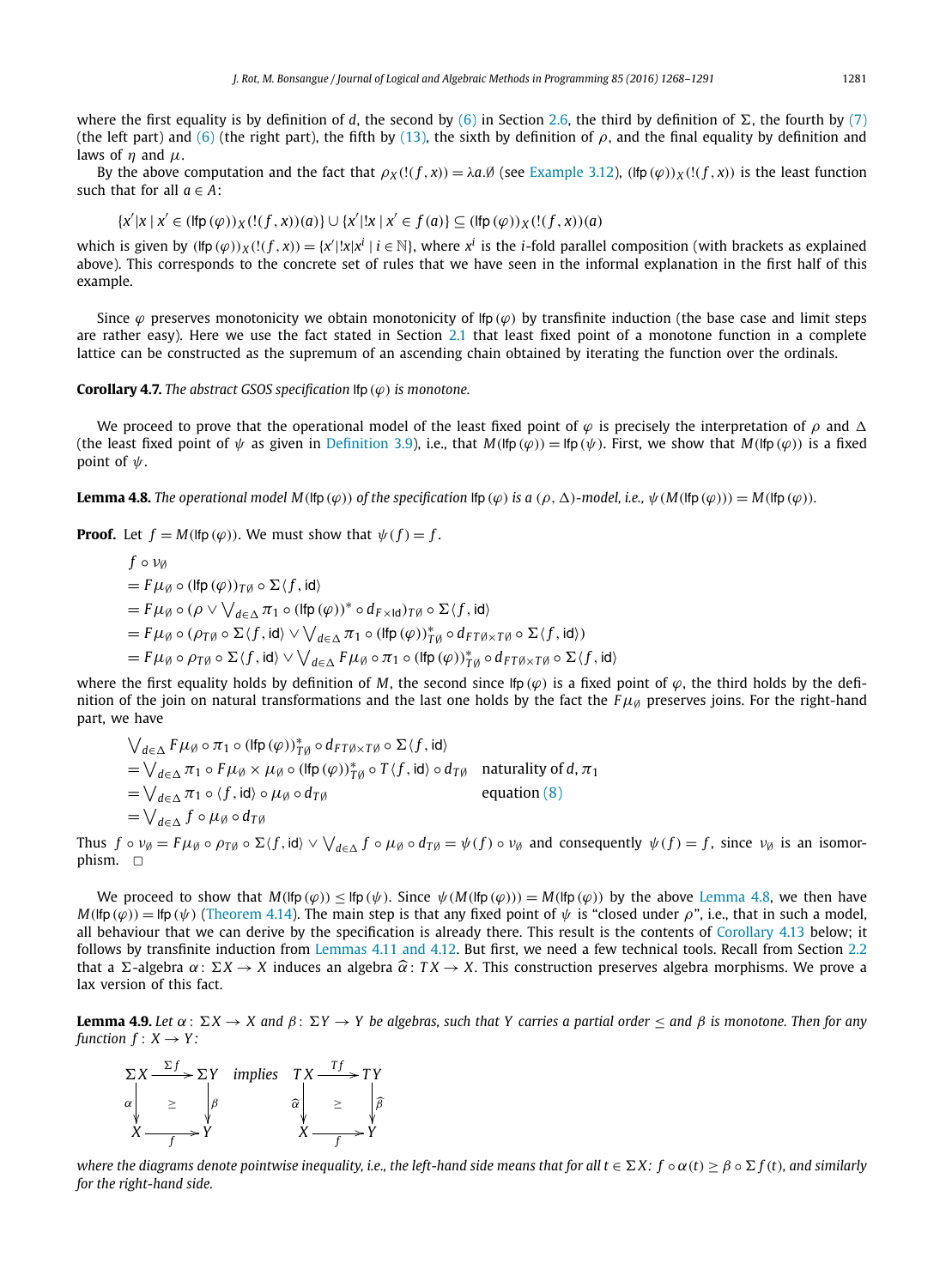<span id="page-14-0"></span>**Proof.** Suppose  $\beta \circ \Sigma f \le f \circ \alpha$ . The proof is by induction on  $t \in TX$ . For the base case  $t = \eta_X(s) \in TX$ , we have an equality, without using the assumption:

$$
\widehat{\beta} \circ Tf \circ \eta_X(s) = \widehat{\beta} \circ \eta_Y \circ f(s) = f(s) = f \circ \widehat{\alpha} \circ \eta_X(s).
$$

Now suppose  $\sigma \in \Sigma$  is of arity n, and for some  $t_1,\ldots,t_n\in TX$ , we have  $\widehat{\beta}\circ(Tf)(t_i)\leq f\circ\widehat{\alpha}(t_i)$  for all  $i$  with  $1\leq i\leq n$ . Then

 $\widehat{\beta} \circ Tf \circ \nu_X(\sigma(t_1,...,t_n))$  $= \widehat{\beta} \circ \nu_Y \circ \Sigma T f(\sigma(t_1, \ldots, t_n))$  naturality *ν*  $= \widehat{\beta} \circ \nu_Y(\sigma(Tf(t_1),...,Tf(t_n)))$  definition  $\Sigma$  $= \beta \circ \Sigma \widehat{\beta}(\sigma(Tf(t_1),...,Tf(t_n)))$ definition  $\widehat{\beta}$  $= β(σ (β ∘ Tf(t<sub>1</sub>),..., β ∘ Tf(t<sub>n</sub>)))$  definition Σ  $\leq \beta(\sigma(f \circ \widehat{\alpha}(t_1),..., f \circ \widehat{\alpha}(t_n)))$  ind. hypothesis, monotonicity  $\beta$ <br>=  $\beta \circ \Sigma f \circ \Sigma \widehat{\alpha}(\sigma(t_1,..., t_n))$  definition  $\Sigma$  $= \beta \circ \Sigma f \circ \Sigma \widehat{\alpha}(\sigma(t_1, ..., t_n))$  definition  $\Sigma$ <br>  $\leq f \circ \alpha \circ \Sigma \widehat{\alpha}(\sigma(t_1, ..., t_n))$  assumption  $\leq f \circ \alpha \circ \Sigma \widehat{\alpha}(\sigma(t_1,...,t_n))$  assumption<br>=  $f \circ \widehat{\alpha} \circ \nu_x(\sigma(t_1,...,t_n))$  definition  $\widehat{\alpha}$  $= f \circ \widehat{\alpha} \circ \nu_X(\sigma(t_1, \ldots, t_n))$ 

which concludes the induction step.  $\Box$ 

We instantiate the above lemma to the definition of  $\tau^*$ .

**Lemma 4.10.** Let  $\tau$  be a monotone abstract GSOS specification of  $\Sigma$  over F. Then for any  $f: T\emptyset \rightarrow FT\emptyset$ :

$$
\Sigma T \emptyset \xrightarrow{\Sigma(f, id)} \Sigma (FT \emptyset \times T \emptyset) \implies T T \emptyset \xrightarrow{\tau_{\emptyset}} T (FT \emptyset \times T \emptyset)
$$
\n
$$
\downarrow_{\nu_{\emptyset}} \xrightarrow{\tau_{\emptyset}} \mu_{\emptyset} \xrightarrow{\tau_{\emptyset}} T (FT \emptyset \times T \emptyset)
$$
\n
$$
\downarrow_{\nu_{\emptyset}} \xrightarrow{\tau_{\emptyset}} \mu_{\emptyset} \xrightarrow{\tau_{\emptyset}} T T \emptyset \times T T \emptyset
$$
\n
$$
\downarrow_{\nu_{\emptyset}} \xrightarrow{\tau_{\emptyset}} T \emptyset \xrightarrow{\tau_{\emptyset} \times \mu_{\emptyset}} T \emptyset \xrightarrow{\tau_{\emptyset} \times \mu_{\emptyset}} T \emptyset \xrightarrow{\tau_{\emptyset} \times T \emptyset}
$$

**Proof.** From the assumption it follows that

 $(F\mu_{\emptyset} \times \nu_{\emptyset}) \circ \langle \tau_{T\emptyset}, \Sigma\pi_2 \rangle \circ \Sigma \langle f, id \rangle \leq \langle f, id \rangle \circ \nu_{\emptyset}$ .

Let  $\beta = (F \mu_{\emptyset} \times \nu_{\emptyset}) \circ \langle \tau_{T\emptyset}, \Sigma \pi_2 \rangle$ , then by [Lemma 4.9](#page-13-0) we get

$$
TT\emptyset \xrightarrow{T(f, id)} T(FT\emptyset \times T\emptyset)
$$
  
\n
$$
\downarrow \varphi
$$
  
\n
$$
T\emptyset \xrightarrow{\qquad \qquad \downarrow} \varphi
$$
  
\n
$$
T\emptyset \xrightarrow{\qquad \qquad \downarrow} \varphi
$$
  
\n
$$
T\emptyset \xrightarrow{\qquad \qquad \downarrow} \varphi
$$
  
\n
$$
T\emptyset \times T\emptyset
$$

where  $\hat{\beta}$  is the *T*-algebra induced by the Σ-algebra  $\beta = (F\mu_{\emptyset} \times \nu_{\emptyset}) \circ \langle \tau_{T\emptyset}, \Sigma \pi_{2} \rangle$ . Thus, it only remains to prove that  $\widehat{\beta} = (F\mu_{\emptyset} \times \mu_{\emptyset}) \circ \tau_{T\emptyset}^*$ .

To this end, consider the following diagram:

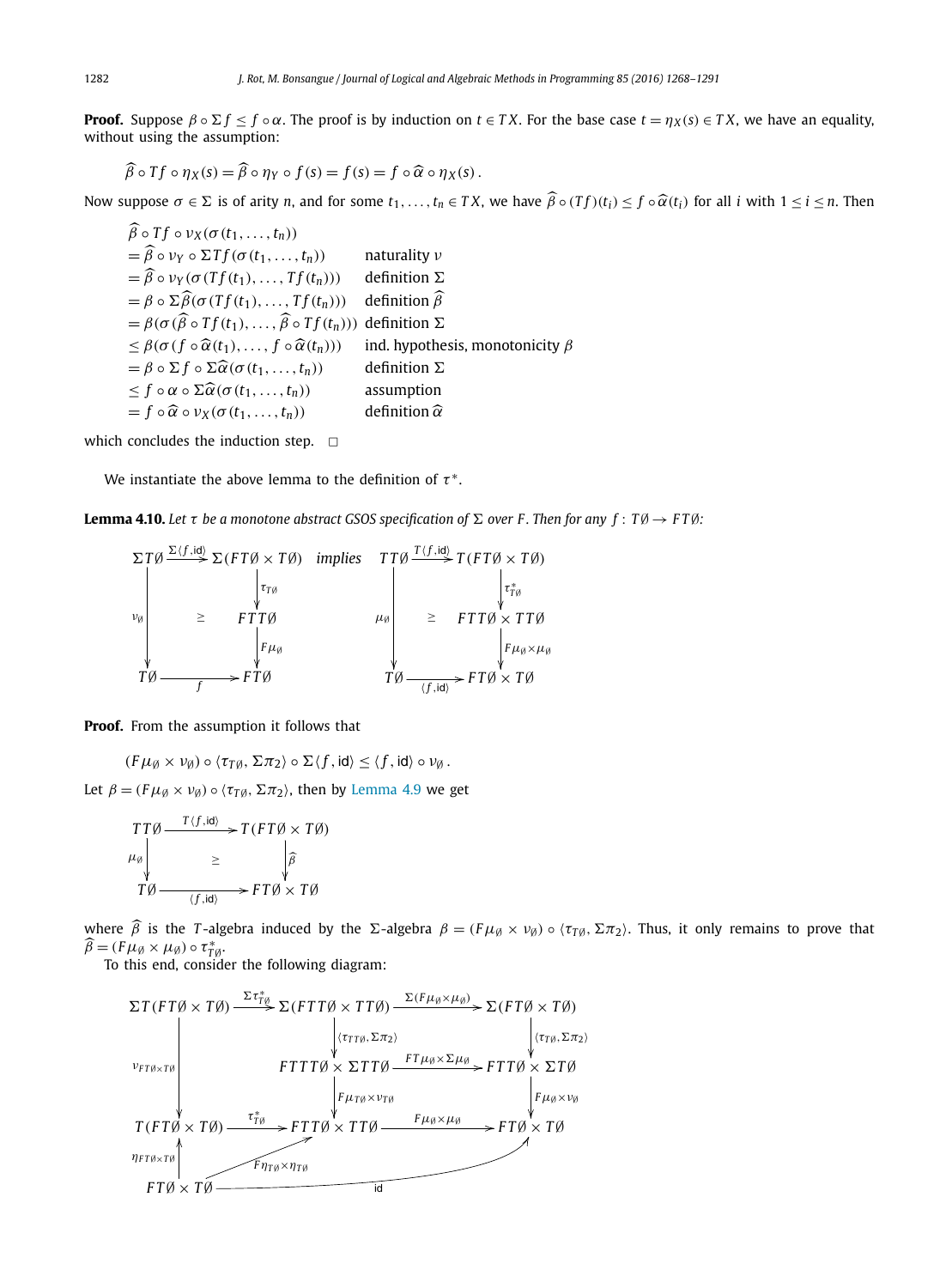<span id="page-15-0"></span>The upper right rectangle commutes by naturality, the lower right rectangle commutes by the multiplication law of the monad and since  $\mu_{\emptyset} = \hat{\nu}_{\emptyset}$  (see Section [2.2\)](#page-2-0). The left square and lower left triangle commute by definition of  $\tau^*$  (Equation [\(6\)](#page-6-0) in Section [2.6\)](#page-5-0), and the lower right triangle by a unit law of the monad. Thus  $(F\mu_{\emptyset}\times\mu_{\emptyset})\circ\tau_{T\emptyset}^*$  is an algebra homomorphism extending id, and since *β* is by definition an algebra homomorphism extending id and homomorphic extensions are unique,  $\mathbf{w}$ e have  $\widehat{\beta} = (F\mu_{\emptyset} \times \mu_{\emptyset}) \circ \tau_{T\emptyset}^*$ . □

**Lemma 4.11.** Let  $\tau$  be a specification, and  $f \in \mathbb{M}$  a fixed point of  $\psi$ . If  $F \mu_{\emptyset} \circ \tau_{T\emptyset} \circ \Sigma \setminus f$ , id)  $\leq f \circ \nu_{\emptyset}$  then  $F \mu_{\emptyset} \circ \varphi(\tau)_{T\emptyset} \circ \Sigma \setminus f$ , id)  $\leq$  $f \circ \nu_{\emptyset}$ .

# **Proof.**

$$
F\mu_{\emptyset} \circ \varphi(\tau)_{T\emptyset} \circ \Sigma \langle f, id \rangle
$$
\n
$$
= F\mu_{\emptyset} \circ (\rho \vee \bigvee_{d \in \Delta} \pi_1 \circ \tau^* \circ d_{F \times id})_{T\emptyset} \circ \Sigma \langle f, id \rangle
$$
\n
$$
= F\mu_{\emptyset} \circ (\rho_{T\emptyset} \circ \Sigma \langle f, id \rangle \vee \bigvee_{d \in \Delta} \pi_1 \circ \tau_{T\emptyset}^* \circ d_{FT\emptyset \times T\emptyset} \circ \Sigma \langle f, id \rangle)
$$
\n
$$
= F\mu_{\emptyset} \circ \rho_{T\emptyset} \circ \Sigma \langle f, id \rangle \vee \bigvee_{d \in \Delta} F\mu_{\emptyset} \circ \pi_1 \circ \tau_{T\emptyset}^* \circ d_{FT\emptyset \times T\emptyset} \circ \Sigma \langle f, id \rangle
$$
\n
$$
= F\mu_{\emptyset} \circ \rho_{T\emptyset} \circ \Sigma \langle f, id \rangle \vee \bigvee_{d \in \Delta} \pi_1 \circ (F\mu_{\emptyset} \times \mu_{\emptyset}) \circ \tau_{T\emptyset}^* \circ T \langle f, id \rangle \circ d_{T\emptyset}
$$
\n
$$
\leq F\mu_{\emptyset} \circ \rho_{T\emptyset} \circ \Sigma \langle f, id \rangle \vee \bigvee_{d \in \Delta} \pi_1 \circ \langle f, id \rangle \circ \mu_{\emptyset} \circ d_{T\emptyset}
$$
\n
$$
= F\mu_{\emptyset} \circ \rho_{T\emptyset} \circ \Sigma \langle f, id \rangle \vee \bigvee_{d \in \Delta} f \circ \mu_{\emptyset} \circ d_{T\emptyset}
$$
\n
$$
= \psi(f) \circ \nu_{\emptyset} = f \circ \nu_{\emptyset}
$$

The first equality holds by definition of  $\varphi$ , the second by definition of the join of specifications, the third since *Fμ*<sub>*0*</sub> is join-preserving, and the fourth equality by naturality of *d* and  $\pi_1$ . The inequality holds by assumption and [Lemma 4.10.](#page-14-0) The last equality holds by definition of  $\psi$ .  $\Box$ 

**Lemma 4.12.** Let  $f \in \mathbb{M}$  be a fixed point of  $\psi$ , and suppose we have a family  $\{\tau_i\}_{i \in I}$  of specifications, for some index set 1. If  $F \mu_{\emptyset}$  o  $(\tau_i)_{T\emptyset} \circ \Sigma \langle f, \mathsf{id} \rangle \leq f \circ \nu_{\emptyset}$  for all  $i \in I$ , then  $F\mu_{\emptyset} \circ (\bigvee_{i \in I} \tau_i)_{T\emptyset} \circ \Sigma \langle f, \mathsf{id} \rangle \leq f \circ \nu_{\emptyset}$ .

**Proof.** Since  $F\mu\emptyset$  preserves joins we have

$$
F\mu_{\emptyset} \circ (\bigvee_{i \in I} \tau_i)_{T\emptyset} \circ \Sigma \langle f, id \rangle = \bigvee_{i \in I} F\mu_{\emptyset} \circ (\tau_i)_{T\emptyset} \circ \Sigma \langle f, id \rangle
$$

and the result now follows by the assumption that  $F\mu_{\emptyset} \circ (\tau_i)_{T\emptyset} \circ \Sigma \langle f, id \rangle \leq f \circ \nu_{\emptyset}$  for each *i*.  $\Box$ 

**Corollary 4.13.** If  $f \in M$  *is a fixed point of*  $\psi$ *, then:* 



**Proof.** By transfinite induction. For the base case we have  $F\mu_{\emptyset} \circ \bot \circ \Sigma \langle f, id \rangle = \bot \leq f \circ \nu_{\emptyset}$ . The successor step is given by Lemma 4.11 and the limit step by Lemma 4.12.  $\Box$ 

This allows to prove our main result.

**Theorem 4.14.** The interpretation of  $\rho$  and  $\Delta$  coincides with the operational model of the specification lfp ( $\varphi$ ), i.e.,  $M(\text{fp }(\varphi)) = \text{lfp }(\psi)$ .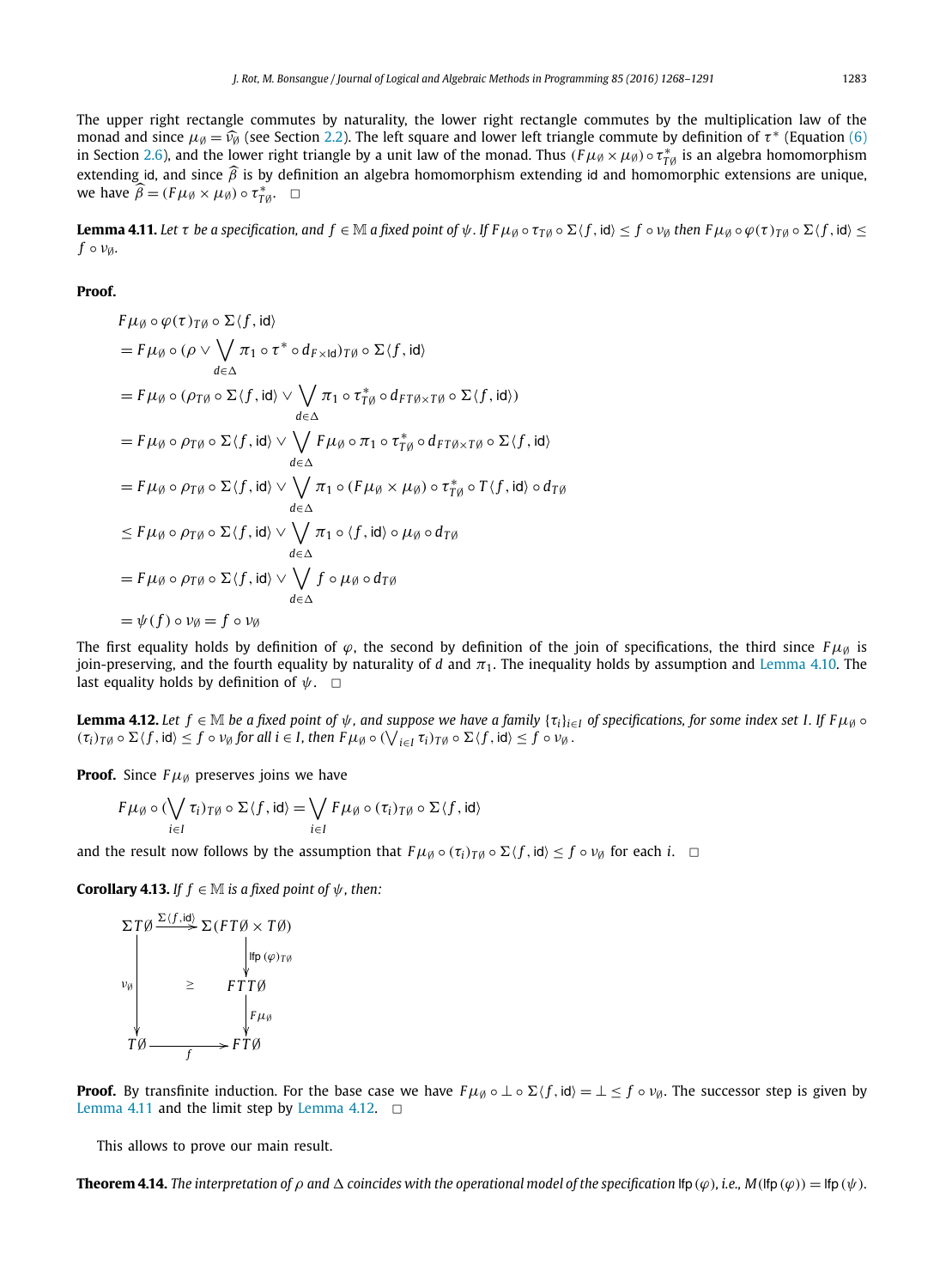<span id="page-16-0"></span>**Proof.** By [Lemma 4.8,](#page-13-0)  $M(\text{Ifp }(\varphi))$  is a fixed point of  $\psi$ . To show it is the least one, let f be any fixed point of  $\psi$ ; we proceed to prove *M*(*lfp*(*ϕ*)) ≤ *f* by structural induction on closed terms. Suppose *σ* ∈ Σ is an operator of arity *n*, and suppose we have  $t_1, \ldots, t_n \in T\emptyset$  such that  $M(\text{Ifp }(\varphi))(t_i) \leq f(t_i)$  for all i with  $1 \leq i \leq n$  (note that this trivially holds in the base case, when  $n = 0$ ).

Since  $M(\text{Ifp }(\varphi))$  is the operational model of  $\text{Ifp }(\varphi)$ , we have

$$
M(\text{Ifp }(\varphi))(\sigma(t_1,\ldots,t_n))
$$
  
=  $F\mu_{\emptyset} \circ (\text{Ifp }(\varphi))_{T\emptyset} \circ \Sigma \langle M(\text{Ifp }(\varphi)),\text{id}\rangle(\sigma(t_1,\ldots,t_n)).$  (14)

From the induction hypothesis we have

 $\sum (M(\text{lfp }(\varphi)), \text{id})(\sigma(t_1, \ldots, t_n)) \leq \sum (f, \text{id})(\sigma(t_1, \ldots, t_n)).$ 

By monotonicity of  $F\mu_{\emptyset}$  and lfp  $(\varphi)$  [\(Corollary 4.7\)](#page-13-0) we then obtain

$$
F\mu_{\emptyset} \circ (\text{Ifp }(\varphi))_{T\emptyset} \circ \Sigma \langle M(\text{Ifp }(\varphi)), \text{id}\rangle (\sigma(t_1, \ldots, t_n))
$$

$$
\leq F\mu_{\emptyset} \circ (\text{Ifp }(\varphi))_{T\emptyset} \circ \Sigma \langle f, \text{id} \rangle (\sigma(t_1, \dots, t_n)).
$$
\n(15)

By [Corollary 4.13,](#page-15-0) we have

$$
F\mu_{\emptyset} \circ (\text{Ifp }(\varphi))_{T\emptyset} \circ \Sigma \langle f, \text{id} \rangle (\sigma(t_1, \dots, t_n)) \le f(\sigma(t_1, \dots, t_n)). \tag{16}
$$

Combining  $(14)$ ,  $(15)$  and  $(16)$  we obtain

$$
M(\mathsf{lfp}\left(\varphi\right))(\sigma(t_1,\ldots,t_n))\leq f(\sigma(t_1,\ldots,t_n))
$$

as desired.  $\Box$ 

As a consequence, the interpretation of  $\rho$  and  $\Delta$  is well-behaved.

**Corollary 4.15.** Bisimilarity is a congruence on the interpretation Ifp( $\psi$ ) of  $\rho$  and  $\Delta$ , and bisimulation up to context is compatible *(more precisely, the contextual closure is*  $b_{\langle \text{lfp } (\psi), \text{id} \rangle}$ *-compatible).* 

**Example 4.16.** In [Example 3.12,](#page-9-0) we have seen the specification of a basic process calculus with parallel composition and replication, in terms of GSOS rules and assignments, and it was shown that its desired interpretation is given by lfp *(ψ)*. By [Theorem 4.14,](#page-15-0) this interpretation is the operational model of the constructed GSOS specification lfp *(ϕ)*. Hence, bisimilarity is a congruence, and the contextual closure is  $b_{\langle \text{lfp}(\psi), \text{id} \rangle}$ -compatible.

It is easy to extend [Example 3.12](#page-9-0) to include the usual parallel operator from CCS (with synchronization, which we omitted to simplify the presentation a bit), and to add rules for restriction and choice. By the above Corollary, we obtain once more that bisimilarity is a congruence and the contextual closure is compatible, for CCS with replication. This compatibility result is known (see, e.g.,  $[32]$ ), but contrary to previous proofs, here we obtain it directly from the fact that the specification is expressed in terms of GSOS and assignment rules, by the above results.

**Example 4.17.** We consider a fragment of the "general process algebra with transitions costs" (GPA) from [\[7\].](#page-22-0) The set *P* of basic GPA processes is defined by the grammar

 $t := 0 | t + t | (a, r) . t | p$ 

where *a* ranges over the set of actions *A*, *r* ranges over the positive real numbers  $\mathbb{R}^+$ , and *p* ranges over a fixed set of procedure names *PNames*. We assume that each procedure name  $p_i \in PM$ ames has a body  $t_i \in P$ .

The operational semantics of basic GPA processes on the monoid  $\mathbb{R}^+ \cup \{\infty\}$  (with supremum) is given by the coalgebra  $\alpha$ :  $P \rightarrow ((\mathbb{R}^+ \cup \{\infty\})^P)^A$ , defined for all  $a' \in A$  and  $t' \in P$  as follows:

$$
\alpha(0)(a')(t') = 0
$$
  
\n
$$
\alpha((a, r).t)(a')(t') = \begin{cases} r & \text{if } a = a', t = t' \\ 0 & \text{otherwise} \end{cases}
$$
  
\n
$$
\alpha(t_1 + t_2)(a')(t') = \sup{\alpha(t_1)(a')(t'), \alpha(t_2)(a')(t')}
$$

Equivalently, it is described by the following rules:

$$
\frac{r \neq 0}{(a,r).p \xrightarrow{a,r} p} \qquad \frac{p_1 \xrightarrow{a,r} p' \quad r \neq 0}{p_1 + p_2 \xrightarrow{a,s} p'} \qquad \frac{p_2 \xrightarrow{a,r} p' \quad r \neq 0}{p_1 + p_2 \xrightarrow{a,s} p'}
$$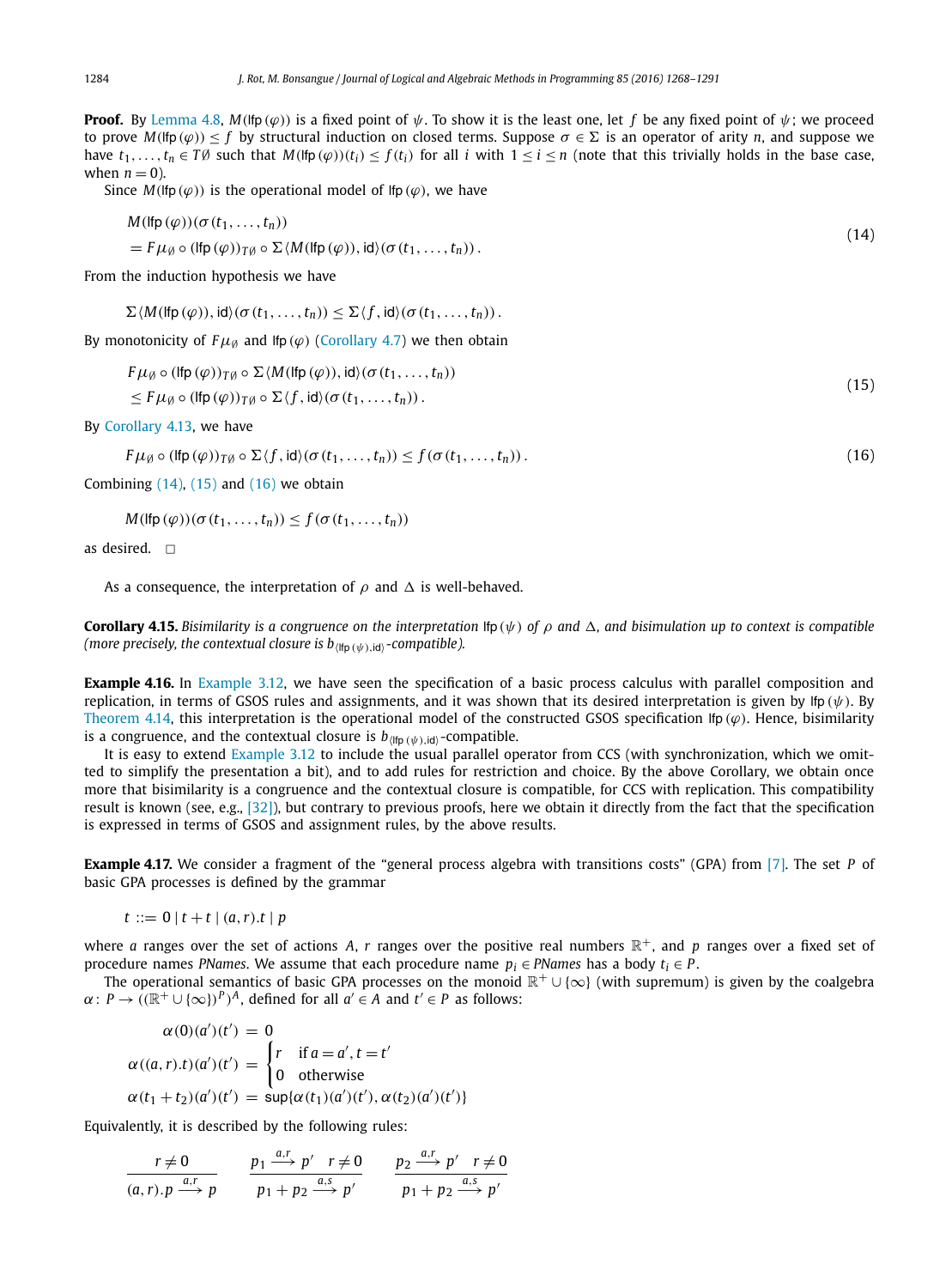<span id="page-17-0"></span>where  $s = \sup{\alpha(p_1)(a)(p'), \alpha(p_2)(a)(p')}$ . This defines an abstract GSOS specification, which is monotone, with  $\alpha$  as its unique operational model. The (recursive) procedures can now be interpreted by assignment rules, i.e., for each *pi* ∈ *PNames* we add an assignment rule  $p_i := t_i$ . Intuitively this means that the procedure call  $p_i$  is given by the behaviour of its body *ti* , as expected. By [Theorem 4.14,](#page-15-0) bisimilarity is a congruence on *α*. Note that we can replace one of the two rules for + by the assignment rule  $x + y := y + x$ .

#### **5. Structural congruences (as assignment rules)**

The assignment rules considered in the theory of the previous sections copy behaviour from a term to an operator, but this assignment goes one way only. In this section, we consider the combination of abstract GSOS specifications with actual *equations*, interpreted by the structural congruence rule. By encoding equations in a restricted format as assignment rules, we obtain that the interpretation of any specification with equations in this format is well-behaved.

Equations are elements of  $TV \times TV$ , where *V* is an arbitrary but fixed set of variables. A set of equations  $E \subseteq TV \times TV$ induces a *congruence* ≡*<sup>E</sup>* :

**Definition 5.1.** Let  $E \subseteq TV \times TV$  be a set of equations. The *congruence closure* of *E* is the least relation  $\equiv_E \subseteq T \emptyset \times T \emptyset$ satisfying the following rules:

$$
\frac{t E u s : V \to T \emptyset}{s^{\sharp}(t) \equiv_E s^{\sharp}(u)} \qquad \qquad \frac{u =_E t}{t =_E u} \qquad \frac{t =_E u u}{t =_E v}
$$
\n
$$
\frac{t_1 \equiv_E u_1 \quad \cdots \quad t_n \equiv_E u_n}{\sigma(t_1, \dots, t_n) \equiv_E \sigma(u_1, \dots, u_n)} \qquad \text{for each } \sigma \in \Sigma, n = |\sigma|
$$

where *s*  is the extension of *s* to terms (Section [2.2\)](#page-2-0).

In the context of structural operational semantics, equations are often interpreted by the *structural congruence rule*:

$$
\frac{t \equiv_E u \qquad u \xrightarrow{a} u' \qquad u' \equiv_E v}{t \xrightarrow{a} v} \tag{17}
$$

Informally, this rule states that we can deduce transitions modulo the congruence generated by the equations. In fact, replacing this rule by

$$
\frac{t}{t} \stackrel{d}{\rightarrow} u' \qquad \qquad (18)
$$

does not affect the behaviour, modulo bisimilarity [\[30\].](#page-23-0) See [\[30\]](#page-23-0) for details on the interpretation of structural congruences in the context of transition systems.

We denote by  $(T\emptyset) \equiv_E$  the set of equivalence classes, and by  $q: T\emptyset \to (T\emptyset)/\equiv_E$  the quotient map of  $\equiv_E$  (we remark that one can equip  $(T\emptyset)/\equiv_E$  with an algebra structure  $\mu'$  such that *q* is a *T*-algebra homomorphism). Thus  $q(t) = q(u)$  iff  $t \equiv_E u$ . Further  $t \equiv_E u$  iff there is a right inverse r:  $(T\emptyset)/\equiv_E \rightarrow T\emptyset$  of q such that  $r(q(t)) = u$ . The latter fact is exploited in the interpretation of a specification together with a set of equations.

**Definition 5.2.** Let  $\theta$ :  $\mathbb{M} \rightarrow \mathbb{M}$  be the (unique) function such that

$$
\theta(f) \circ \nu_{\emptyset} = F \mu_{\emptyset} \circ \rho_{T\emptyset} \circ \Sigma \langle f, \mathrm{id} \rangle \vee \bigvee_{r \in R} f \circ r \circ q \circ \nu_{\emptyset} : \Sigma T\emptyset \to FT\emptyset
$$

where *R* is the set of right inverses of *q*. A ( $\rho$ , *E*)-model is a coalgebra  $f \in M$  such that  $\theta(f) = f$ .

**Lemma 5.3.** *The function*  $\theta$  *is monotone.* 

**Proof.** Similar to the proof of [Lemma 3.10.](#page-9-0)  $\Box$ 

**Definition 5.4.** The *interpretation* of  $\rho$  and *E* is the least  $(\rho, E)$ -model.

The interpretation is also the least pre-fixed point of  $\theta$ , i.e., the least coalgebra  $f: T\emptyset \to F T\emptyset$  such that  $\theta(f) < f$ . Notice that, by the discussion above Definition 5.2, we have  $\bigvee_{r\in R}f\circ r\circ q\circ\nu_\emptyset\leq f\circ\nu_\emptyset$  if and only if for all  $t,u\in T\emptyset$ :  $t\equiv_Eu$  implies  $f(u) \leq f(t)$ . Since  $\equiv_E$  is symmetric and  $\leq$  is anti-symmetric, this is again equivalent to the property that for all *t*,  $u \in T\emptyset$ : *t* ≡*E u* implies  $f(t) = f(u)$ . The interpretation is thus the least coalgebra  $f: T \emptyset \rightarrow F T \emptyset$  such that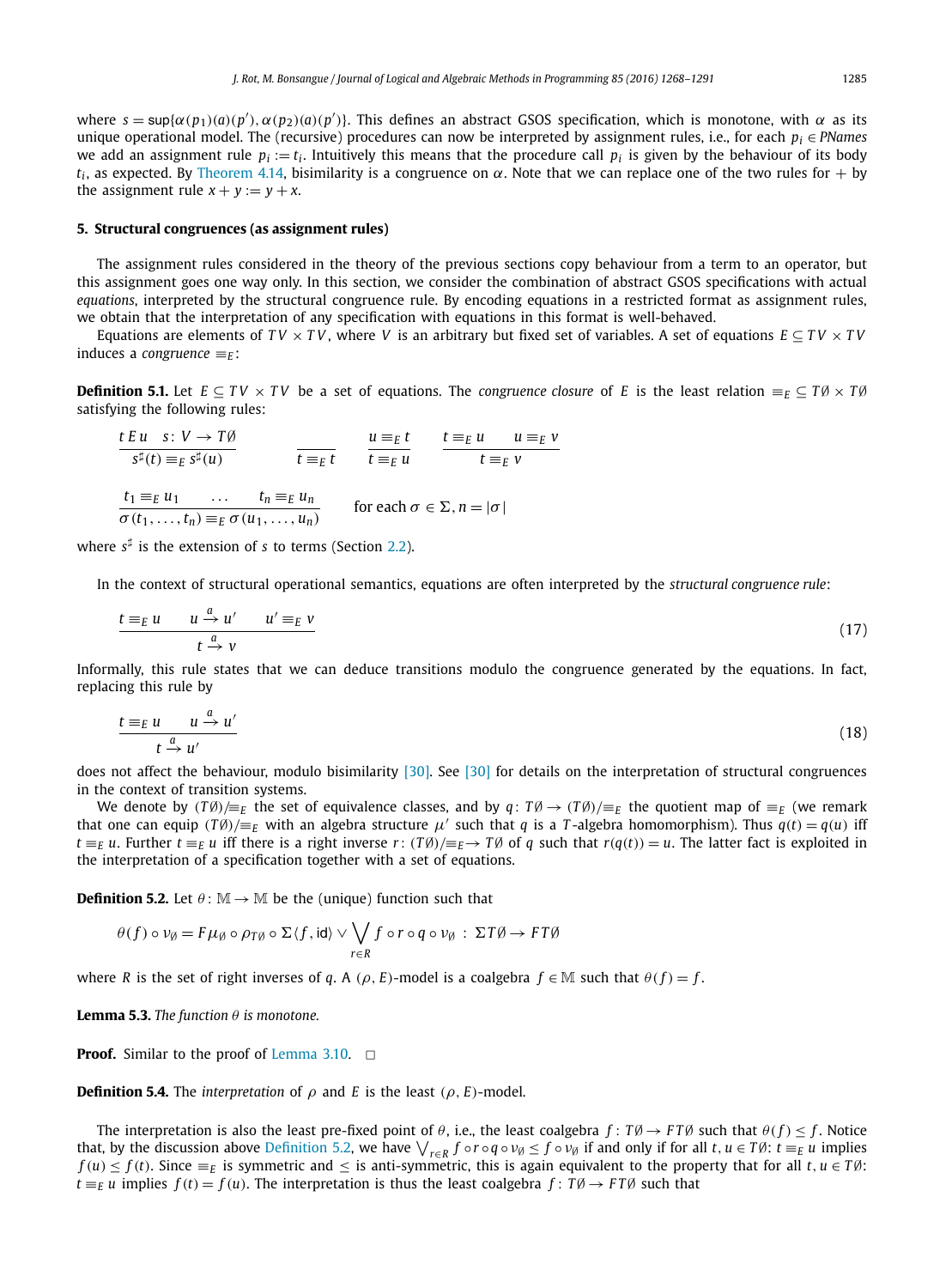1.  $F\mu_{\emptyset} \circ \rho_{T\emptyset}(\sigma((f(t_1), t_1), \ldots, (f(t_n), t_n))) \leq f(\sigma(t_1, \ldots, t_n))$  for every operator  $\sigma$  (with arity n) and  $t_1, \ldots, t_n \in T\emptyset$ ; 2. if  $t \equiv_E u$  then  $f(t) = f(u)$ .

The second part corresponds to the intuitive interpretation of the rule [\(18\).](#page-17-0)

**Example 5.5.** Consider again the process calculus with operators 0, *a.x*,  $x|y$  and !x. We specify the semantics by GSOS rules and equations:

$$
\frac{x \xrightarrow{a}}{a.x \xrightarrow{a} x} \frac{x \xrightarrow{a} x'}{x|y \xrightarrow{a} x'|y} \qquad x|y = y|x \qquad !x = !x|x \tag{19}
$$

This is minor variation on the specification in [Example 3.12,](#page-9-0) obtained by replacing assignment rules by equations. It is explained in [Example 3.12](#page-9-0) how the GSOS rules give rise to a natural transformation *ρ*. Using the characterization of the interpretation  $f: T \emptyset \to F T \emptyset$  of  $\rho$  with equations described in the text above the current example, we have that f is the least transition system such that:

- 1. for all  $a \in A$  and  $t, u \in T\emptyset$ :
	- $t \in f(a.t)(a)$  and  $f'(u | t' \in f(t)(a)) \subseteq f(t|u)(a)$

(this was already computed in [Example 3.12\)](#page-9-0), and

2. if  $t =_E u$  then  $f(t) = f(u)$ , where  $\equiv_E$  is the congruence generated by the equations  $x | y = y | x$  and  $x = \frac{1}{x} | x$ .

This is the desired interpretation of (19), where the equations are interpreted according to [\(18\).](#page-17-0)

In general, bisimilarity is not a congruence when equations are added. For convenience we recall a counterexample on transition systems [\[30\].](#page-23-0)

**Example 5.6.** Consider rules

$$
\overline{p \xrightarrow{a} p} \quad \text{and} \quad \overline{q \xrightarrow{a} p}
$$

and the single equation  $p = \sigma(q)$ , where p, q are constants,  $\sigma$  is a unary operator and *a* is an arbitrary label. In the interpretation, *p* is bisimilar to *q*, but  $\sigma(p)$  is not bisimilar to  $\sigma(q)$ .

The above counterexample is based on assigning behaviour to the term  $\sigma(q)$ , rather than defining each operator independently of the syntax of its arguments. To rule out such assignments, a restricted format of equations was introduced in  $[30]$ , called cfsc. The main result of  $[30]$  is that for any specification in the tyft format combined with cfsc equations, bisimilarity is a congruence.

**Definition 5.7.** A set of equations  $E \subseteq TV \times TV$  is in the cfsc format with respect to  $\rho$  if every equation is of one of the following forms:

- 1. A  $\sigma x$ -equation:  $\sigma_1(x_1,...,x_n) = \sigma_2(y_1,...,y_n)$ , where  $\sigma_1, \sigma_2 \in \Sigma$  are of arity n (possibly  $\sigma_1 = \sigma_2$ ),  $x_1,...,x_n$  are distinct variables and  $y_1, \ldots, y_n$  is a permutation of  $x_1, \ldots, x_n$ .
- 2. A *defining equation:*  $\sigma(x_1, \ldots, x_n) = t$  where  $\sigma \in \Sigma$  and t is an arbitrary term (which may involve  $\sigma$  again);  $x_1, \ldots, x_n$ are distinct variables, and all variables that occur in t are in  $x_1, \ldots, x_n$ . Moreover  $\sigma$  does not appear in any other equation in *E*, and  $\rho_X(\sigma(u_1, \ldots, u_n)) = \bot$  for any set *X* and any  $u_1, \ldots, u_n \in FX \times X$ .

A *σ x-equation* allows to assign simple algebraic properties to operators which already have behaviour; the prototypical example here is commutativity, like in the specification of the parallel composition in [\(2\).](#page-1-0) With a *defining equation*, as the name suggests, one can define the behaviour of an operator. An example is  $1x = 1x|x$ ; another example is  $p = q|z|a$ . where  $p$ ,  $q$  and  $z$  are constants. Further, the procedure declarations of [Example 4.17](#page-16-0) can be modelled by defining equations. Associativity of | is neither a *σ x*-equation nor a defining one. We refer to [\[30\]](#page-23-0) for arguments that the cfsc format cannot be trivially extended. The cfsc format depends on an abstract GSOS specification: operators at the left hand side of a defining equation should not get any behaviour in the specification. This restriction ensures that one cannot assign behaviour to complex terms, disallowing a situation such as in Example 5.6.

We proceed to show that the interpretation of an abstract GSOS specification *ρ* and a set of equations *E* in the cfsc format equals the operational model of a certain other specification, up to bisimilarity. This is done by encoding equations in this format as assignment rules, and using the theory of the previous section to obtain the desired result.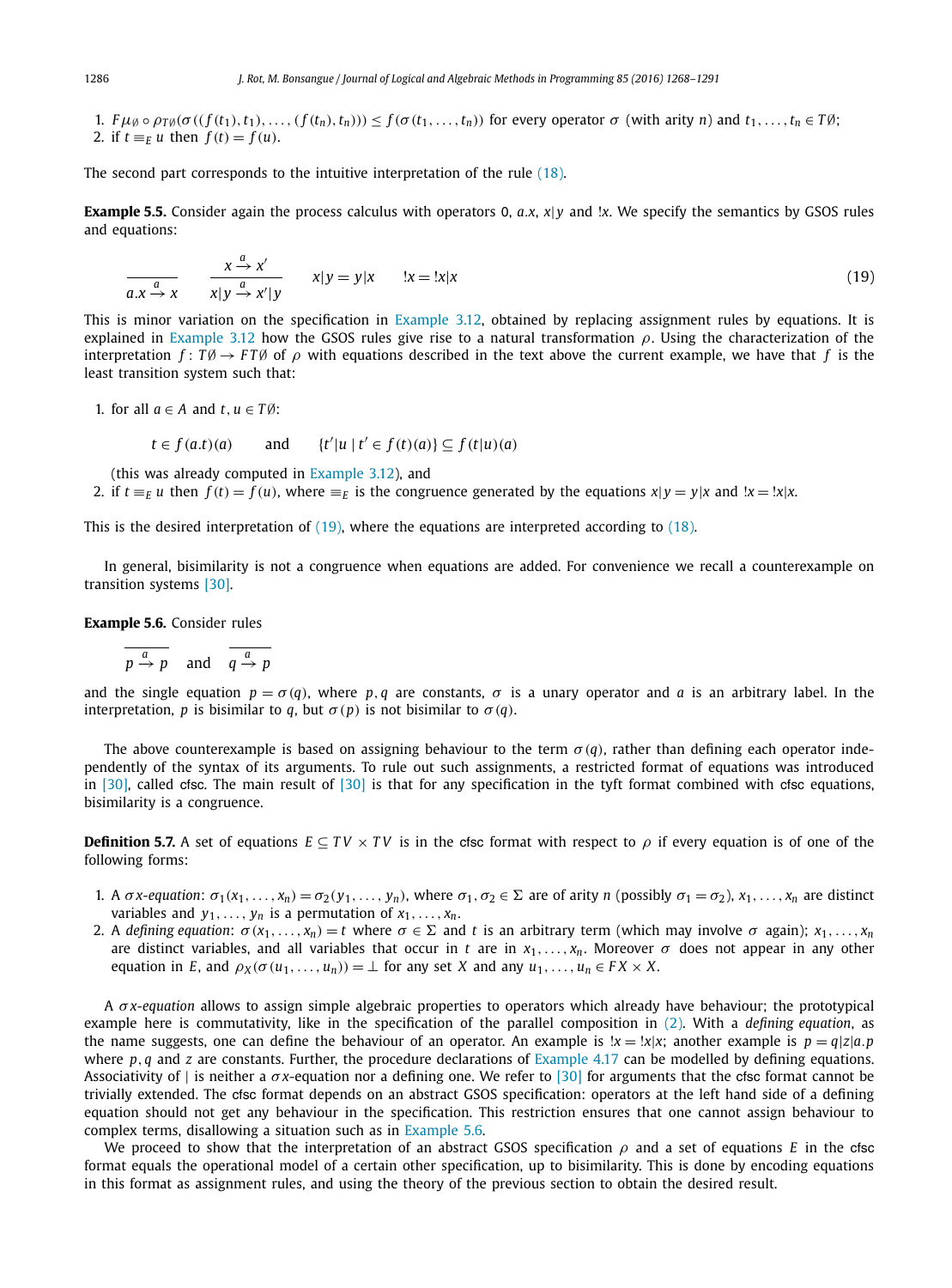<span id="page-19-0"></span>First, note that for any  $\sigma x$ -equation  $\sigma_1(x_1, \ldots, x_n) = \sigma_2(y_1, \ldots, y_n)$ , the variables on one side are a permutation of the variables on the other, hence a  $\sigma x$ -equation can equivalently be represented as a triple  $(\sigma_1, \sigma_2, p)$  where  $p: \text{Id}^n \to \text{Id}^n$  is the natural transformation corresponding to the permutation of variables in the equation, where  $p: \text{Id}^n \to \text{Id}^n$  is the natural transformation corresponding to the permutation given by the equation. Below, we use  $t[x_1, \ldots, x_n := t_1, \ldots, t_n]$  to denote the simultaneous substitution of variables  $x_1, \ldots, x_n$  by terms  $t_1, \ldots, t_n$  in a term  $t$ .

**Construction 5.8.** A set of equations *E* in the cfsc format defines a set of assignment rules  $\Delta^E$  as follows:

1. For every  $\sigma x$ -equation  $(\sigma_1, \sigma_2, p)$  we define *d* and *d'* on a component *X* as

$$
d_X(\sigma(u_1,\ldots,u_n)) = \begin{cases} \sigma_2(p_X(u_1,\ldots,u_n)) & \text{if } \sigma = \sigma_1 \\ \sigma(u_1,\ldots,u_n) & \text{otherwise} \end{cases}
$$

for all  $u_1, \ldots, u_n \in X$ , and *d'* is similarly defined using the inverse permutation  $p^{-1}$ , with  $\sigma_1$  and  $\sigma_2$  swapped. 2. For every defining equation  $\sigma_1(x_1, \ldots, x_n) = t$  we define a corresponding assignment rule

$$
d_X(\sigma(u_1,\ldots,u_n)) = \begin{cases} t[x_1,\ldots,x_n := u_1,\ldots,u_n] & \text{if } \sigma = \sigma_1 \\ \sigma(u_1,\ldots,u_n) & \text{otherwise} \end{cases}
$$

for any set *X* and all  $u_1, \ldots, u_n \in X$ .

**Remark 5.9.** In [\[30\],](#page-23-0) *σ x*-equations are a bit more liberal in that they do not require the arities of *σ* and *σ* to coincide, and do allow variables which only occur on one side of the equation. But in the interpretation these variables are quantified universally over closed terms; thus, we could encode this using infinitely many assignment rules. For example, an equation  $\sigma_1(x) = \sigma_2(x, y)$  can be encoded by the set of assignment rules, one for each term  $t \in T\emptyset$ , mapping  $\sigma_1(x)$  to  $\sigma_2(x, t)$  (and the single assignment rule mapping  $σ_2(x, y)$  to  $σ_1(x)$ ). We work with the simpler format above for technical convenience.

We prove that the encoding of equations as assignment rules in Construction 5.8 is correct with respect to the interpre-tation of the equations [\(Theorem 5.13\)](#page-21-0). First, we show that if  $σ(x_1,...,x_n) = t$  is a defining equation of a set of equations in the cfsc format, then the behaviour of  $\sigma(x_1, \ldots, x_n)$  will be below that of *t*.

**Lemma 5.10.** Let E be a set of equations in the cfsc format w.r.t.  $\rho$ , and let  $\psi$  be as in [Definition 3.9](#page-8-0) for  $(\rho, \Delta^E)$ . Then for any defining equation  $\sigma(x_1,\ldots,x_n) = t$  and any  $t_1,\ldots,t_n \in T\emptyset$ : If  $p(\psi) \circ \nu_{\emptyset}(\sigma(t_1,\ldots,t_n)) \leq$  If  $p(\psi) \circ \mu_{\emptyset}(t[x_1 := t_1,\ldots,x_n := t_n])$ .

**Proof.** Given a defining equation, let  $d \in \Delta^E$  be the natural transformation that encodes it (see Construction 5.8(2)). We prove by transfinite induction that for any function  $g \in \mathbb{M}$  that arises in the iterative construction of lfp  $(\psi)$  and for any  $t_1, \ldots, t_n \in T\emptyset$  we have

$$
g \circ \nu_{\emptyset}(\sigma(t_1, \ldots, t_n)) \leq \text{If } \rho(\psi) \circ \mu_{\emptyset} \circ d_{T\emptyset}(\sigma(t_1, \ldots, t_n)). \tag{20}
$$

The base case is when  $g = \perp$ , which is trivial. Now suppose that (20) holds for some  $g <$  lfp  $(\psi)$ . Then

$$
\psi(g) \circ \nu_{\emptyset}(\sigma(t_1,\ldots,t_n)) = (F\mu_{\emptyset} \circ \rho_{T\emptyset} \circ \Sigma \langle g, id \rangle \vee \bigvee_{d' \in \Delta^E} g \circ \mu_{\emptyset} \circ d'_{T\emptyset})(\sigma(t_1,\ldots,t_n)).
$$

But since the equations are in the cfsc format, we have

$$
F\mu_{\emptyset} \circ \rho_{T\emptyset} \circ \Sigma \langle g, \text{id} \rangle (\sigma(t_1, \dots, t_n)) = \bot.
$$
\n(21)

Moreover, again by the cfsc format,  $\sigma(t_1,\ldots,t_n)$  does not occur in any equation other than the defining one in *E*, and thus for all  $d' \in \Delta^E$  with  $d' \neq d$  we have

$$
g\circ \mu_{\emptyset}\circ d'_{T\emptyset}(\sigma(t_1,\ldots,t_n))=g\circ \nu_{\emptyset}(\sigma(t_1,\ldots,t_n))
$$

which is below lfp  $(\psi) \circ \mu_{\emptyset} \circ d_{T\emptyset}(\sigma(t_1,\ldots,t_n))$  by the induction hypothesis (20). Together with the assumption that  $g \leq$ lfp *(ψ)* this implies

$$
\bigvee_{d' \in \Delta^E} g \circ \mu_{\emptyset} \circ d'_{T\emptyset}(\sigma(t_1,\ldots,t_n)) \leq \text{lfp}(\psi) \circ \mu_{\emptyset} \circ d_{T\emptyset}(\sigma(t_1,\ldots,t_n)).
$$

By the above and  $(21)$ , we may conclude

$$
\psi(g) \circ \nu_{\emptyset}(\sigma(t_1,\ldots,t_n)) \leq \text{If } \rho(\psi) \circ \mu_{\emptyset} \circ d_{T\emptyset}(\sigma(t_1,\ldots,t_n))
$$

as desired. This concludes the successor step; the limit step is again trivial (i.e., if we assume that  $(20)$  holds for a family of functions, then it also holds for the join of these functions).  $\Box$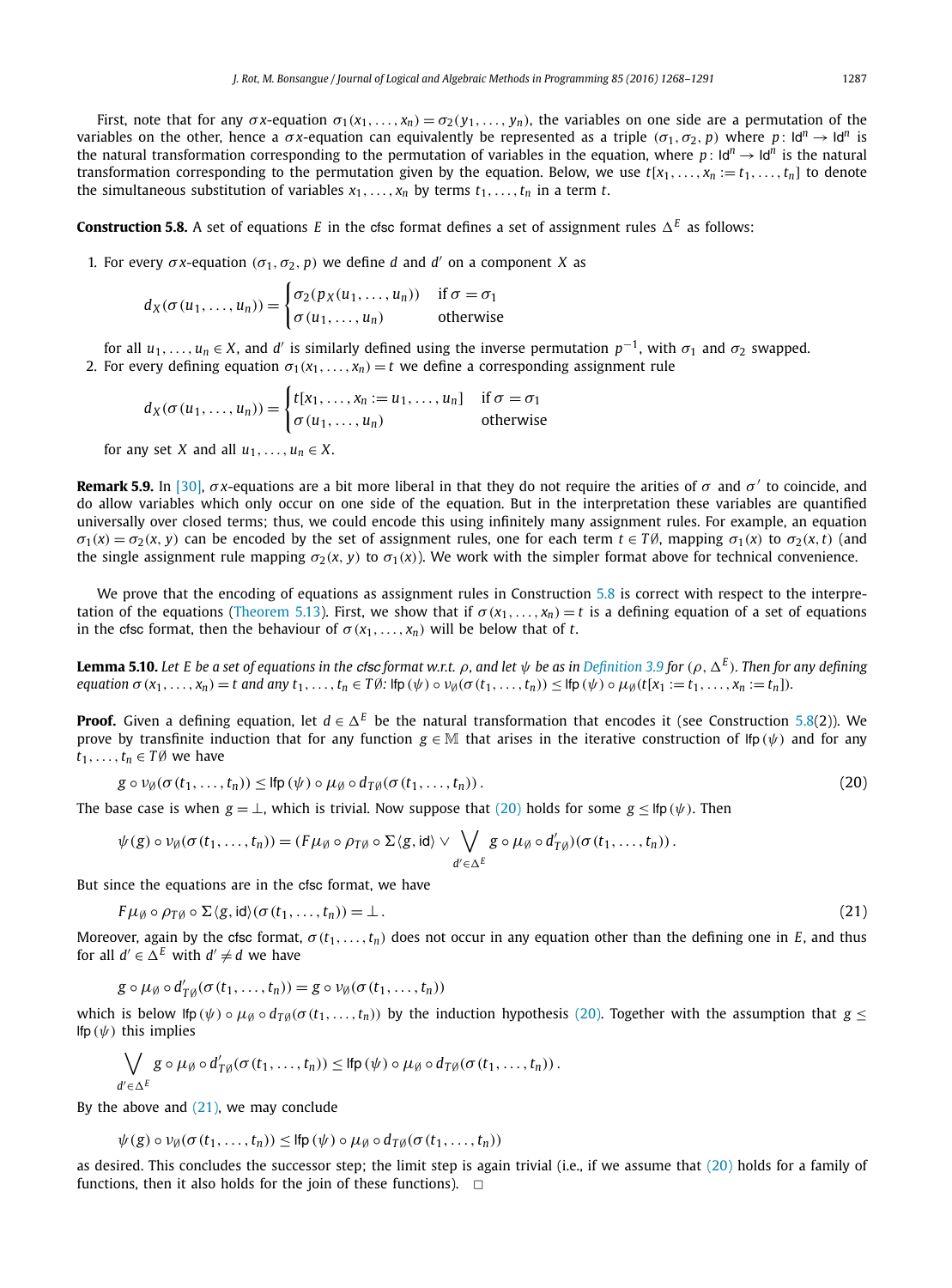<span id="page-20-0"></span>The following lemma is the main step for the correctness of the encoding of equations as assignment rules in Construction [5.8.](#page-19-0)

**Lemma 5.11.** Let E and  $\psi$  be as above. If  $t \equiv_E u$  then  $Fq \circ (lfp(\psi))(t) = Fq \circ (lfp(\psi))(u)$ , where q is the quotient map of  $\equiv_E$ .

**Proof.** The proof is by induction on  $\equiv$ *F*, that is, we show that the set of pairs  $t \equiv$ *F u* that satisfy  $F \circ g \circ (f \circ (w))(t) = F \circ g \circ f$  $(\text{If } p(\psi))(u)$  is closed under each of the defining rules of  $\equiv_E$ . For reflexivity, transitivity and symmetry this is easy. The important cases are the two types of cfsc equations from *E*, and congruence.

For a  $\sigma x$ -equation  $\sigma_1(t_1,\ldots,t_n) \equiv_E \sigma_2(u_1,\ldots,u_n)$ , by definition of  $\Delta^E$  there is an assignment rule d such that  $\mu_{\emptyset} \circ$  $d_{T\emptyset}(\sigma_1(t_1,\ldots,t_n)) = \sigma_2(u_1,\ldots,u_n)$ , and by definition of lip  $(\psi)$  we have lip  $(\psi) \circ \mu_{\emptyset} \circ d_{T\emptyset} <$  lip  $(\psi)$ ; so

 $(\text{Ifp } (\psi))(\sigma_2(u_1, \ldots, u_n)) \leq (\text{Ifp } (\psi))(\sigma_1(t_1, \ldots, t_n)).$ 

For the converse inequality, there is another assignment rule  $d'$ , and thus we also have  $(\text{Ifp }(\psi))(\sigma_1(t_1,\ldots,t_n)) \leq d$  $(lfp(\psi))(\sigma_2(u_1,...,u_n)).$ 

For a defining equation  $\sigma(t_1,\ldots,t_n) \equiv_E t$  we have a natural transformation in d such that  $\mu_{\emptyset} \circ d_{T\emptyset}(\sigma(t_1,\ldots,t_n)) = t$ . Thus  $(\text{Ifp }(\psi))(t) = (\text{Ifp }(\psi)) \circ \mu_{\emptyset} \circ d_{T\emptyset}(\sigma(t_1, \ldots, t_n)) < (\text{Ifp }(\psi))(\sigma(t_1, \ldots, t_n)).$  The converse inequality follows by [Lemma 5.10.](#page-19-0) So  $(\text{Ifp }(\psi))(t) = (\text{Ifp }(\psi))(\sigma(t_1,\ldots,t_n)).$ 

Finally, for the congruence rule, suppose there are terms  $t_1, \ldots, t_n, u_1, \ldots, u_n$  such that  $t_i \equiv_E u_i$  and  $F \cdot q \circ (\text{If } p(\psi))(t_i) =$ *Fq*  $\circ$  (*lfp* $(\psi)(u_i)$  for all  $i \leq n$ , and  $\sigma$  is an operator of arity *n*. This implies

$$
\langle Fq \circ \mathsf{lfp}(\psi), q \rangle(t_i) = \langle Fq \circ \mathsf{lfp}(\psi), q \rangle(u_i) \qquad \text{for all } i \le n \tag{22}
$$

since  $q(t_i) = q(u_i)$  for each *i*. Now

 $F q \circ (\text{Ifp } (\psi))(\sigma(t_1, \ldots, t_n))$  $=$  *Fg*  $\circ$  *F* $\mu$ <sup> $\alpha$   $\circ$  (lfp  $(\varphi)$ ) $\tau$  $\alpha$   $\circ$   $\Sigma$  (lfp  $(\psi)$ , id) $(\sigma$  ( $t_1, \ldots, t_n)$ )</sup>  $= F\mu' \circ FTq \circ (lfp(\varphi))_{T\emptyset} \circ \Sigma \langle lfp(\psi), id \rangle (\sigma(t_1, \ldots, t_n))$  $= F\mu' \circ (\text{Ifp }(\varphi))_{(T\emptyset)/\equiv E} \circ \Sigma(Fq \times q) \circ \Sigma(\text{Ifp }(\psi), \text{ id})(\sigma(t_1, \ldots, t_n))$  $= F\mu' \circ (\text{Ifp }(\varphi))_{(T\emptyset)/\equiv F} \circ \Sigma \langle Fq \circ \text{Ifp }(\psi), q \rangle (\sigma(t_1, \ldots, t_n))$  $= F\mu' \circ (\text{Ifp }(\varphi))_{(T\emptyset)/\equiv_F} \circ \Sigma \langle Fq \circ \text{Ifp }(\psi), q \rangle (\sigma(u_1, \ldots, u_n))$  $= F q \circ F \mu_{\emptyset} \circ (\text{Ifp } (\varphi))_{T\emptyset} \circ \Sigma \langle \text{Ifp } (\psi), \text{id} \rangle (\sigma(u_1, \ldots, u_n))$  $= F q \circ ($ **lfp** $(\psi)(\sigma(u_1, \ldots, u_n))$ 

where the first equality holds by [Theorem 4.14,](#page-15-0) the second since  $q$  is an algebra morphism, the third by naturality of *(*lfp *(ϕ))*, the fourth by functoriality, the fifth by the induction hypothesis, and the last two equalities are as before.

Notice that we used the fact that the quotient map *q* is an algebra morphism to some *T* -algebra *μ* . It is worthwhile to note that we need to reason up to  $\equiv$ *F* to get (22). Indeed,  $\langle$ lfp  $(\psi)$ , id $\rangle$ ( $t_i$ ) =  $\langle$ lfp  $(\psi)$ , id $\rangle$ ( $u_i$ ) does not hold in general, since  $t_i$ is only congruent to  $u_i$ , not necessarily equal.  $\Box$ 

This allows to prove that lfp  $(\psi)$  and lfp  $(\theta)$  coincide "up to  $\equiv_E$ ".

**Lemma 5.12.** Let  $\psi$  and  $q$  be as above. Then  $Fq \circ (lfp(\theta)) = Fq \circ (lfp(\psi))$ .

**Proof.** We first prove that  $\psi(\text{Ifp }(\theta)) \leq \text{Ifp }(\theta)$ . By definition of  $\theta$  we have  $F\mu_{\theta} \circ \rho_{T\theta} \circ \Sigma(\text{Ifp }(\theta), \text{id}) \leq \text{Ifp }(\theta) \circ \nu_{\theta}$ . So the interesting part is to show that Ifp  $(\theta)\circ\mu_\emptyset\circ d_{T\emptyset}\leq$  Ifp  $(\theta)\circ\nu_\emptyset$  for any  $d\in\Delta^E$ , given that  $\bigvee_{r\in R}\mathsf{lfp}\left(\theta\right)\circ r\circ q\circ\nu_\emptyset\leq$  Ifp  $(\theta)\circ\nu_\emptyset$ (which holds since lfp *(θ)* is a fixed point of *θ* ). But this is simple, given that each *d* acts on an argument either as the identity or by an equation in *E*. Thus  $\psi(\text{Ifp }(\theta)) \leq \text{Ifp }(\theta)$ ; by (fixed point) induction we then have lfp  $(\psi) \leq \text{Ifp }(\theta)$ , and thus  $F q \circ \text{Ifp } (\psi) \leq F q \circ \text{Ifp } (\theta).$ 

We proceed to show  $Fq \circ \text{lfp}(\theta) \leq Fq \circ \text{lfp}(\psi)$  by transfinite induction; the main step is to prove that  $Fq \circ h \leq Fq \circ \text{lfp}(\psi)$ implies  $F q \circ \theta(h) \leq F q \circ \text{lfp}(\psi)$ . So suppose  $F q \circ h \leq F q \circ \text{lfp}(\psi)$ . Then

$$
Fq \circ \theta(h) \circ \nu_{\emptyset} = Fq \circ (F\mu_{\emptyset} \circ \rho_{T\emptyset} \circ \Sigma \langle h, \text{id} \rangle \vee \bigvee_{r \in R} h \circ r \circ q \circ \nu_{\emptyset})
$$
  
=  $Fq \circ F\mu_{\emptyset} \circ \rho_{T\emptyset} \circ \Sigma \langle h, \text{id} \rangle \vee \bigvee_{r \in R} Fq \circ h \circ r \circ q \circ \nu_{\emptyset}$ 

Now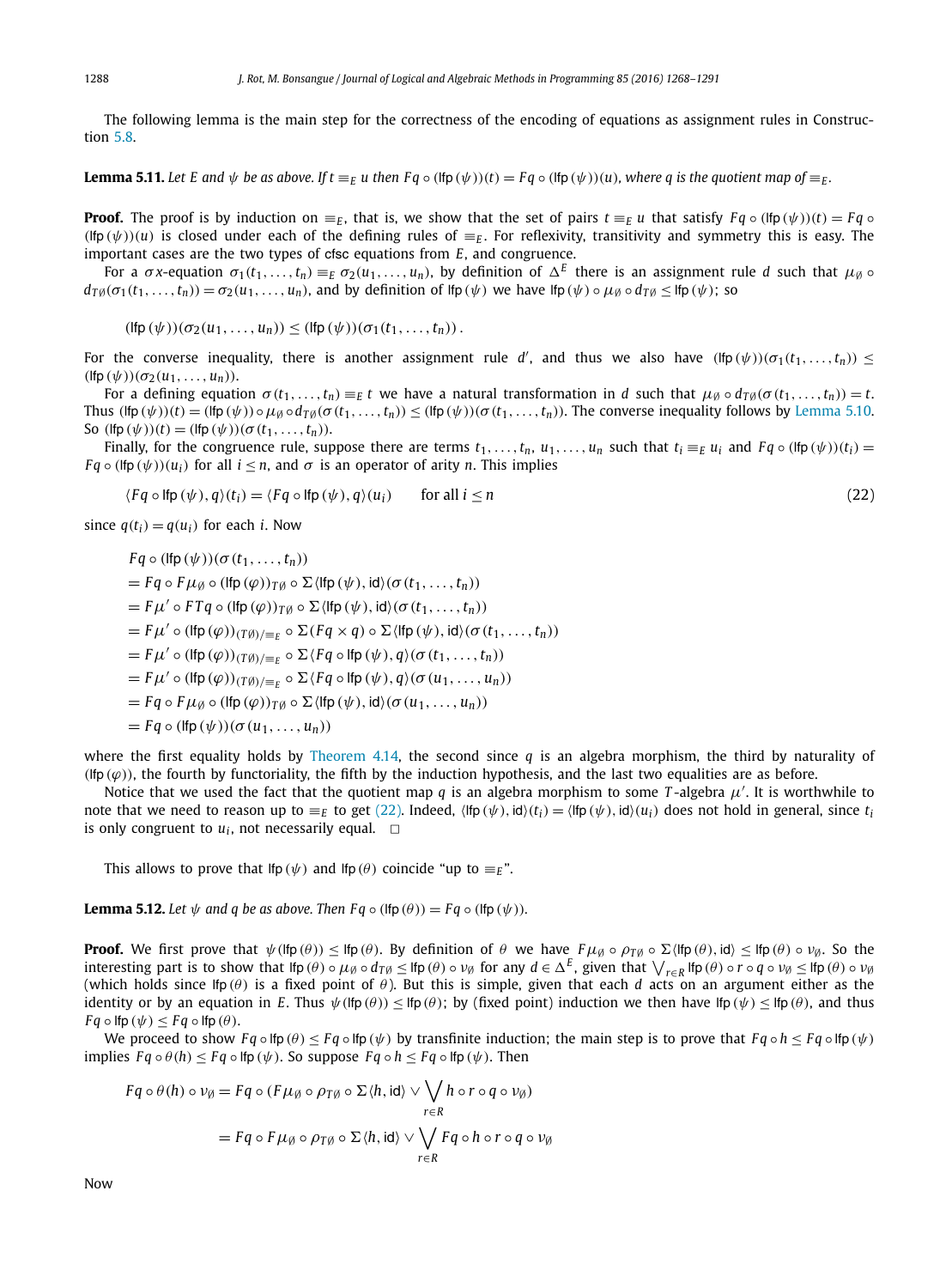<span id="page-21-0"></span>
$$
Fq \circ F\mu_{\emptyset} \circ \rho_{T\emptyset} \circ \Sigma \langle h, id \rangle = F\mu' \circ FTq \circ \rho_{T\emptyset} \circ \Sigma \langle h, id \rangle
$$
  
\n
$$
= F\mu' \circ \rho_{(T\emptyset)/\equiv_E} \circ \Sigma (Fq \times q) \circ \Sigma \langle h, id \rangle
$$
  
\n
$$
\leq F\mu' \circ \rho_{(T\emptyset)/\equiv_E} \circ \Sigma (Fq \times q) \circ \Sigma \langle \text{Ifp } (\psi), id \rangle
$$
  
\n
$$
= Fq \circ F\mu_{\emptyset} \circ \rho_{T\emptyset} \circ \Sigma \langle \text{Ifp } (\psi), id \rangle
$$
  
\n
$$
\leq Fq \circ \text{Ifp } (\psi) \circ \nu_{\emptyset}
$$

where  $\mu'$  is the algebra structure induced by *q*. The first inequality holds by assumption ( $Fq \circ h \lt Fq \circ \text{lfp}(\psi)$ ) and the second one by the fact that lfp  $(\psi)$  is a fixed point of  $\psi$  and by monotonicity of *Fq*. Moreover

$$
\bigvee_{r \in R} Fq \circ h \circ r \circ q \circ \nu_{\emptyset} \leq \bigvee_{r \in R} Fq \circ \mathsf{lfp}(\psi) \circ r \circ q \circ \nu_{\emptyset} = Fq \circ \mathsf{lfp}(\psi) \circ \nu_{\emptyset}
$$

where the inequality holds by assumption. For the equality, recall that *R* is the set of right inverses of *q*, so that for any  $t \in T\emptyset$  and any  $r \in R$ , we have  $r \circ q(t) = t$ . By [Lemma 5.11](#page-20-0) we then obtain  $Fq \circ (lfp(\psi)) \circ r \circ q(t) = Fq \circ (lfp(\psi))(t)$ .

We conclude that  $F q \circ \theta(h) \leq F q \circ \text{Ifp } (\psi)$  as desired.  $\Box$ 

This implies that lfp  $(\theta)$  and lfp  $(\psi)$  are *behaviourally equivalent* up to  $\equiv$ <sub>E</sub>. It is well-known that behavioural equivalence coincides with bisimilarity whenever the functor *F* preserves weak pullbacks [\[37\],](#page-23-0) a mild condition satisfied by most functors used in practice, including, e.g., transition systems and stream systems. Under this assumption one can prove that lfp *(θ)* is equal to lfp  $(\psi)$  up to bisimilarity, and by [Theorem 4.14](#page-15-0) we then obtain our main result of this section.

**Theorem 5.13.** Suppose E is a set of equations which is in the cfsc format w.r.t.  $\rho$ , and suppose the behaviour functor F preserves weak pullbacks. Then the interpretation of  $\rho$  and E equals the operational model of some abstract GSOS specification, up to bisimilarity. *Bisimilarity is a congruence, and bis*  $\circ$  *ctx*  $\circ$  *bis is b*<sub>(lfp  $(\theta)$ ,  $\mathbf{id}$ *) -compatible.*</sub>

**Proof.** Consider the following diagram.

$$
\equiv_E \frac{\pi_1}{\pi_2} \sum_{\text{Ifp } (\psi)} T \emptyset \xrightarrow{\quad q \quad} (T \emptyset) / \equiv_E
$$
\n
$$
\downarrow \qquad \qquad \downarrow \qquad \qquad \downarrow
$$
\n
$$
FT \emptyset \xrightarrow{\quad q \quad} F(T \emptyset) / \equiv_E
$$

[Lemma 5.11](#page-20-0) shows that  $Fq \circ (Ifp(\psi))$  is well-defined on equivalence classes in  $(T\emptyset)/\equiv_F$ . Hence there is a (unique) dashed arrow as in the diagram, making the square commute. This turns *(T* ∅*)/*≡*<sup>E</sup>* into a coalgebra, and *q* into a coalgebra homomorphism.

Further, by [Lemma 5.12,](#page-20-0) *q* is also a homomorphism from lfp *(θ)* to the same coalgebra. Now the pullback of *q* along itself is simply  $\equiv$ *<sub>E</sub>*, and since *F* preserves weak pullbacks,  $\equiv$ *<sub>E</sub>* is a bisimulation between lfp  $(\psi)$  and lfp  $(\theta)$  [\[37\].](#page-23-0) Thus, in particular, lfp  $(\psi)$  and lfp  $(\theta)$  are equal up to bisimilarity, since  $\equiv$ *E* is reflexive.

By [Theorem 4.14,](#page-15-0) lfp *(ψ)* is the model of a certain abstract GSOS specification. Hence bisimilarity is a congruence on lfp *(ψ)*, and since lfp *(ψ)* and lfp *(θ)* are equal up to bisimilarity, it follows from [Lemma 2.3](#page-4-0) that bisimilarity is a congruence on lfp  $(\theta)$ . Finally, again since lfp  $(\psi)$  is the model of an abstract GSOS specification, *ctx* is  $b_{(\text{lfo }(\psi),\text{id})}$ -compatible. Thus, by [Lemma 2.4,](#page-4-0) *bis*  $\circ$  *ctx*  $\circ$  *bis* is *b*<sub>(lfp  $(\theta)$ , id) -compatible.  $\Box$ </sub>

#### **6. Related work**

The main work in the literature that treats the meta-theory of rule formats with structural congruences [\[30\]](#page-23-0) focuses on labelled transition systems, whereas our results apply to coalgebras in general (for behaviour functors with a complete lattice structure). Concerning transition systems, the basic rule format in [\[30\]](#page-23-0) is tyft/tyxt,<sup>2</sup> which is more expressive than positive GSOS since it allows lookahead in the premises. However, while [\[30\]](#page-23-0) proves congruence of bisimilarity this does not imply the compatibility (or even soundness) of bisimulation up to context [\[32\],](#page-23-0) which we obtain in the present work (and which is, in fact, problematic in the presence of lookahead).

Plotkin proposed to model recursion by interpreting abstract GSOS in the category of complete partial orders [\[31\].](#page-23-0) Klin [\[20\]](#page-23-0) showed that by moving to categories enriched in complete partial orders, one can interpret recursive constructs which have a similar form as our assignment rules. Technically our approach is different as it is based on an order on the behaviour functor, rather than interpreting everything in an ordered setting and using an infinite unfolding of terms,

 $2 \ln [30]$ , it is sketched how to extend the results to the ntyft/ntyxt, which involves however a complicated integration of the cfsc format with the notion of stable model.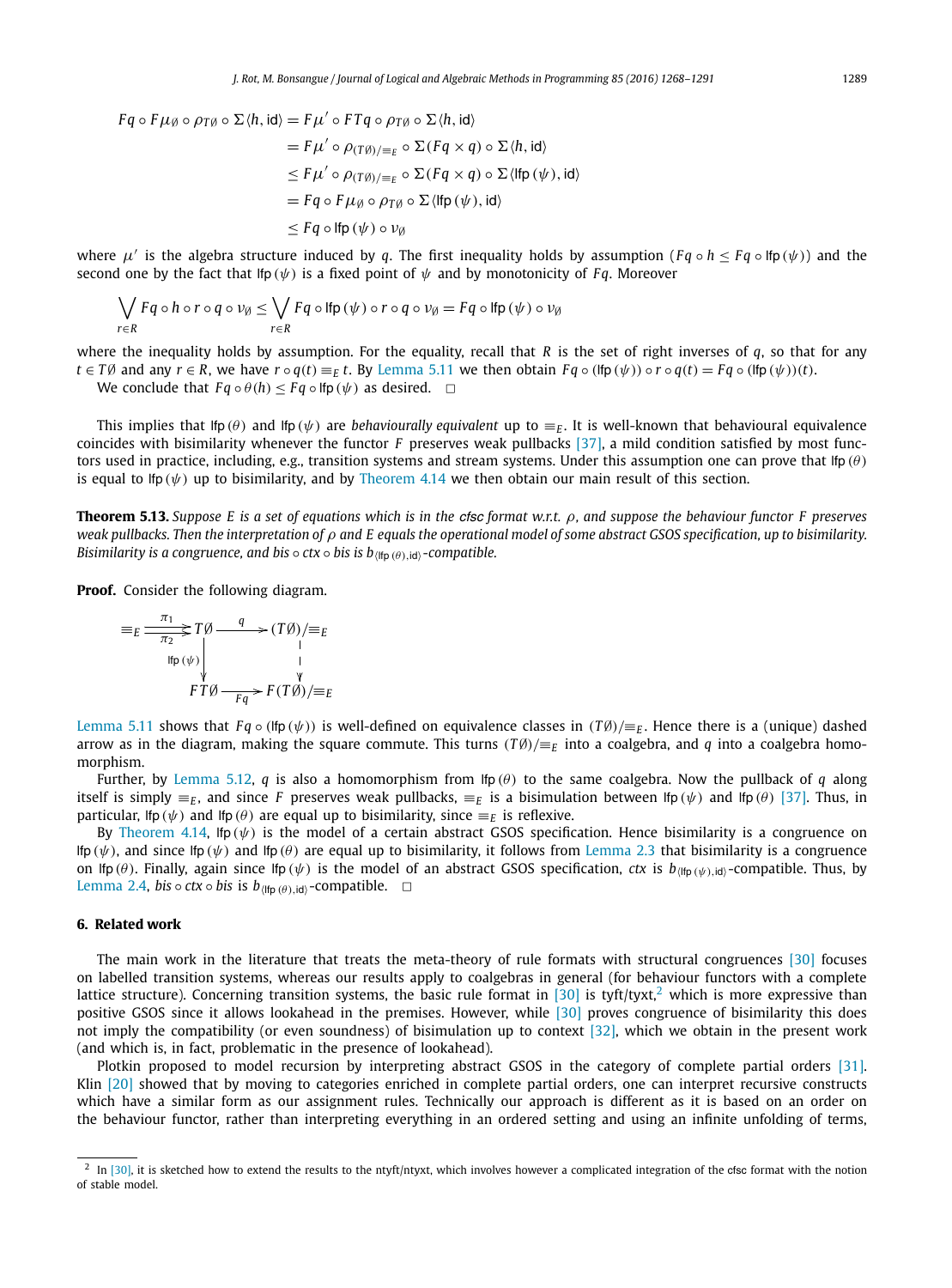<span id="page-22-0"></span>as is done in [\[20\].](#page-23-0) Further, in [\[20\]](#page-23-0) each operator is either specified by an equation or by operational rules, disallowing a specification such as that of the parallel composition in Equation [\(2\).](#page-1-0)

In [\[27\],](#page-23-0) various constructions on distributive laws are presented. Example 32 of that paper discusses the definition of the parallel composition as in [\(2\)](#page-1-0) above, but a general theory for structural congruence is missing. Distributive laws are applied in [\[17\]](#page-23-0) to find solutions of guarded recursive equations. Further, in [\[28\],](#page-23-0) recursive equations are interpreted in the context of iterative algebras, where operations of interest are given by an abstract GSOS specification. That work seems to focus mainly on solutions to guarded equations, but the precise connection to the present work remains to be understood.

In [6], it is shown how to obtain a distributive law for a monad that is the quotient of another one by imposing extra equations, under the condition that the distributive law respects the equations. However, this condition requires that the equations already hold semantically, which is fundamentally different from the present paper where we define behaviour by imposing equations on an operational specification. Similarly, in [8,9], it is shown how to lift calculi with structural axioms to coalgebraic models, but under the assumption, again, that the equations already hold.

#### **7. Conclusions**

We extended Turi and Plotkin's bialgebraic approach to operational semantics with non-structural assignment rules and structural congruence, providing a general coalgebraic framework for monotone abstract GSOS with equations. Technically, our results are based on the combination of bialgebraic semantics with order. Our main result is that the interpretation of a specification involving assignment rules is well-behaved, in the sense that bisimilarity is a congruence and bisimulationup-to techniques are sound. This result carries over to specifications with structural congruence in the cfsc format proposed in [\[30\].](#page-23-0)

There are several directions for future work. First, our techniques can possibly be extended to allow lookahead in premises by using cofree comonads (see, e.g., [\[23\]\)](#page-23-0). While in general the combined use of cofree comonads and free monads in specifications is known to be problematic [\[24\],](#page-23-0) we expect that part of these problems may be addressed by considering only positive (monotone) specifications. In fact, this could form the basis for a bialgebraic account of the tyft format. Second, in the current work we only consider free monads. One may incorporate equations which already hold, for instance by using the theory of [6].

At a more fundamental level, we believe that the combination of bialgebraic semantics with ordered structures is an interesting direction of research which is yet to be explored further (cf. [11,5]). In the current paper, we used this theory only in a relatively concrete manner, by focusing on Set functors and specifications where the syntax is given by a signature. A more abstract categorical perspective, for instance in terms of order enriched categories, could potentially generalise some of this technical development. Such a generalisation could be of interest, for instance, to study structural congruences for calculi with names.

#### **Acknowledgements**

We are grateful to Daniel Gebler, Bartek Klin, Mohammad Reza Mousavi and Jan Rutten for helpful discussions, and to the anonymous referees for numerous valuable comments and suggestions. Our research has been funded by the Netherlands Organisation for Scientific Research (NWO), CoRE project, dossier number: 612.063.920. Part of the research of the first author was carried out during his stay at Leiden University.

#### **References**

- [1] L. Aceto, W. Fokkink, C. Verhoef, Structural operational semantics, in: Handbook of Process Algebra, Elsevier, 2001, [pp. 197–292.](http://refhub.elsevier.com/S2352-2208(16)30076-1/bib414656s1)
- [2] M. Barr, [Coequalizers](http://refhub.elsevier.com/S2352-2208(16)30076-1/bib6261727231393730636F657175616C697A657273s1) and free triples, Math. Z. 116 (4) (1970) 307–322.
- [3] F. Bartels, On generalised coinduction and probabilistic [specification](http://refhub.elsevier.com/S2352-2208(16)30076-1/bib42617274656C733034s1) formats, PhD thesis, CWI, Amsterdam, 2004.
- [4] B. Bloom, S. Istrail, A. Meyer, [Bisimulation](http://refhub.elsevier.com/S2352-2208(16)30076-1/bib426C6F6F6D494D3935s1) can't be traced, J. ACM 42 (1) (1995) 232–268.
- [5] F. Bonchi, D. Petrisan, D. Pous, J. Rot, Lax bialgebras and up-to techniques for weak [bisimulations,](http://refhub.elsevier.com/S2352-2208(16)30076-1/bib426F6E6368695050523135s1) in: L. Aceto, D. de Frutos-Escrig (Eds.), Proc. of 26th International Conference on Concurrency Theory, CONCUR 2015, in: Leibniz Int. Proc. in Inf., vol. 42, Schloss Dagstuhl – [Leibniz-Zentrum](http://refhub.elsevier.com/S2352-2208(16)30076-1/bib426F6E6368695050523135s1) für Informatik, 2015, [pp. 240–253.](http://refhub.elsevier.com/S2352-2208(16)30076-1/bib426F6E6368695050523135s1)
- [6] M. Bonsangue, H. Hansen, A. Kurz, J. Rot, Presenting [distributive](http://refhub.elsevier.com/S2352-2208(16)30076-1/bib71756F742D657874656E646564s1) laws, Log. Methods Comput. Sci. 3 (2015) 2.
- [7] P. Buchholz, P. Kemper, [Quantifying](http://refhub.elsevier.com/S2352-2208(16)30076-1/bib6765726D616E31s1) the dynamic behavior of process algebras, in: L. de Alfaro, S. Gilmore (Eds.), Proc. of Process Algebra and Proba-bilistic Methods, Performance Modeling and Verification: Joint International Workshop, [PAPM-PROBMIV](http://refhub.elsevier.com/S2352-2208(16)30076-1/bib6765726D616E31s1) 2001, in: Lect. Notes in Comput. Sci., vol. 2165, Springer, 2001, [pp. 184–199.](http://refhub.elsevier.com/S2352-2208(16)30076-1/bib6765726D616E31s1)
- [8] M.G. Buscemi, U. Montanari, A first order coalgebraic model of pi-calculus early [observational](http://refhub.elsevier.com/S2352-2208(16)30076-1/bib424D3032s1) equivalence, in: L. Brim, P. Jancar, M. Kretínský, A. Kucera (Eds.), Proc. of Concurrency Theory, 13th [International](http://refhub.elsevier.com/S2352-2208(16)30076-1/bib424D3032s1) Conference, CONCUR 2002, in: Lect. Notes in Comput. Sci., vol. 2421, Springer, 2002, [pp. 449–465.](http://refhub.elsevier.com/S2352-2208(16)30076-1/bib424D3032s1)
- [9] A. Corradini, R. Heckel, U. Montanari, [Compositional](http://refhub.elsevier.com/S2352-2208(16)30076-1/bib43484D3032s1) SOS and beyond: a coalgebraic view of open systems, Theor. Comput. Sci. 280 (1–2) (2002) [163–192.](http://refhub.elsevier.com/S2352-2208(16)30076-1/bib43484D3032s1)
- [10] M. Droste, W. Kuich, Semirings and formal power series, in: Manfred Droste, Werner Kuich, Heiko Vogler (Eds.), [Handbook](http://refhub.elsevier.com/S2352-2208(16)30076-1/bib64726F7374653230303973656D6972696E6773s1) of Weighted Automata, Springer, 2009, [pp. 3–28.](http://refhub.elsevier.com/S2352-2208(16)30076-1/bib64726F7374653230303973656D6972696E6773s1)
- [11] M. Fiore, S. Staton, Positive structural operational semantics and monotone distributive laws, in: CMCS Short [Contributions,](http://refhub.elsevier.com/S2352-2208(16)30076-1/bib4D533130s1) 2010, pp. 8–9, Tech. Report No. [SEN-1004,](http://refhub.elsevier.com/S2352-2208(16)30076-1/bib4D533130s1) CWI.
- [12] G. Gierz, K.H. Hofmann, K. Keimel, J.D. Lawson, M. Mislove, D.S. Scott, Continuous Lattices and Domains, [Encyclopedia](http://refhub.elsevier.com/S2352-2208(16)30076-1/bib47484B4C4D4B3033s1) of Mathematics and Its Applications, vol. 93, [Cambridge](http://refhub.elsevier.com/S2352-2208(16)30076-1/bib47484B4C4D4B3033s1) University Press, 2003.